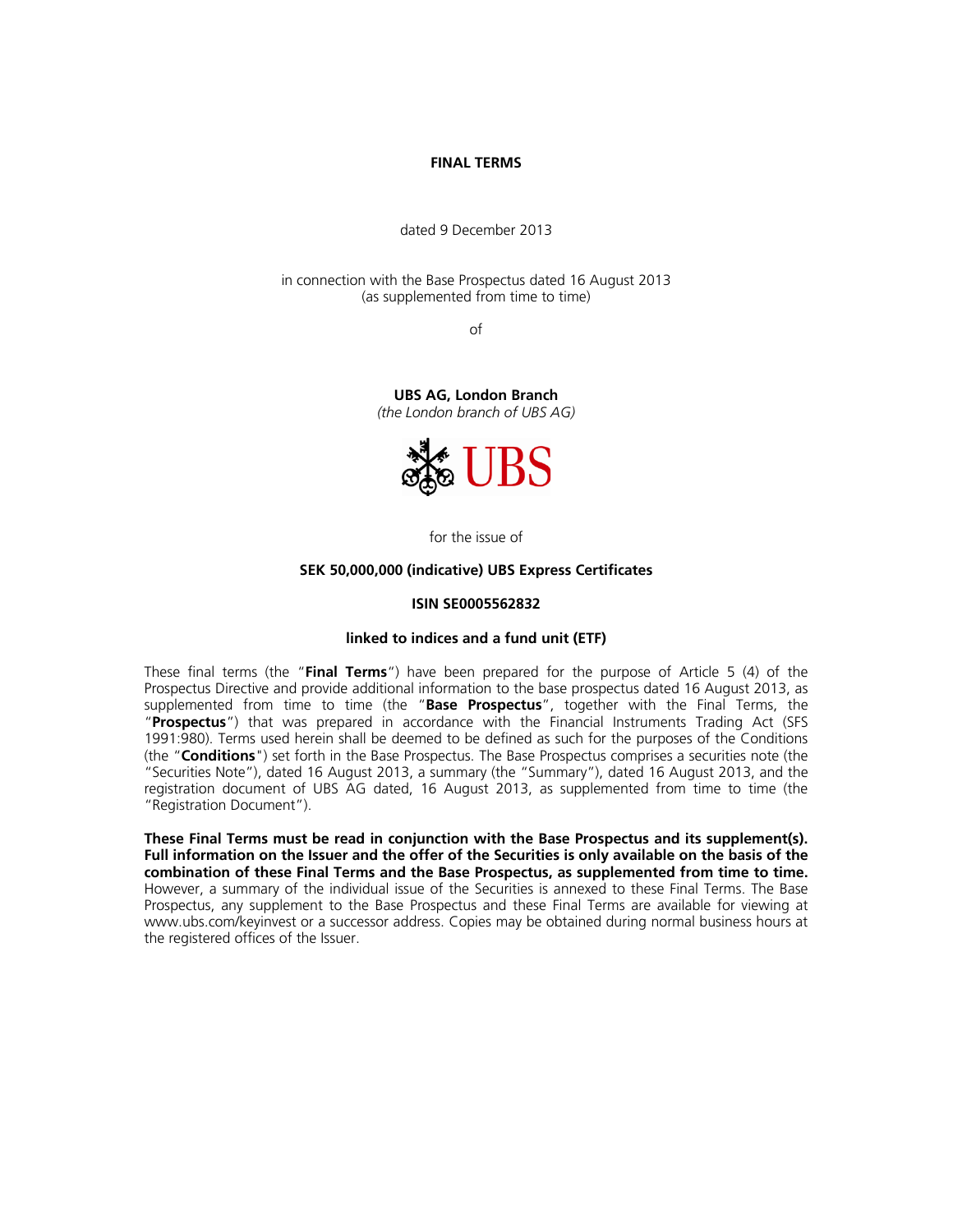## **TABLE OF CONTENTS**

|                                                           | PAGE: |
|-----------------------------------------------------------|-------|
| <b>OVERVIEW ON THE SECURITY STRUCTURE</b>                 | 3     |
| <b>PART A - PRODUCT TERMS</b>                             | 4     |
| <b>PART B - OFFERING AND SALE</b>                         | 13    |
| I. Offering for Sale and Issue Price                      | 13    |
| II. Subscription, Purchase and Delivery of the Securities | 14    |
| <b>PART C - OTHER INFORMATION</b>                         | 15    |
| I. Listing and Trading                                    | 15    |
| II. Commissions paid by the Issuer                        | 15    |
| III. Rating                                               | 15    |
| IV. Consent to Use of Prospectus                          | 15    |
| V. Indication of Yield                                    | 16    |
| VI. Other information about the Securities                | 16    |
| <b>PART D - COUNTRY SPECIFIC INFORMATION</b>              | 17    |
| <b>PART E - INFORMATION ABOUT THE UNDERLYING</b>          | 18    |
| ANNEX TO THE FINAL TERMS: ISSUE SPECIFIC SUMMARY          | 21    |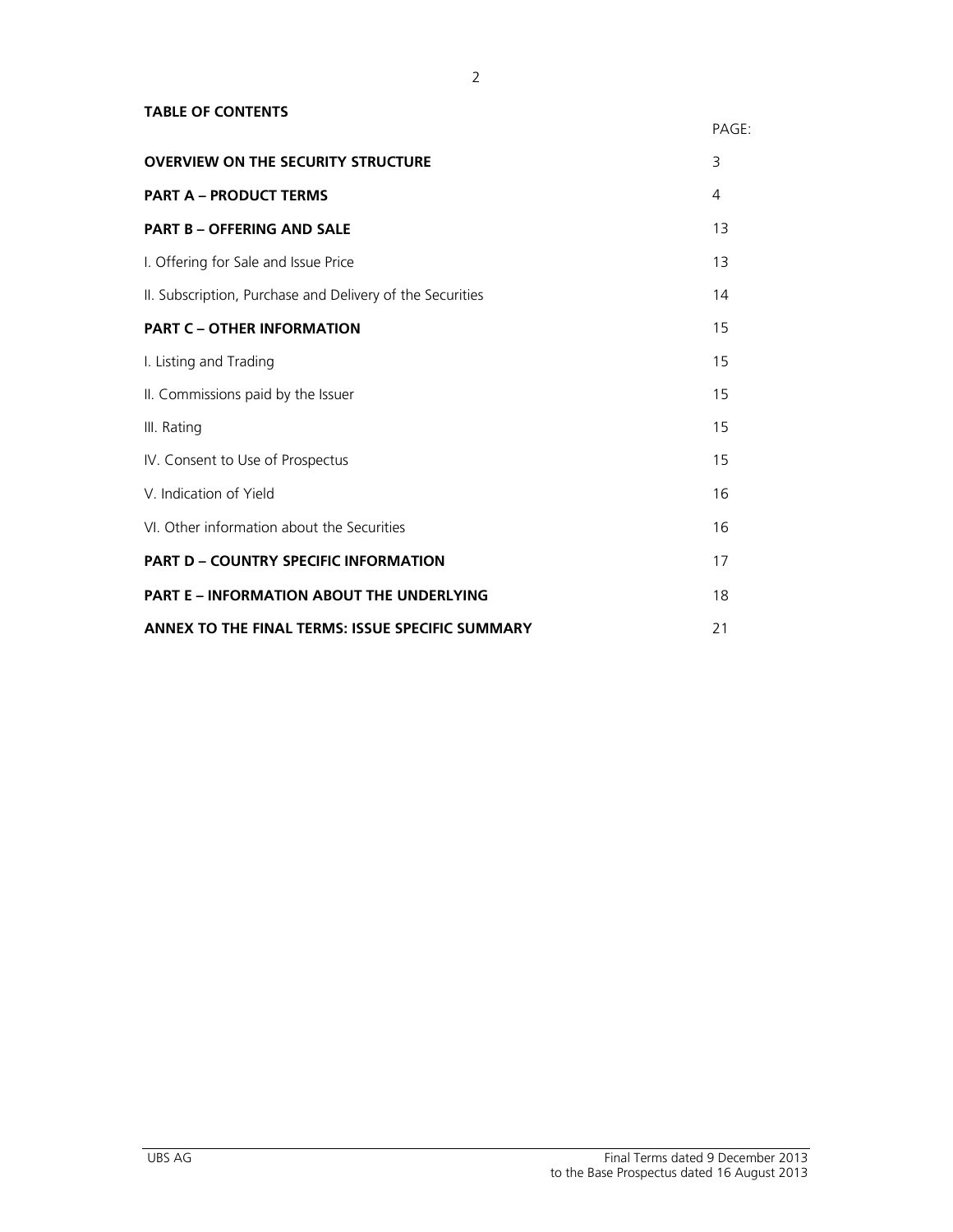## **OVERVIEW ON THE SECURITY STRUCTURE**

## **Autocallable / Express Securities**

UBS Autocallable/Express Securities are suitable for Securityholders expecting the price of the Underlying(s) to reach certain level(s), as specified in the applicable Product Terms so that the product can early redeem.

In case the price of the Underlying(s) reaches certain level(s) on specific Observation Dates, as specified in the applicable Product Terms, the Securities will be early redeemed prior to the Maturity Date.

If the UBS Autocallable/Express Securities did not expire early on any of the previous Observation Dates, the UBS Autocallable/Express Security will be redeemed at the Maturity Date, as specified in the applicable Product Terms. The Redemption Amount in the Redemption Currency depends on the individual product structure, as specified in the applicable Product Terms.

The Redemption Amount may be determined by reference to the performance of one or more Underlying(s), as specified in the relevant Product Terms.

Payment of Coupon or other proceeds linked to the Underlying(s)

In addition, and as specified in the relevant Product Terms, the Securityholder may during the term of the UBS Autocallable/Express Securities be entitled to receive payment of a Coupon or other proceeds, if applicable, as specified in the Product Terms. Such payment may, as specified in the applicable Product Terms, be unconditional or conditional upon a specific performance of the Underlying(s) described in the applicable Product Terms.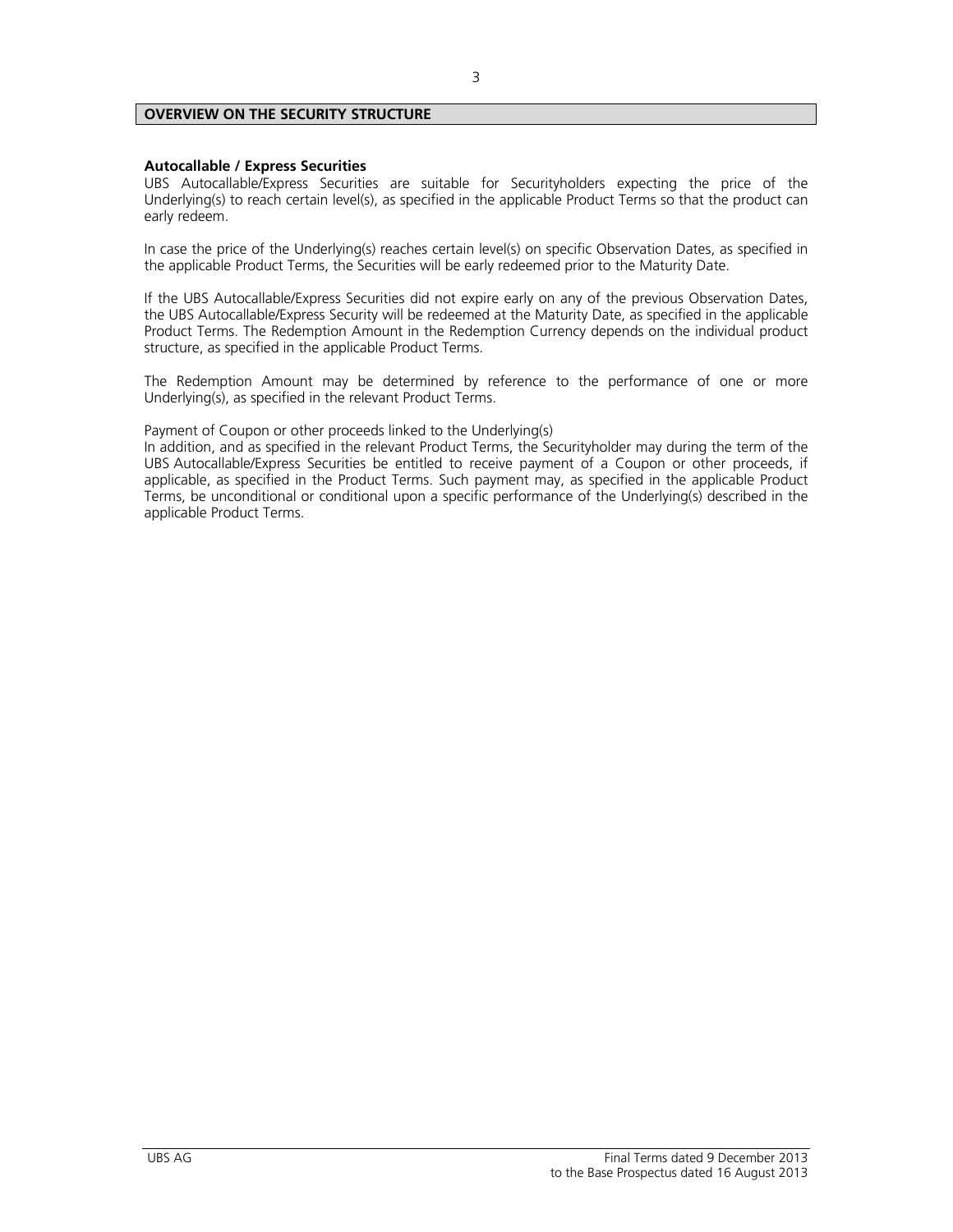## **PART A – PRODUCT TERMS**

The following "**Product Terms**" of the Securities shall, for the relevant Securities, complete and put in concrete terms the General Conditions for the purposes of such Securities. A version of these Product Terms as completed and put in concrete terms for the specific issue will be contained in the applicable Final Terms and must be read in conjunction with the General Conditions.

The Product Terms are composed of

# **Part 1: Key Terms and Definitions of the Securities**

## **Special Conditions of the Securities**

Product Terms and General Conditions together constitute the "**Conditions**" of the relevant Securities.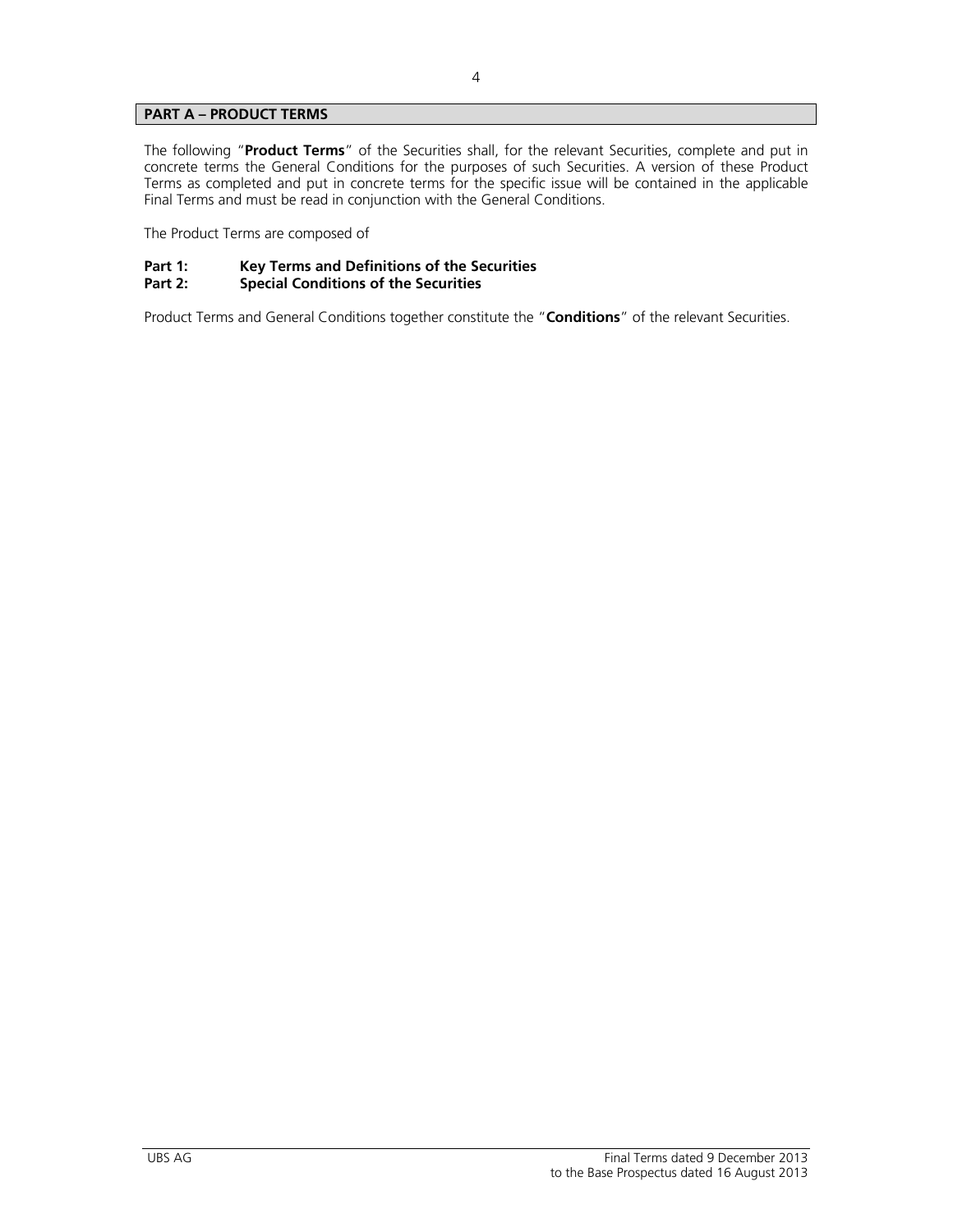## **Part 1: Product Terms: Key Terms and Definitions of the Securities**

*The Securities use the following definitions and have, subject to an adjustment according to the Conditions of the Securities, the following key terms, both as described below in alphabetical order. The following does not represent a comprehensive description of the Securities, and is subject to and should be read in conjunction with the Conditions of the Securities. The following use of the symbol "\*" in the Key Terms and Definitions of the Securities indicates that the relevant determination will be made by the Calculation Agent or the Issuer, as the case may be, and will be published without undue delay thereafter in accordance with the applicable legal requirements of the relevant jurisdiction.* 

| В.<br><b>Banking Day:</b>     | The Banking Day means each day on which the banks in Stockholm,<br>Sweden, are open for business and the Clearing System settles securities<br>dealings.                                                                                                                                                           |
|-------------------------------|--------------------------------------------------------------------------------------------------------------------------------------------------------------------------------------------------------------------------------------------------------------------------------------------------------------------|
| <b>Barrier:</b>               | The Barrier <sub>(i)</sub> of the Underlying <sub>(i)</sub> equals 75 % of the Reference Level of the<br>Underlying <sub>(i)</sub> (one $(1)$ unit of the Underlying Currency equals one $(1)$ unit<br>SEK, "Quanto SEK").                                                                                         |
|                               | The term "Barrier" shall also refer to all Barriers $(i=1)$ to $(i=4)$ .                                                                                                                                                                                                                                           |
| C.<br><b>CA Rules:</b>        | CA Rules means the Swedish Financial Instruments Accounts Act (lag<br>(1998:1479) om kontoföring av finansiella instrument) as well as any<br>regulation and operating procedure applicable to and/or issued by the<br>Clearing System.                                                                            |
| <b>Clearing System:</b>       | Clearing System means Euroclear Sweden AB, Klarabergsviadukten 63,<br>S-111 64 Stockholm, Sweden, in its capacity as central securities depositary<br>under the Swedish Financial Instruments Accounts Act (Sw. lag<br>(1998:1479) om kontoföring av finansiella instrument) or any successor in<br>this capacity. |
| Е.<br><b>Expiration Date:</b> | The Expiration Date means 23 January 2019.                                                                                                                                                                                                                                                                         |
| F.<br><b>Fiscal Agent:</b>    | The Fiscal Agent means UBS Limited c/o UBS Deutschland AG,<br>Bockenheimer Landstrasse 2-4, 60306 Frankfurt am Main, Federal Republic<br>of Germany.                                                                                                                                                               |
| <b>Fixing Date:</b>           | The Fixing Date means 23 January 2014.                                                                                                                                                                                                                                                                             |
|                               | If this day is not an Underlying Calculation Date in relation to an<br>Underlying <sub>(i)</sub> the immediately succeeding Underlying Calculation Date is<br>deemed to be the Fixing Date in relation to all Underlyings.                                                                                         |
|                               | In the case of abbreviation or extension of the Subscription Period the<br>Fixing Date may be changed accordingly.                                                                                                                                                                                                 |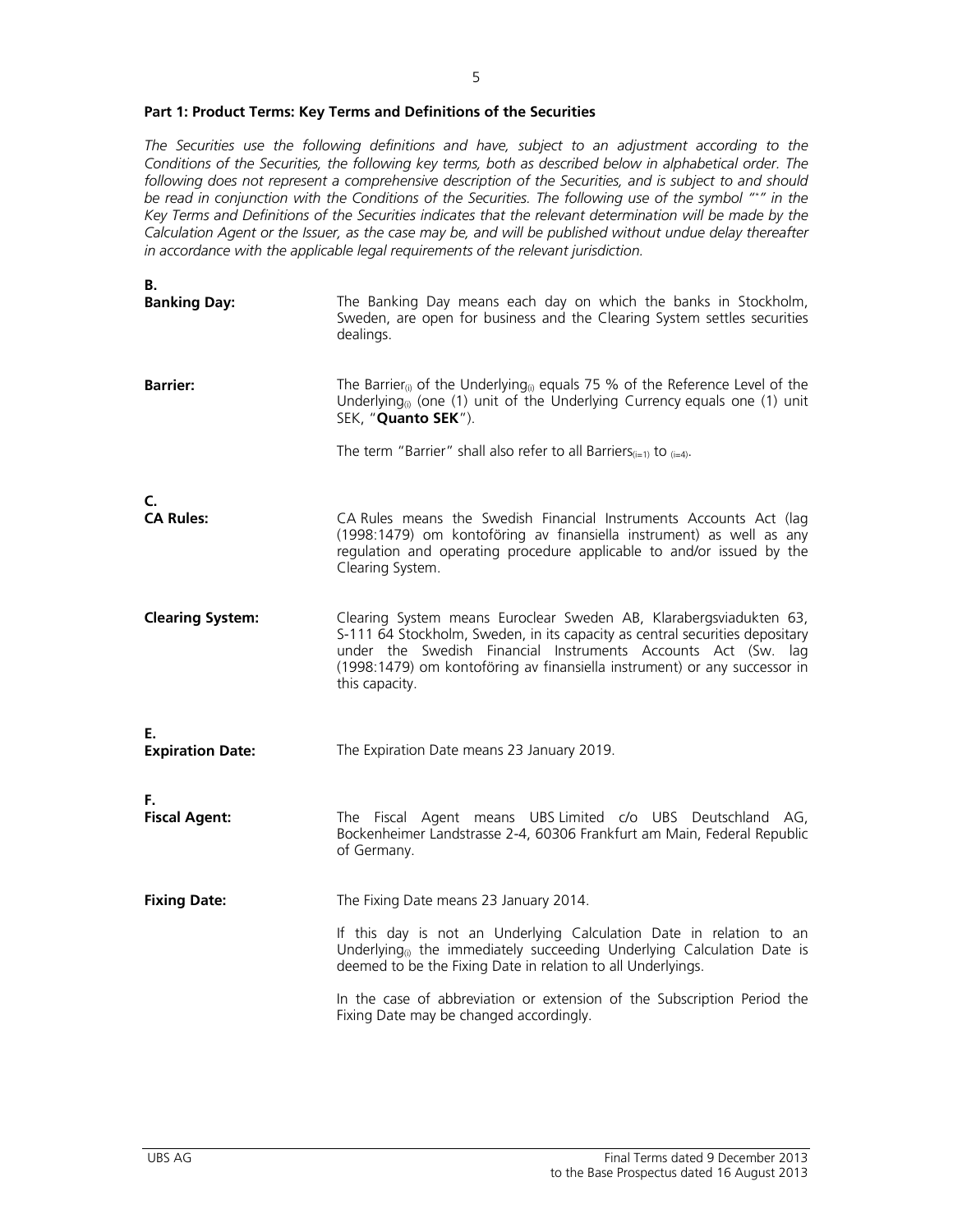| <b>Fixing Time:</b>                            | The Fixing Time equals<br>in relation to the Underlyings $(i=1)$ to $(i=3)$ the time of official<br>determination of the closing price of the respective Underlying <sub>(i)</sub> by the<br>Index Sponsor,<br>and<br>in relation to the Underlying $_{(i=4)}$ the time of official determination of the<br>closing price of the Underlying $_{(i=4)}$ . |
|------------------------------------------------|----------------------------------------------------------------------------------------------------------------------------------------------------------------------------------------------------------------------------------------------------------------------------------------------------------------------------------------------------------|
| Τ.<br><b>Initial Payment Date:</b>             | The Initial Payment Date means 5 February 2014.<br>In the case of abbreviation or extension of the Subscription Period the                                                                                                                                                                                                                               |
|                                                | Initial Payment Date may be changed accordingly.                                                                                                                                                                                                                                                                                                         |
| <b>Issue Date:</b>                             | The Issue Date means 5 February 2014.                                                                                                                                                                                                                                                                                                                    |
|                                                | In the case of abbreviation or extension of the Subscription Period the Issue<br>Date may be changed accordingly.                                                                                                                                                                                                                                        |
| <b>Issuer:</b>                                 | The Issuer means UBS AG, Bahnhofstrasse 45, 8001 Zurich, Switzerland,<br>and Aeschenvorstadt 1, 4051 Basel, Switzerland, acting through its London<br>Branch, 1 Finsbury Avenue, London EC2M 2PP, United Kingdom.                                                                                                                                        |
| <b>Issuing Agent:</b>                          | The Issuing Agent means SEB Merchant Banking, Securities Services,<br>S-106 40 Stockholm, Sweden, or any successor in this capacity. As long as<br>any Security is outstanding, there will at all times be an Issuing Agent duly<br>authorised as such under the CA Rules with regard to the Securities.                                                 |
| <b>Loss Threshold:</b>                         | The Loss Threshold <sub>(i)</sub> of the Underlying <sub>(i)</sub> equals 60 % of the Reference Level<br>of the Underlying <sub>(i)</sub> (one (1) unit of the Underlying Currency equals one (1)<br>unit SEK, "Quanto SEK").                                                                                                                            |
|                                                | The term "Loss Threshold" shall also refer to all Loss Thresholds <sub>(i=1)</sub> to $_{(i=4)}$ .                                                                                                                                                                                                                                                       |
|                                                | The Loss Threshold will be fixed at the Fixing Time on the Fixing Date.*                                                                                                                                                                                                                                                                                 |
| М.<br><b>Manager:</b>                          | The Manager means UBS Limited, 1 Finsbury Avenue, London EC2M 2PP,<br>United Kingdom.                                                                                                                                                                                                                                                                    |
| <b>Maturity Date:</b>                          | The Maturity Date means the twelfth Banking Day (i) after the relevant<br>Valuation Date, (ii) in case of an early expiration after the Early Expiration<br>Date and (iii) in the case of a Termination by the Issuer in accordance with<br>§ 8 of the Conditions of the Securities, after the Termination Date.                                         |
| <b>Minimum Trading Size:</b>                   | The Minimum Trading Size equals nominal SEK 10,000.00.                                                                                                                                                                                                                                                                                                   |
| N.<br><b>Nominal Amount</b><br>(Denomination): | The Nominal Amount (Denomination) per Security equals SEK 10,000.00.                                                                                                                                                                                                                                                                                     |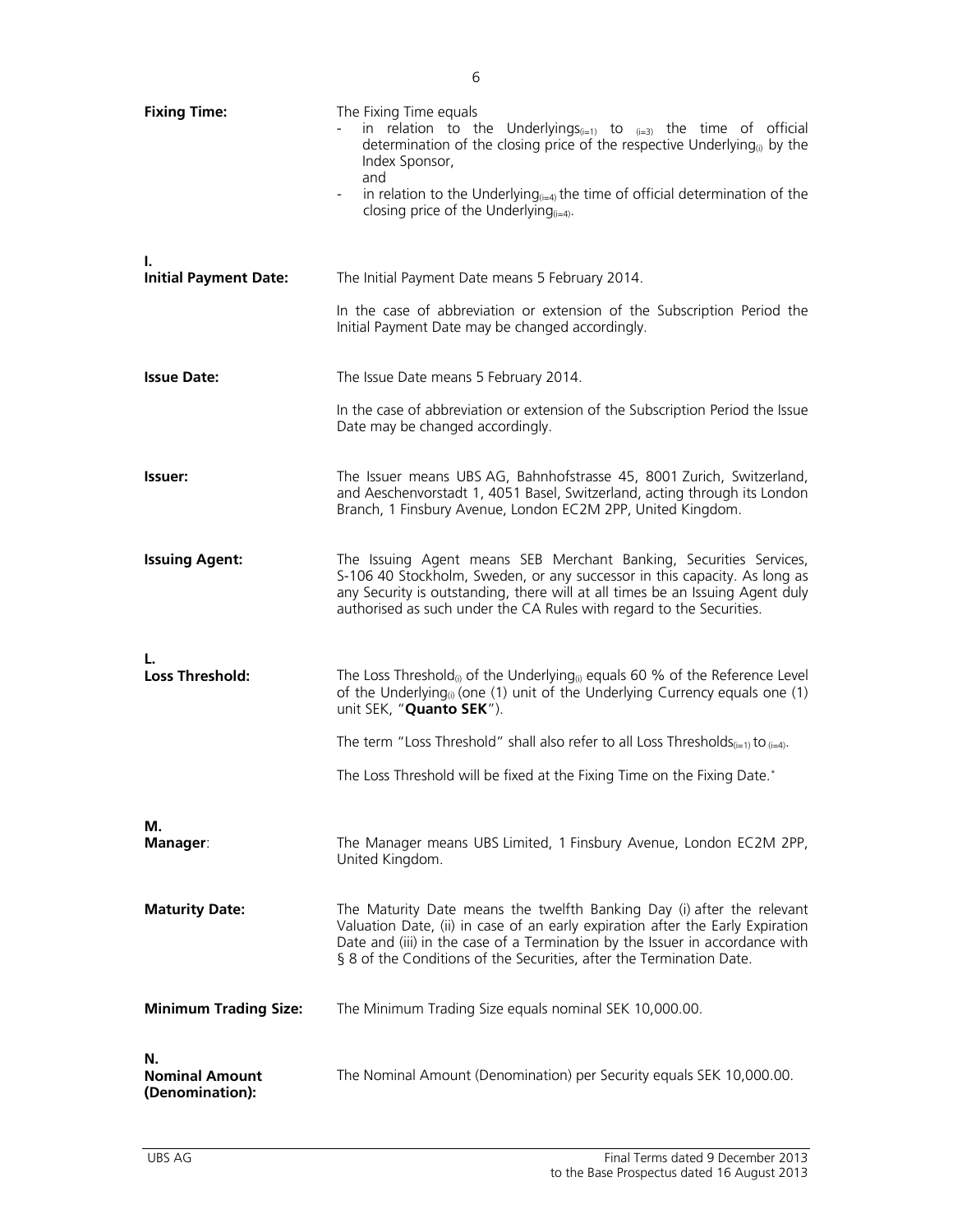| О.<br><b>Observation Date:</b>    | The Observation Date $(k=1)$ means 23 January 2015,<br>the Observation Date $(k=2)$ means 25 January 2016,<br>the Observation Date $(k=3)$ means 23 January 2017,<br>the Observation Date $_{(k=4)}$ means 23 January 2018, and<br>the Observation Date(k=5) means the Expiration Date.<br>The term "Observation Date" shall also refer to all Observation Dates $_{k=1}$ to                                                                           |
|-----------------------------------|--------------------------------------------------------------------------------------------------------------------------------------------------------------------------------------------------------------------------------------------------------------------------------------------------------------------------------------------------------------------------------------------------------------------------------------------------------|
|                                   | $(k=5)$ .                                                                                                                                                                                                                                                                                                                                                                                                                                              |
|                                   | If one of these days is not an Underlying Calculation Date in relation to an<br>Underlying <sub>(i)</sub> , the immediately succeeding Underlying Calculation Date is<br>deemed to be the relevant Observation Date in relation to all Underlyings.                                                                                                                                                                                                    |
| Р.<br><b>Paying Agent:</b>        | Agent means UBS Limited c/o UBS Deutschland AG,<br>Paying<br>The<br>Bockenheimer Landstrasse 2-4, 60306 Frankfurt am Main, Federal Republic<br>of Germany, and Skandinaviska Enskilda Banken, Stockholm (SEB),<br>Rissneleden 100, S-106 40 Stockholm, Sweden. The term "Paying Agent"<br>shall also refer to all Paying Agents including the Fiscal Agent.                                                                                            |
| <b>Payout Factor:</b>             | The Payout Factor equals 0.11 (indicative).                                                                                                                                                                                                                                                                                                                                                                                                            |
|                                   | The Payout Factor will be fixed on the Fixing Date.*                                                                                                                                                                                                                                                                                                                                                                                                   |
| <b>Price of the Underlying:</b>   | The Price of the Underlying means<br>in relation to the Underlyings <sub>(i=1)</sub> to $_{(i=3)}$ the closing price of the<br>respective Underlying <sub><math>0</math></sub> as calculated, determined and published by<br>the Index Sponsor,<br>and<br>in relation to the Underlying <sub><math>(i=4)</math></sub> the closing price of the Underlying $(i=4)$<br>$\overline{\phantom{a}}$<br>as calculated and published by the Relevant Exchange. |
| R.<br><b>Redemption Currency:</b> | The Redemption Currency means Swedish Krona ("SEK").                                                                                                                                                                                                                                                                                                                                                                                                   |
| <b>Reference Level:</b>           | The Reference Level <sub>(i)</sub> of the Underlying <sub>(i)</sub> equals the Price of the<br>Underlying <sub>(i)</sub> at the Fixing Time on the Fixing Date (one (1) unit of the<br>Underlying Currency equals one (1) unit SEK, "Quanto SEK").                                                                                                                                                                                                     |
|                                   | The term "Reference Level" shall also refer to all Reference Levels <sub>(i=1)</sub> to $_{(i=4)}$ .                                                                                                                                                                                                                                                                                                                                                   |
|                                   | The Reference Level will be fixed at the Fixing Time on the Fixing Date.*                                                                                                                                                                                                                                                                                                                                                                              |
| <b>Relevant Exchange:</b>         | The Relevant Exchange means<br>in relation to the Underlyings <sub>(i=1)</sub> to $_{(i=3)}$ the stock exchange(s) on<br>which the Components comprised in the Index are traded, as<br>determined by the Index Sponsor,<br>and<br>in relation to the Underlying $_{(i=4)}$ NYSE Arca.                                                                                                                                                                  |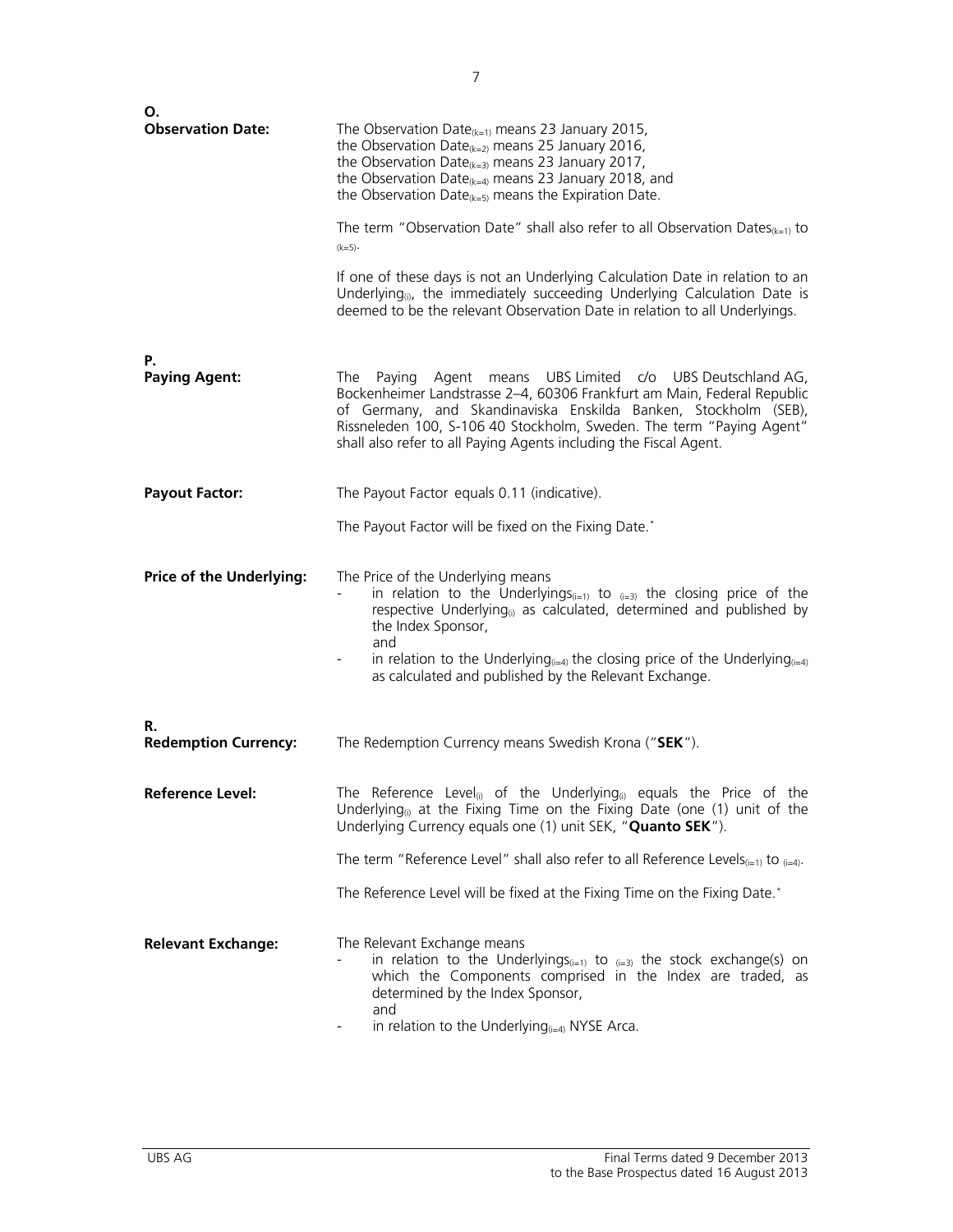| <b>Relevant Underlying:</b>              | Reference Level.                                                   | The Relevant Underlying means the Underlying <sub>(i)</sub> with the <b>lowest</b><br>performance with respect to the Settlement Price in relation to the                                                                        |
|------------------------------------------|--------------------------------------------------------------------|----------------------------------------------------------------------------------------------------------------------------------------------------------------------------------------------------------------------------------|
| S.<br><b>Securities:</b>                 | Amount with the following product features:                        | Securities means the UBS Express Certificates issued by the Issuer in the<br>Aggregate Nominal Amount and with the Denomination of the Nominal                                                                                   |
|                                          | Participation Factor:                                              | Not Applicable                                                                                                                                                                                                                   |
|                                          | Leverage Factor:                                                   | Not Applicable                                                                                                                                                                                                                   |
|                                          | Multiplier:                                                        | Not Applicable                                                                                                                                                                                                                   |
|                                          | Multiplication Factor:                                             | Not Applicable                                                                                                                                                                                                                   |
|                                          | Reverse Structure:                                                 | Not Applicable                                                                                                                                                                                                                   |
|                                          | Express Structure:                                                 | Applicable                                                                                                                                                                                                                       |
|                                          | Thresholds / Limits:                                               | Applicable                                                                                                                                                                                                                       |
|                                          | Maximum Amount:                                                    | Not Applicable                                                                                                                                                                                                                   |
|                                          | Relevant Underlying:                                               | Applicable                                                                                                                                                                                                                       |
|                                          | Physical Delivery:                                                 | Not Applicable                                                                                                                                                                                                                   |
|                                          | <b>Currency Conversion:</b>                                        | Not Applicable                                                                                                                                                                                                                   |
|                                          | Capital Protection:                                                | Not Applicable                                                                                                                                                                                                                   |
|                                          | No pre-defined term:                                               | Not Applicable                                                                                                                                                                                                                   |
|                                          | Minimum Exercise Size:                                             | Not Applicable                                                                                                                                                                                                                   |
|                                          | Securityholder's General<br>Termination Right:                     | Not Applicable                                                                                                                                                                                                                   |
|                                          | Quanto:                                                            | Applicable                                                                                                                                                                                                                       |
|                                          | Consideration of Components:                                       | Not Applicable                                                                                                                                                                                                                   |
|                                          | Individual Determination:                                          | Applicable                                                                                                                                                                                                                       |
|                                          | Collective Determination:                                          | Not Applicable                                                                                                                                                                                                                   |
|                                          | Issuer's Call Right                                                | Not Applicable                                                                                                                                                                                                                   |
|                                          | Investor's Put Right                                               | Not Applicable                                                                                                                                                                                                                   |
|                                          |                                                                    | The Securities are being issued in uncertificated and dematerialised form to<br>be registered in book-entry form at the Clearing System (also the<br>"Swedish Securities") and will not be represented by definitive securities. |
| <b>Security Exchange:</b>                | Security Exchange means NASDAQ OMX Stockholm AB.                   |                                                                                                                                                                                                                                  |
| <b>Security Identification</b><br>Codes: | ISIN: SE0005562832, Valor: 22947742                                |                                                                                                                                                                                                                                  |
| <b>Settlement Cycle:</b>                 | customarily occur according to the rules of the Relevant Exchange. | The Settlement Cycle means the number of business days following a trade<br>in the Underlying on the Relevant Exchange in which settlement will                                                                                  |
| <b>Settlement Price:</b>                 | Currency equals one (1) unit SEK, "Quanto SEK").                   | The Settlement Price of the Underlying <sub>(i)</sub> equals the Price of the Underlying <sub>(i)</sub><br>on the Valuation Date at the Valuation Time (one (1) unit of the Underlying                                           |
| Strike:                                  |                                                                    | The Strike <sub>(i)</sub> of the Underlying <sub>(i)</sub> equals 90 % of the Reference Level of the                                                                                                                             |

primarily traded, as determined by the Calculation Agent.

The Relevant Futures and Options Exchange means the futures and options exchange(s), on which futures and option contracts on the Underlying are

**Relevant Futures Options Exchange:**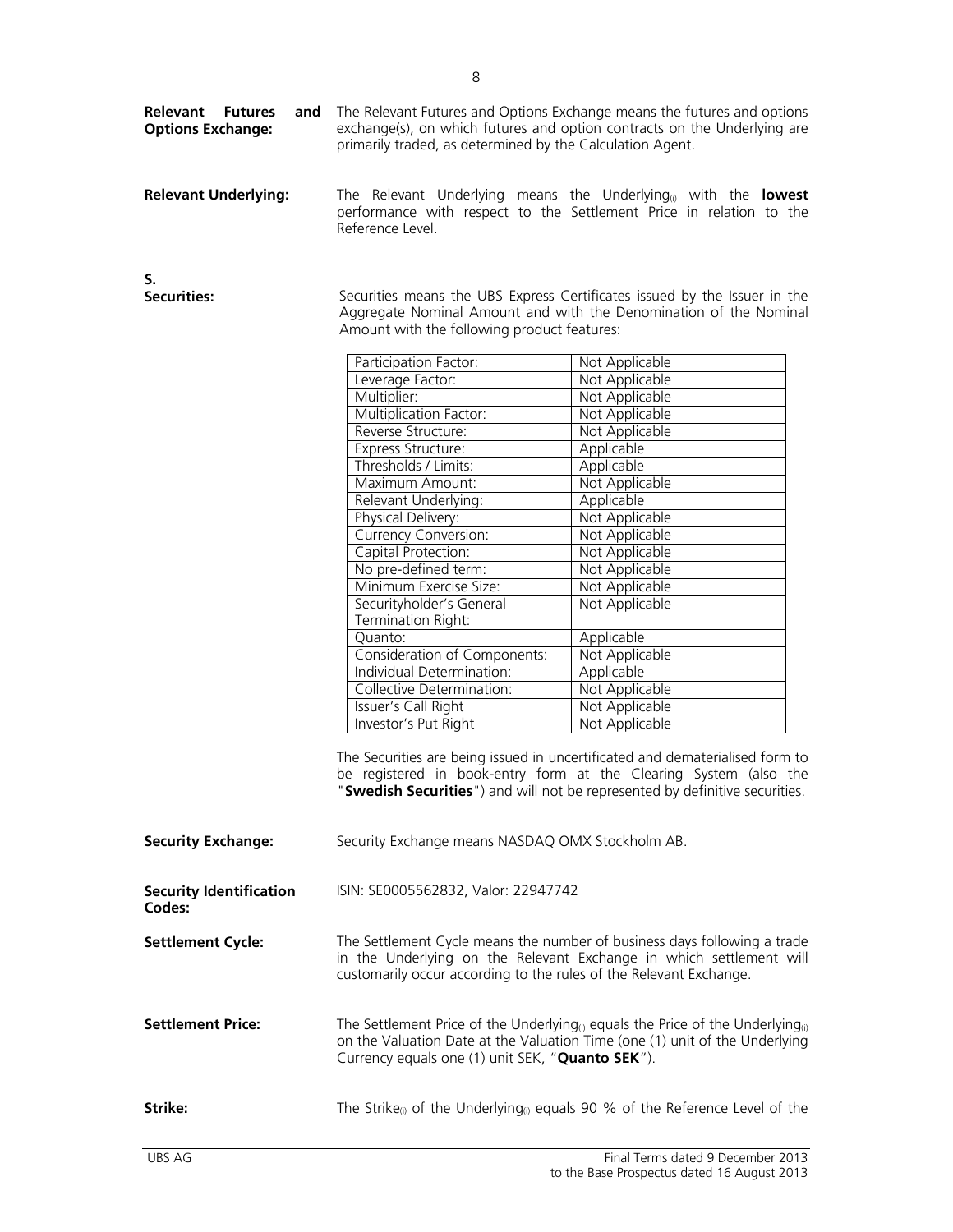|                                        | Underlying <sub>(i)</sub> (one (1) unit of the Underlying Currency equals one (1) unit<br>SEK, "Quanto SEK").                                                                                                                                                                                                                                                                                                                                                                                                       |
|----------------------------------------|---------------------------------------------------------------------------------------------------------------------------------------------------------------------------------------------------------------------------------------------------------------------------------------------------------------------------------------------------------------------------------------------------------------------------------------------------------------------------------------------------------------------|
|                                        | The term "Strike" shall also refer to all Strikes $_{(i=1)}$ to $_{(i=4)}$ .                                                                                                                                                                                                                                                                                                                                                                                                                                        |
|                                        | The Strike will be fixed at the Fixing Time on the Fixing Date.*                                                                                                                                                                                                                                                                                                                                                                                                                                                    |
| Т.<br><b>Term of the Securities:</b>   | The Term of the Securities means the period, commencing on the Issue<br>Date and ending on the Expiration Date at the Valuation Time.                                                                                                                                                                                                                                                                                                                                                                               |
| <b>Termination Amount:</b>             | The Termination Amount equals an amount in the Redemption Currency,<br>which is determined by the Calculation Agent at its reasonable discretion<br>and considering the then prevailing Price of the Underlying as the fair<br>market price of a Security at the occurrence of the termination of the<br>Securities.                                                                                                                                                                                                |
| U.<br><b>Underlyings:</b>              | The Underlying $_{(i=1)}$ equals the Hang Seng China Enterprises Index<br>(Bloomberg: HSCEI) (the "Index $_{(i=1)}$ "), as maintained, calculated and<br>published by Hang Seng Indexes Company Limited (the "Index<br>Sponsor $(i=1)$ "),                                                                                                                                                                                                                                                                          |
|                                        | the Underlying <sub><math>(i=2)</math></sub> equals the CECE® Index (CECE Composite Index®)<br>(Bloomberg: CECEEUR) (the "Index <sub>(i=2)</sub> "), as maintained, calculated and<br>published by Wiener Boerse AG (the "Index Sponsor $(i=2)$ "),                                                                                                                                                                                                                                                                 |
|                                        | the Underlying <sub><math>(i=3)</math></sub> equals the RDX <sup>®</sup> – Russian Depositary Index (USD)<br>(Bloomberg: RDXUSD) (the "Index $(i=3)$ "), as maintained, calculated and<br>published by Wiener Boerse AG (the "Index Sponsor $_{(i=3)}$ "), and                                                                                                                                                                                                                                                      |
|                                        | the Underlying $_{(i=4)}$ equals the iShares MSCI Brazil Index Fund ETF<br>(Bloomberg: EWZ UP) (the "Fund Unit") in the iShares MSCI Brazil Index<br>Fund (the "Investment Fund").                                                                                                                                                                                                                                                                                                                                  |
|                                        | The term "Underlying" or "Index" and "Index Sponsor", as the case may<br>be, shall also refer to all Underlyings <sub>(i=1)</sub> to $_{(i=4)}$ and to all Indices <sub>(i=1)</sub> to $_{(i=3)}$<br>and to all Index Sponsors $(i=1)$ to $(i=3)$ , as the case may be.                                                                                                                                                                                                                                             |
|                                        | In this context, the individual underlying values or components of the<br>Underlyings <sub>(i=1)</sub> to $_{(i=3)}$ are referred to as a "Component" or, as the case<br>may be, the "Components".                                                                                                                                                                                                                                                                                                                  |
|                                        | To avoid currency fluctuations in relation to the respective Underlying <sub>(i)</sub> that<br>is denominated in a currency other than the Redemption Currency, the<br>Price of the Underlying is expressed on a quanto SEK basis, i.e. the currency<br>relating to the Underlying is considered according to amount as a SEK price<br>without conversion in relation to the Price of the Underlying or the<br>Settlement Price (one (1) unit of the Underlying Currency equals one (1)<br>unit SEK, "Quanto SEK"). |
| <b>Underlying Calculation</b><br>Date: | The Underlying Calculation Date means<br>in relation to the Underlyings <sub>(i=1)</sub> to $_{(i=3)}$ each day, on which (i) the<br>Index Sponsor determines, calculates and publishes the official price<br>of the Index, and (ii) the Components, which are comprised in the<br>Index are, to the extent of at least 80 % of the market capitalisation<br>of all Components, which are comprised in the Index, or of the                                                                                         |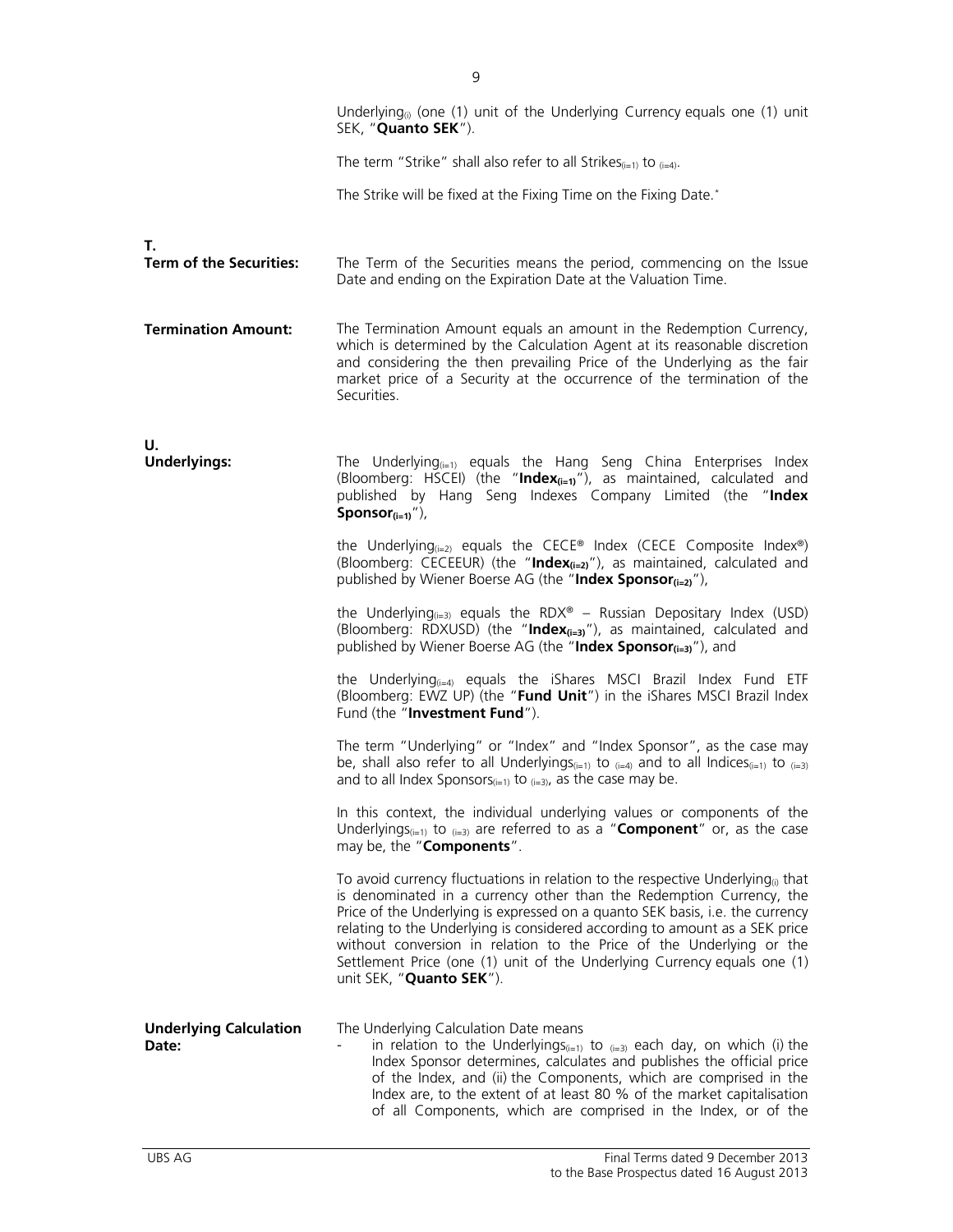|                             | overall value of the Index, available for trading and quotation on the<br>Relevant Exchange,<br>and<br>in relation to the Underlying $_{\left( i=4\right) }$ each day, on which the Relevant<br>Exchange is open for trading.                                                                                                                                                                                                                                             |
|-----------------------------|---------------------------------------------------------------------------------------------------------------------------------------------------------------------------------------------------------------------------------------------------------------------------------------------------------------------------------------------------------------------------------------------------------------------------------------------------------------------------|
| <b>Underlying Currency:</b> | The Underlying Currency <sub>(i=1)</sub> in relation to the Underlying <sub>(i=1)</sub> means Hong<br>Kong Dollar ("HKD"),<br>the Underlying Currency <sub>(i=2)</sub> in relation to the Underlying <sub>(i=2)</sub> means Euro<br>$("EUR")$ , and<br>the Underlying Currencies <sub>(i=3)</sub> and $_{(i=4)}$ in relation to the Underlyings( $_{i=3)}$ and<br>$_{(i=4)}$ mean US Dollar ("USD").<br>The term "Underlying Currency" shall also refer to all Underlying |
|                             | Currencies $(i=1)$ to $(i=4)$ .<br>One (1) unit of the Underlying Currency equals one (1) unit SEK, "Quanto<br>SEK".                                                                                                                                                                                                                                                                                                                                                      |
| V.                          |                                                                                                                                                                                                                                                                                                                                                                                                                                                                           |
| <b>Valuation Date:</b>      | The Valuation Date means the Expiration Date.                                                                                                                                                                                                                                                                                                                                                                                                                             |
|                             | If this day is not an Underlying Calculation Date in relation to an<br>Underlying <sub>(i)</sub> , the immediately succeeding Underlying Calculation Date is<br>deemed to be the relevant Valuation Date in relation to all Underlyings.                                                                                                                                                                                                                                  |
| <b>Valuation Time:</b>      | The Valuation Time equals<br>in relation to the Underlyings $(i=1)$ to $(i=3)$ the time of official<br>determination of the closing price of the respective Underlying <sub>(a)</sub> by<br>the Index Sponsor,<br>and<br>in relation to the Underlying $_{(i=4)}$ the time of official determination of<br>the closing price of the Underlying $_{(i=4)}$ .                                                                                                               |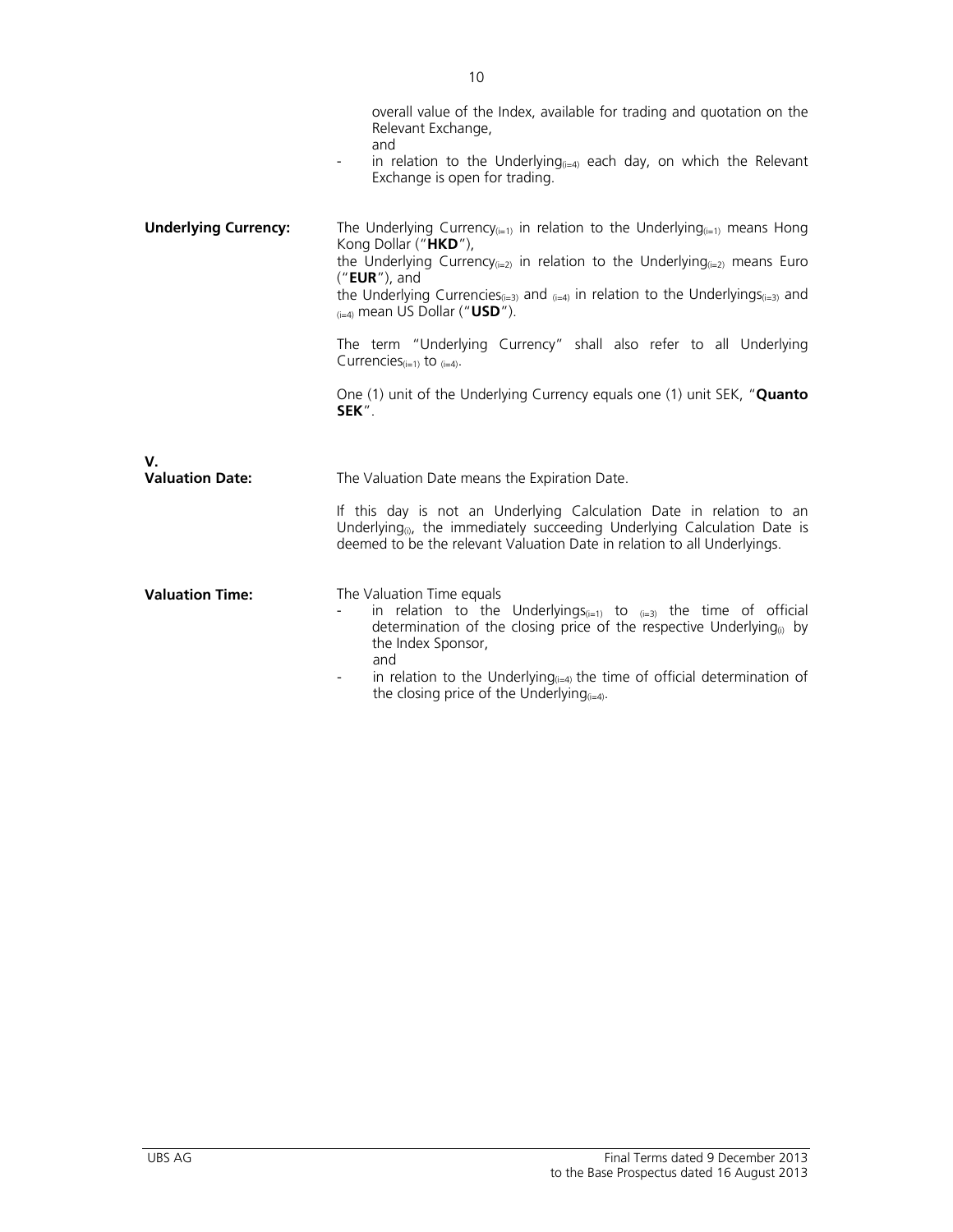## **Part 2: Product Terms: Special Conditions of the Securities**

## **§ 1 Security Right**

## **(1) Security Right of the Securityholders**

The Issuer hereby warrants to the Securityholder (§ 4 (2)) of each (1) Security relating to the Price of the Underlyings in accordance with these Conditions that such Securityholder shall have the following right (the "**Security Right**"):

(a) If the Price of **all** Underlyings<sub>(i)</sub> on any of the Observation Dates, which is not also the Expiration Date, is **equal to or higher than the respective Strike**<sup>(a)</sup>, the Securities will expire on such Observation Date<sub>(k)</sub> (the "Early Expiration Date") and the Securityholder is entitled to receive the Settlement Amount (as defined below), commercially rounded to two decimal places (the "**Redemption Amount**").

The "**Settlement Amount**" will be calculated in accordance with the following formula:

 $N + AP(k)$ 

 Where: "**N**" equals the Nominal Amount, and "**AP(k)**" equals the Additional Amount<sub>(k)</sub> (§ 1 (2)) in relation to the Observation Date<sub>(k)</sub>.

- (b) If the Securities did not expire early in accordance with paragraph (a) and if on any of the Observation Dates, which is not also the Expiration Date, the Price of **all** Underlyings<sub>(i)</sub> is **equal to or higher than the respective Barrier(i) and at the same time** the Price of **at**  least one Underlying<sub>(i)</sub> is lower than the respective Strike<sub>(i)</sub>, the Securityholder is entitled to receive the Additional Amount<sub>(k)</sub> (§ 1 (2)) in relation to the relevant Observation Date<sub>(k)</sub>. Such Additional Amount<sub>(k)</sub> shall be paid twelve Banking Days after the relevant Observation  $Date_{(k)}$ . The provisions of these Conditions relating to the payment of the Redemption Amount shall apply *mutatis mutandis* to such payment.
- (c) If the Securities did not expire early on any of the previous Observation Dates in accordance with paragraph (a) and if the Settlement Price of **all** Underlyings<sub>0</sub> is **equal to or higher than the respective Barrier**<sub>(i)</sub>, the Securityholder is entitled to receive the Settlement Amount (as defined below), commercially rounded to two decimal places, (also the "**Redemption Amount**").

The "**Settlement Amount**" will be calculated in accordance with the following formula:

 $N + AP(k)$ 

Where:

 "**N**" equals the Nominal Amount, and "**AP(k)**" equals the Additional Amount<sub>(k)</sub> (§ 1 (2)) in relation to the Observation Date<sub>(k)</sub>.

- (d) If the Securities did not expire early on any of the previous Observation Dates in accordance with paragraph (a) and if the Settlement Price of **all** Underlyings<sub>(i)</sub> is **equal to or higher than the respective Loss Threshold(i) and at the same time** the Settlement Price of **at least one** Underlying<sub>®</sub> is **lower than the respective Barrier**®, the Securityholder is entitled to receive the Nominal Amount (also the "**Redemption Amount**").
- (e) If the Securities did not expire early on any of the previous Observation Dates in accordance with paragraph (a) and if the Settlement Price of **at least one** Underlying<sub>(i)</sub> is **lower than the respective Loss Threshold**(i), the Securityholder is entitled to receive the Settlement Amount (as defined below) commercially rounded to two decimal places (also the "**Redemption Amount**").

The "**Settlement Amount**" is calculated in accordance with the following formula:

 Reference Level of the Relevant Underlying Settlement Price of the Relevant Underlying Nominal Amount x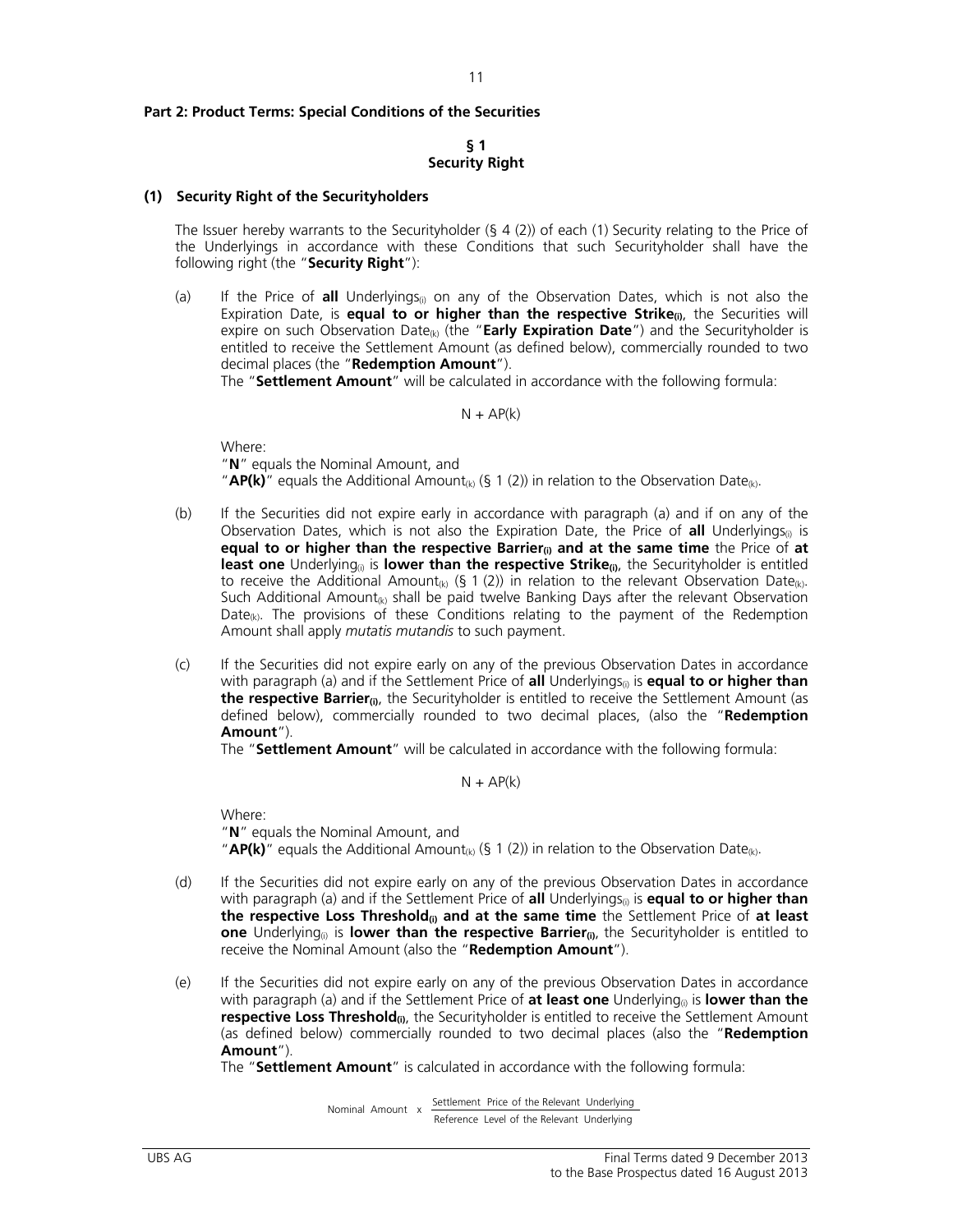## **(2) Additional Amount**

The "**Additional Amount<sub>(k)</sub>**" in relation to the respective Observation Date<sub>(k)</sub> is calculated as follows: **In relation to the Observation Date<sub>(k=1)</sub>** the Additional Amount<sub>(k=1)</sub> will be calculated according to the following formula, commercially rounded to two decimal places:

12

N x Payout Factor

Where:

"**N**" equals the Nominal Amount, and

"**Payout Factor**" equals the Payout Factor (as introductory defined).

**In relation to the Observation Dates**( $k=2$ ) to  $(k=5)$  the Additional Amount<sub>(k)</sub> will be calculated according to the following formula, commercially rounded to two decimal places:

$$
N\,x\!\left(k\,{\times}\,\text{PayoutFactor} - \sum_{j=1}^{k-1} \frac{AP(j)}{N}\right)
$$

Where:

"**N**" equals the Nominal Amount,

" $k$ " equals the number of the relevant Observation Date<sub>(k)</sub>,

"**Payout Factor**" equals the Payout Factor (as introductory defined), and

"**AP(j)**" equals the respective Additional Amount which was paid in relation to an Observation Date preceding the current Observation Date $(k)$ .

*For the avoidance of doubt*, for each Observation Date<sub>(k)</sub> an Additional Amount, if any, shall be paid only once.

## **(3) Determinations and Calculations in connection with the Security Right**

Any determination and calculation in connection with the Security Right, in particular the calculation of the Redemption Amount, will be made by the Calculation Agent (§ 12). Determinations and calculations made in this respect by the Calculation Agent shall (save in the case of manifest error) be final, conclusive and binding on the Issuer and the Securityholders.

## **§ 2**

(*Intentionally left blank*)

**§ 3** 

(*Intentionally left blank*)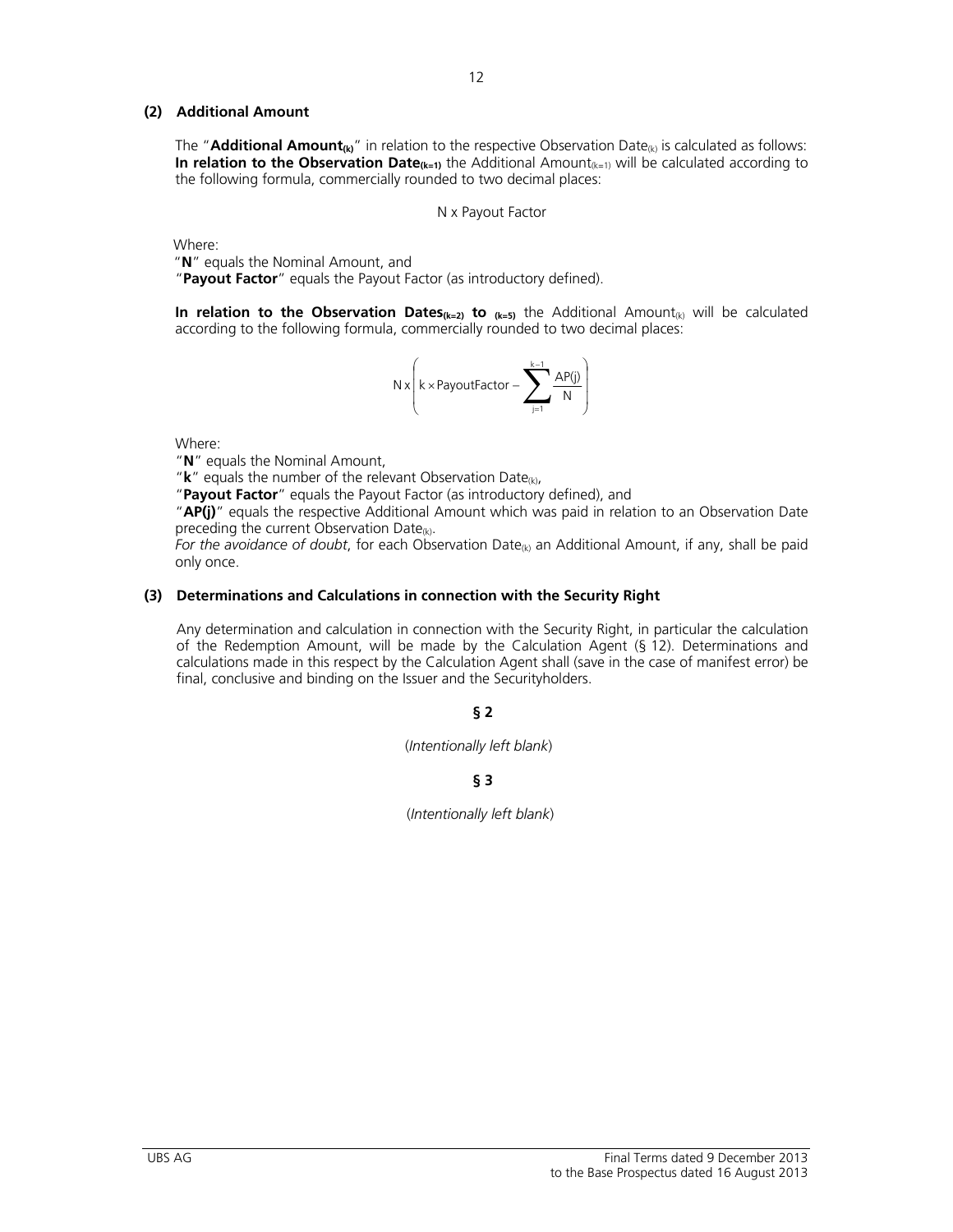## **PART B – OFFERING AND SALE**

| I. Offering for Sale and Issue Price      |                                                                                                                                                                                                                                                                                                                                                                                                                    |
|-------------------------------------------|--------------------------------------------------------------------------------------------------------------------------------------------------------------------------------------------------------------------------------------------------------------------------------------------------------------------------------------------------------------------------------------------------------------------|
| <b>Offering for Sale and Issue Price:</b> | The UBS Express Certificates (the "Securities", and each a<br>"Security") are issued by the Issuer in the Aggregate Nominal<br>Amount and with the Denomination of the Nominal Amount<br>per Security.                                                                                                                                                                                                             |
|                                           | It has been agreed that, on or after the respective Issue Date of<br>the Securities, the Manager may purchase Securities and shall<br>place the Securities for sale at the Issue Price under terms<br>subject to change in the Public Offer Jurisdictions (as defined in<br>"IV. Consent to Use of Prospectus" below).                                                                                             |
|                                           | The Issue Price was fixed at the Start of the public offer of the<br>Securities (as defined in "II. Subscription, Purchase and Delivery<br>of the Securities" below). After closing of the Subscription<br>Period (as defined in "II. Subscription, Purchase and Delivery of<br>the Securities" below) the selling price will then be adjusted on<br>a continual basis to reflect the prevailing market situation. |
|                                           | The Manager shall be responsible for coordinating the entire<br>Securities offering.                                                                                                                                                                                                                                                                                                                               |
| <b>Aggregate Nominal Amount:</b>          | The Aggregate Nominal Amount equals SEK 50,000,000.00<br>(indicative).                                                                                                                                                                                                                                                                                                                                             |
|                                           | The Aggregate Nominal Amount will be fixed at the end of the<br>Subscription Period.                                                                                                                                                                                                                                                                                                                               |
| <b>Issue Date:</b>                        | The Issue Date means 5 February 2014.                                                                                                                                                                                                                                                                                                                                                                              |
|                                           | In the case of abbreviation or extension of the Subscription<br>Period the Issue Date may be changed accordingly.                                                                                                                                                                                                                                                                                                  |
| <b>Issue Price:</b>                       | The Issue Price equals 100 % of the Nominal Amount.                                                                                                                                                                                                                                                                                                                                                                |
| <b>Manager:</b>                           | The Manager means UBS Limited, 1 Finsbury Avenue, London<br>EC2M 2PP, United Kingdom.                                                                                                                                                                                                                                                                                                                              |
| Type and form of the Securities:          | Certificates                                                                                                                                                                                                                                                                                                                                                                                                       |
| <b>Clearing system:</b>                   | Euroclear Sweden AB, Klarabergsviadukten 63, S-111 64<br>Stockholm, Sweden.                                                                                                                                                                                                                                                                                                                                        |
| ISIN-code:                                | The Securities have the following ISIN: SE0005562832.                                                                                                                                                                                                                                                                                                                                                              |
| Currency:                                 | The currency of the Securities is Swedish Krona ("SEK").                                                                                                                                                                                                                                                                                                                                                           |
| <b>Conflicting Interests:</b>             | Save for the Manager regarding its fees, as far as the Issuer is<br>aware, no person involved in the issue of the Securities has an                                                                                                                                                                                                                                                                                |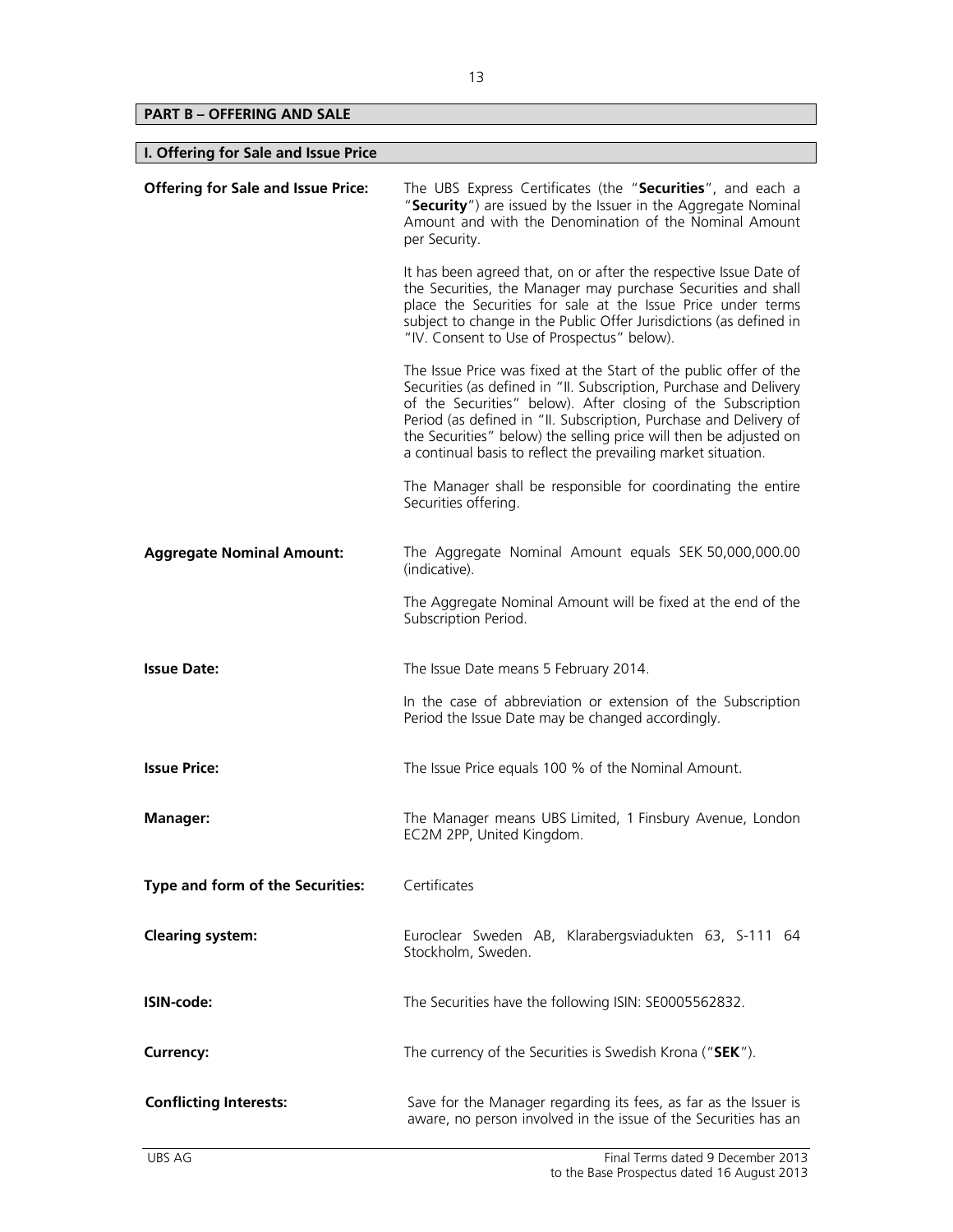14

## interest material to the offer.

| II. Subscription, Purchase and Delivery of the Securities                     |                                                                                                                                                                                                                                                                                                                         |  |
|-------------------------------------------------------------------------------|-------------------------------------------------------------------------------------------------------------------------------------------------------------------------------------------------------------------------------------------------------------------------------------------------------------------------|--|
| Subscription,<br><b>Purchase</b><br>and<br><b>Delivery of the Securities:</b> | The Securities may be subscribed from the Manager during<br>normal banking hours during the Subscription Period. The Issue<br>Price per Security is payable on the Initial Payment Date.                                                                                                                                |  |
|                                                                               | The Issuer reserves the right to earlier close or to extend the<br>Subscription Period if market conditions so require.                                                                                                                                                                                                 |  |
|                                                                               | After the Initial Payment Date, the appropriate number of<br>Securities shall be credited to the investor's account in<br>accordance with the rules of the corresponding Clearing System.<br>If the Subscription Period is shortened or extended, the Initial<br>Payment Date may also be brought forward or postponed. |  |
| <b>Subscription Period:</b>                                                   | 9 December 2013 until 17 January 2014 (17:30 hrs local time<br>Stockholm)                                                                                                                                                                                                                                               |  |
|                                                                               | The Issuer reserves the right to earlier close or to extend the<br>Subscription Period by giving notice to the investors if market<br>conditions so require.                                                                                                                                                            |  |
| Start of the public offer of the<br><b>Securities:</b>                        | 9 December 2013 in Sweden                                                                                                                                                                                                                                                                                               |  |
| <b>Initial Payment Date:</b>                                                  | The Initial Payment Date means 5 February 2014.                                                                                                                                                                                                                                                                         |  |
|                                                                               | In the case of abbreviation or extension of the Subscription<br>Period the Initial Payment Date may be changed accordingly.                                                                                                                                                                                             |  |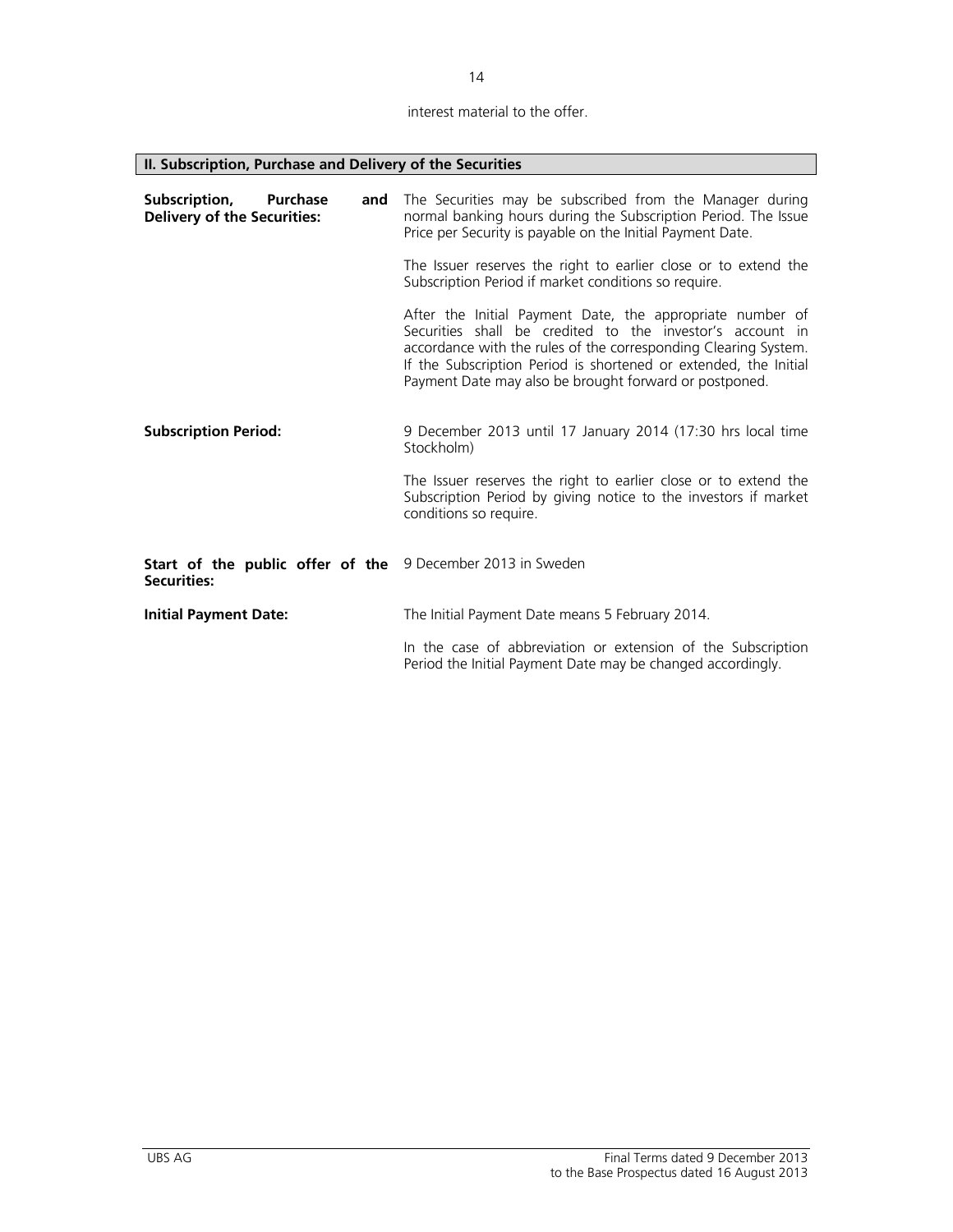| <b>PART C - OTHER INFORMATION</b>                    |                                                                                                                                                                                                                                                                                                                                                                                                                                                                                                                                                                                                               |
|------------------------------------------------------|---------------------------------------------------------------------------------------------------------------------------------------------------------------------------------------------------------------------------------------------------------------------------------------------------------------------------------------------------------------------------------------------------------------------------------------------------------------------------------------------------------------------------------------------------------------------------------------------------------------|
|                                                      |                                                                                                                                                                                                                                                                                                                                                                                                                                                                                                                                                                                                               |
| <b>I. Listing and Trading</b>                        |                                                                                                                                                                                                                                                                                                                                                                                                                                                                                                                                                                                                               |
| <b>Listing and Trading</b>                           | The Issuer intends to apply for listing of the Securities on NASDAQ<br>OMX Stockholm AB                                                                                                                                                                                                                                                                                                                                                                                                                                                                                                                       |
| II. Commissions paid by the Issuer                   |                                                                                                                                                                                                                                                                                                                                                                                                                                                                                                                                                                                                               |
| <b>Comissions paid by the Issuer</b>                 | The Issuer may grant sales and recurring commissions to<br>distributors related to the amount/number of placed or sold<br>Securities as indicated in (i) to (iv). Sales commissions are paid out<br>of the issue proceeds as a one-off payment; alternatively the Issuer<br>may grant an agio on the issue price (excl. the offering premium)<br>to the distributor. Recurring commissions are paid regularly<br>depending on the respective securities volume. If UBS acts as Issuer<br>and distributor the relevant commissions are internally booked in<br>favour of the distributing organisational unit. |
| <b>Underwriting</b><br>(i)<br>and/or<br>placing fee: | Not Applicable                                                                                                                                                                                                                                                                                                                                                                                                                                                                                                                                                                                                |
| (ii)<br><b>Selling commission:</b>                   | Not Applicable                                                                                                                                                                                                                                                                                                                                                                                                                                                                                                                                                                                                |
| (iii) Listing Commission:                            | Not Applicable                                                                                                                                                                                                                                                                                                                                                                                                                                                                                                                                                                                                |
| (iv) Other:                                          | Fee of up to 0.80 % per annum, all paid upfront.                                                                                                                                                                                                                                                                                                                                                                                                                                                                                                                                                              |
| <b>III. Rating</b>                                   |                                                                                                                                                                                                                                                                                                                                                                                                                                                                                                                                                                                                               |
|                                                      |                                                                                                                                                                                                                                                                                                                                                                                                                                                                                                                                                                                                               |

**Ratings:** The Securities have not been rated.

## **IV. Consent to Use of Prospectus**

The Issuer consents to the use of the Base Prospectus together with the relevant Final Terms in connection with a public offer (a "**Public Offer**") of any relevant Securities by any financial intermediary which is authorised to make such offers under the Markets in Financial Instruments Directive (Directive 2004/39/EC) (each an "**Authorised Offeror**") on the following basis:

- (a) the relevant Public Offer must occur during the Offer Period specified below;
- (b) the relevant Public Offer may only be made in a Public Offer Jurisdiction specified below;
- (c) the relevant Authorised Offeror must be authorised to make such offers in the relevant Public Offer Jurisdiction under the Markets in Financial Instruments Directive (Directive 2004/39/EC) and if any Authorised Offeror ceases to be so authorised then the above consent of the Issuer shall thereupon terminate.

| <b>Offer Period:</b>              | Subscription Period (as defined in "II. Subscription, Purchase and<br>Delivery of the Securities" above) |
|-----------------------------------|----------------------------------------------------------------------------------------------------------|
| <b>Public Offer Jurisdiction:</b> | Sweden                                                                                                   |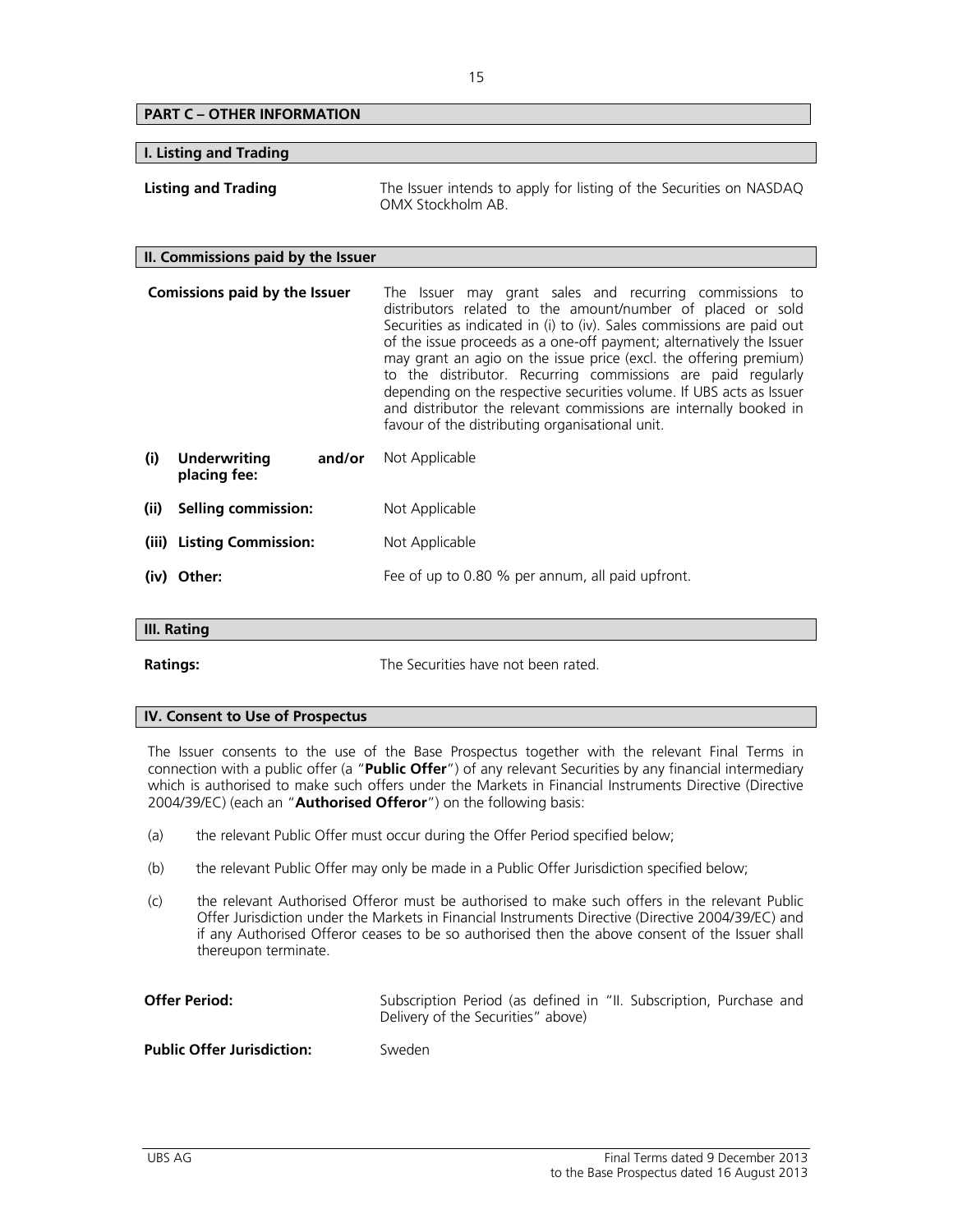**V. Indication of Yield** 

| Yield:                                                                                | Not Applicable                                                                                                                                                                                                                                                                                                                                                                            |
|---------------------------------------------------------------------------------------|-------------------------------------------------------------------------------------------------------------------------------------------------------------------------------------------------------------------------------------------------------------------------------------------------------------------------------------------------------------------------------------------|
| VI. Other information about the Securities                                            |                                                                                                                                                                                                                                                                                                                                                                                           |
| <b>Authorisation:</b>                                                                 | The issuance of Securities under the Base Prospectus from time to<br>time has been authorised by applicable corporate authorisations.                                                                                                                                                                                                                                                     |
| <b>Securities:</b>                                                                    | <b>Procedure for redemption of</b> As specified in § 1 of the Conditions of the Securities Part 2:<br>Product Terms: Special Conditions of the Securities of these Final<br>Terms.                                                                                                                                                                                                        |
| the Underlyings:                                                                      | <b>Disturbing events that affect</b> As specified in § 11 of the General Conditions of the Securities of<br>the Summary and the Securities Note dated 16 August 2013.                                                                                                                                                                                                                     |
| Adjustment rules for taking<br>into account events that affect<br>the Underlyings:    | As specified in § 6 (f) and § 6 (g) of the General Conditions of the<br>Securities of the Summary and the Securities Note dated<br>16 August 2013.                                                                                                                                                                                                                                        |
| <b>Explanation</b><br>of<br>how<br><b>Underlyings</b><br>affect<br>the<br>Securities: | the As specified in the section OVERVIEW ON THE SECURITY<br>STRUCTURE of these Final Terms.                                                                                                                                                                                                                                                                                               |
| <b>Paying Agent:</b>                                                                  | The Paying Agent means UBS Limited c/o UBS Deutschland AG,<br>Bockenheimer Landstrasse 2-4, 60306 Frankfurt am Main, Federal<br>Republic of Germany, and Skandinaviska Enskilda Banken,<br>Stockholm (SEB), Rissneleden 100, S-106 40 Stockholm, Sweden.<br>The term "Paying Agent" shall also refer to all Paying Agents<br>including the Fiscal Agent.                                  |
| Guarantor/s/:                                                                         | Not Applicable                                                                                                                                                                                                                                                                                                                                                                            |
| <b>Calculation Agent:</b>                                                             | UBS AG, Bahnhofstrasse 45, 8001 Zurich, Switzerland, and<br>Aeschenvorstadt 1, 4051 Basle, Switzerland, acting through its<br>London Branch, 1 Finsbury Avenue, London EC2M 2PP, United<br>Kingdom.                                                                                                                                                                                       |
| Information from third parties:                                                       | Applicable, where the Final Terms contain information obtained<br>from third parties, such information was reproduced accurately,<br>and to the best knowledge of the Issuer - as far as it is able to<br>ascertain from information provided or published by such third<br>party - no facts have been omitted which would render the<br>reproduced information inaccurate or misleading. |
| Information after the Issue<br>Date:                                                  | The Issuer does not intend to give information about the Securities<br>after the Issue Date.                                                                                                                                                                                                                                                                                              |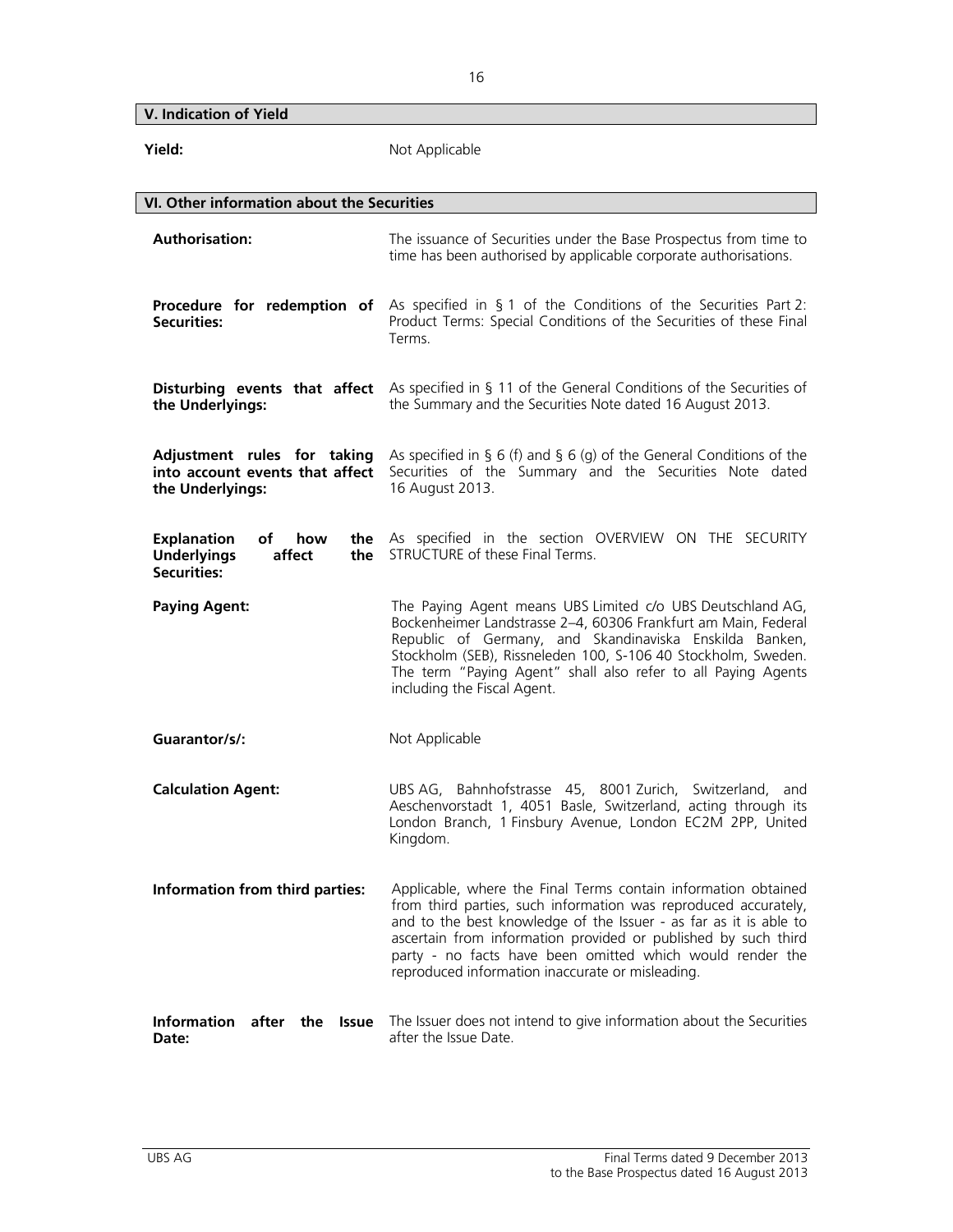## **PART D – COUNTRY SPECIFIC INFORMATION**

**Additional Paying Agent(s) (if any):**  Not Applicable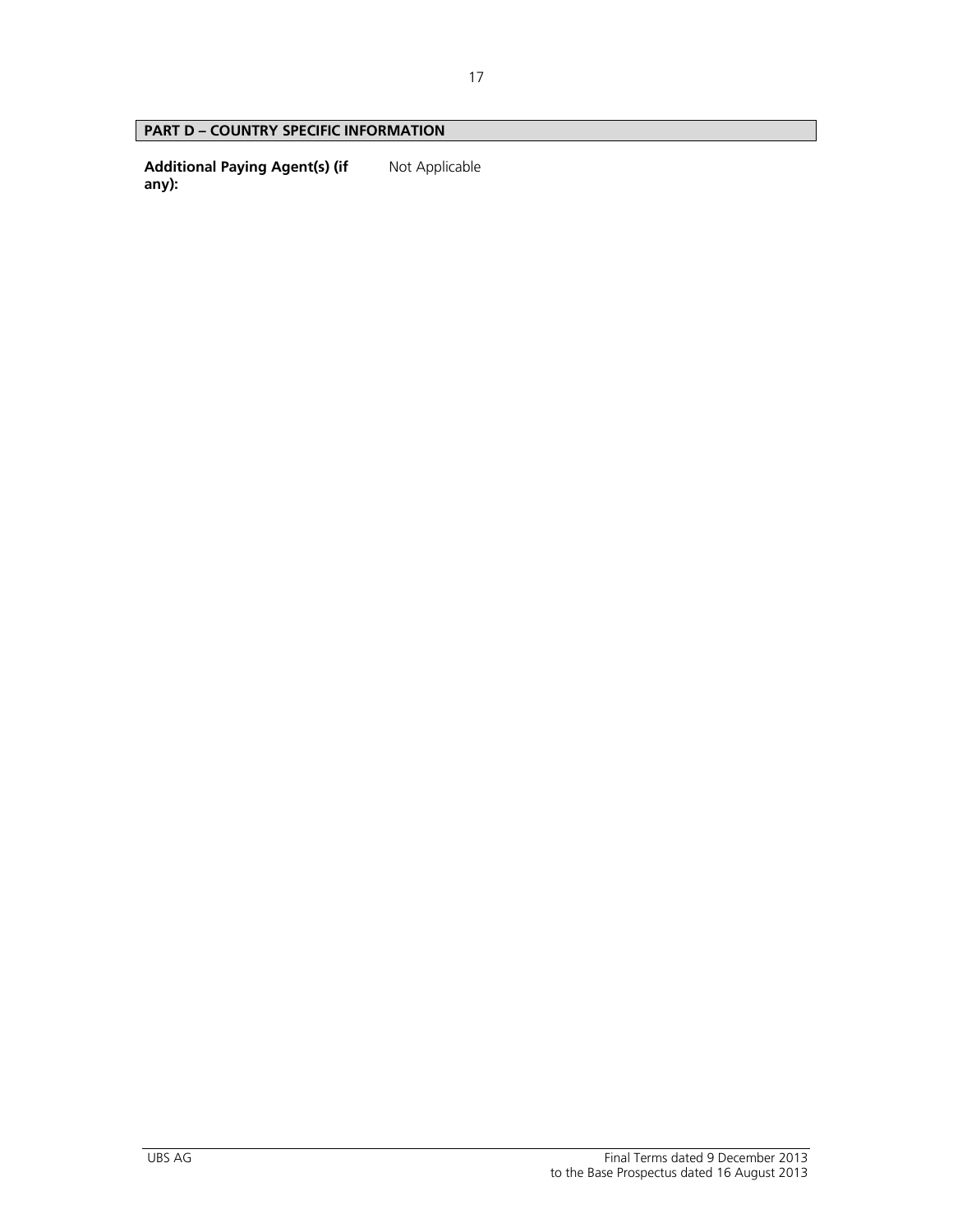## **PART E – INFORMATION ABOUT THE UNDERLYING**

## **I. Description of the Hang Seng China Enterprises Index (Bloomberg: HSCEI)**

The Hang Seng China Enterprises Index ("**H-shares Index**") was launched on 8 August 1994 to track the performance of China enterprises listed in Hong Kong in the form of H shares.

The universe of the H-shares Index comprises all H-share companies that have their primary listing on the Main Board of the Hong Kong Stock Exchange (SEHK).

The H-shares Index adopts a freefloat-adjusted market capitalization weighted methodology with a 10 % cap on each constituent weighting. The 40 stocks that have the highest combined market capitalization ranking will be selected as constituents for the index.

The H-shares Index is reviewed quarterly.

Further information as well as information about the past performance and the volatility of the index can be obtained from the internet page www.hsi.com.hk.

#### **Index Disclaimer**

The Hang Seng China Enterprises Index (the "**Index(es)**") is/are published and compiled by Hang Seng Indexes Company Limited pursuant to a licence from Hang Seng Data Services Limited. The mark(s) and name(s) Hang Seng China Enterprises Index are proprietary to Hang Seng Data Services Limited. Hang Seng Indexes Company Limited and Hang Seng Data Services Limited have agreed to the use of, and reference to, the Index(es) by UBS AG in connection with UBS Express Certificates (the "**Product**"), **BUT NEITHER HANG SENG INDEXES COMPANY LIMITED NOR HANG SENG DATA SERVICES LIMITED WARRANTS OR REPRESENTS OR GUARANTEES TO ANY BROKER OR HOLDER OF THE PRODUCT OR ANY OTHER PERSON (i) THE ACCURACY OR COMPLETENESS OF ANY OF THE INDEX(ES) AND ITS COMPUTATION OR ANY INFORMATION RELATED THERETO; OR (ii) THE FITNESS OR SUITABILITY FOR ANY PURPOSE OF ANY OF THE INDEX(ES) OR ANY COMPONENT OR DATA COMPRISED IN IT; OR (iii) THE RESULTS WHICH MAY BE OBTAINED BY ANY PERSON FROM THE USE OF ANY OF THE INDEX(ES) OR ANY COMPONENT OR DATA COMPRISED IN IT FOR ANY PURPOSE, AND NO WARRANTY OR REPRESENTATION OR GUARANTEE OF ANY KIND WHATSOEVER RELATING TO ANY OF THE INDEX(ES) IS GIVEN OR MAY BE IMPLIED.** The process and basis of computation and compilation of any of the Index(es) and any of the related formula or formulae, constituent stocks and factors may at any time be changed or altered by Hang Seng Indexes Company Limited without notice. **TO THE EXTENT PERMITTED BY APPLICABLE LAW, NO RESPONSIBILITY OR LIABILITY IS ACCEPTED BY HANG SENG INDEXES COMPANY LIMITED OR HANG SENG DATA SERVICES LIMITED (i) IN RESPECT OF THE USE OF AND/OR REFERENCE TO ANY OF THE INDEX(ES) BY UBS AG IN CONNECTION WITH THE PRODUCT; OR (ii) FOR ANY INACCURACIES, OMISSIONS, MISTAKES OR ERRORS OF HANG SENG INDEXES COMPANY LIMITED IN THE COMPUTATION OF ANY OF THE INDEX(ES); OR (iii) FOR ANY INACCURACIES, OMISSIONS, MISTAKES, ERRORS OR INCOMPLETENESS OF ANY INFORMATION USED IN CONNECTION WITH THE COMPUTATION OF ANY OF THE INDEX(ES) WHICH IS SUPPLIED BY ANY OTHER PERSON; OR (iv) FOR ANY ECONOMIC OR OTHER LOSS WHICH MAY BE DIRECTLY OR INDIRECTLY SUSTAINED BY ANY BROKER OR HOLDER OF THE PRODUCT OR ANY OTHER PERSON DEALING WITH THE PRODUCT AS A RESULT OF ANY OF THE AFORESAID, AND NO CLAIMS, ACTIONS OR LEGAL PROCEEDINGS MAY BE BROUGHT AGAINST HANG SENG INDEXES COMPANY LIMITED AND/OR HANG SENG DATA SERVICES LIMITED** in connection with the Product in any manner whatsoever by any broker, holder or other person dealing with the Product. Any broker, holder or other person dealing with the Product does so therefore in full knowledge of this disclaimer and can place no reliance whatsoever on Hang Seng Indexes Company Limited and Hang Seng Data Services Limited. For the avoidance of doubt, this disclaimer does not create any contractual or quasi-contractual relationship between any broker, holder or other person and Hang Seng Indexes Company Limited and/or Hang Seng Data Services Limited and must not be construed to have created such relationship.

## **II. Description of the CECE® (CECE Composite Index®) (Bloomberg: CECEEUR)**

CECE is a free float weighted price index made up of the most liquid stocks traded on Budapest, Prague and Warsaw Stock Exchange. The composition of CECE corresponds to that of CTX (Czech Traded Index),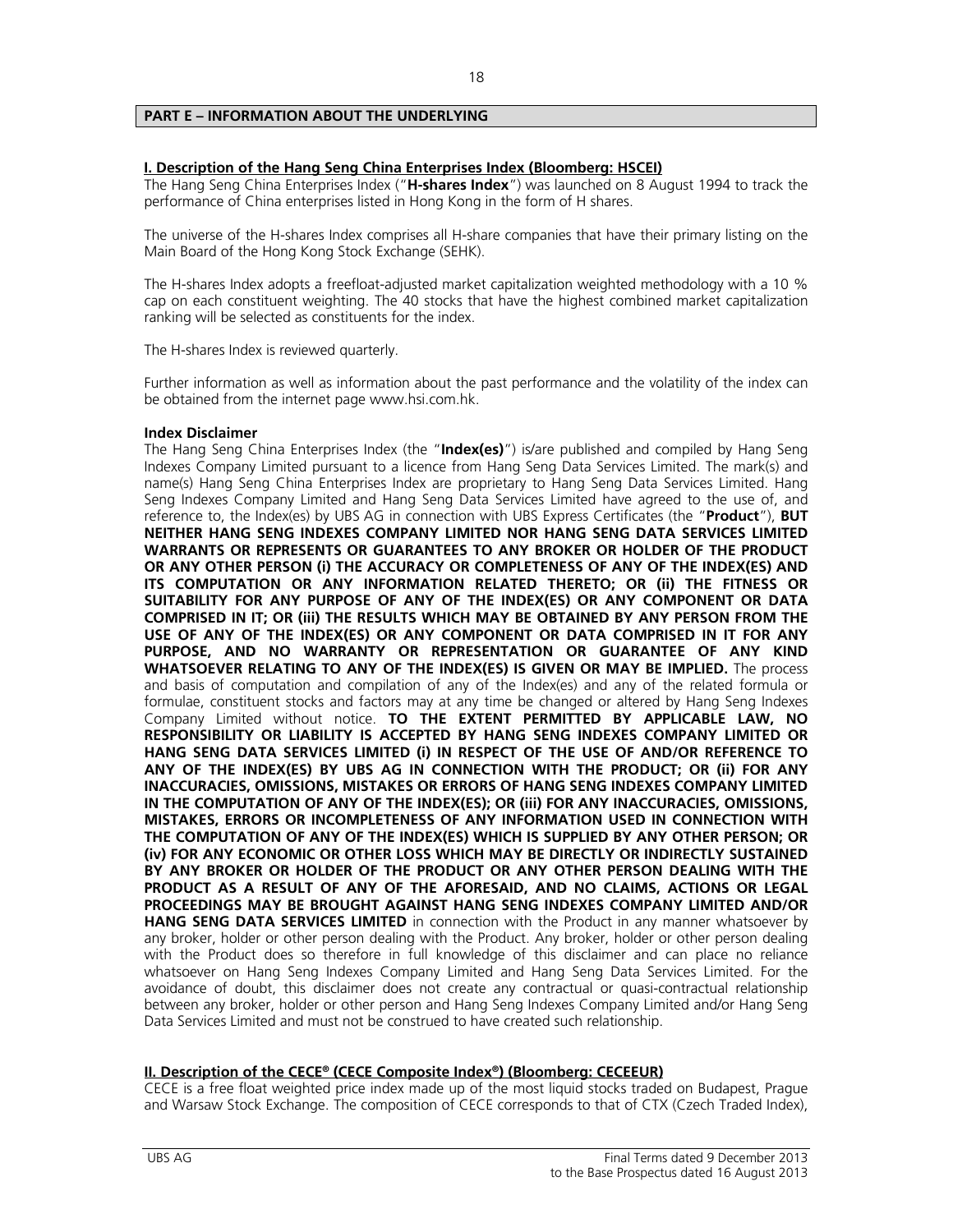HTX (Hungarian Traded Index) and PTX (Polish Traded Index). The index is calculated in EUR and USD and disseminated in real-time. The start level of CECE EUR was set to 746.46 points on 4 January 1999 and of CECE USD 1,000 points on 15 July 1996.

| <b>Name</b>                            | <b>ISIN</b>  | <b>Bloomberg</b> | <b>Reuters</b> | . Calculation time $^{\rm !}$<br>CFT |
|----------------------------------------|--------------|------------------|----------------|--------------------------------------|
| CECE Composite Index calculated in EUR | AT0000726476 | <b>CECEEUR</b>   | CECEEUR        | $9.00 - 17.45$                       |
| CECE Composite Index calculated in USD | AT0000999693 | CCEX             | <b>CECEUSD</b> | $9.00 - 17.45$                       |

Further information and information about the past performance of the CECE Composite Index® and its volatility can be obtained from the internet page www.wienerborse.at.

## **Disclaimer**

The **CECE® Index (CECE Composite Index)** was developed and is real-time calculated and published by Wiener Börse AG. The abbreviation of the index is protected by copyright law as trademarks. The CECE index description, rules and composition are available online on www.indices.cc - the index portal of Wiener Börse AG.

Wiener Börse does not guarantee the accuracy and/or the completeness of the CECE index or any data included therein and Wiener Börse shall have no liability for any errors, omissions, or interruptions therein.

A non-exclusive authorization to use the CECE Index in conjunction with financial products was granted upon the conclusion of a license agreement between Issuer and Wiener Börse AG. The only relationship to the Licensee is the licensing of certain trademarks and trade names of CECE Index which is determined, composed and calculated by Wiener Börse without regard to the Licensee or the Product(s). Wiener Börse reserves the rights to change the methods of index calculation or publication, to cease the calculation or publication of the CECE Index or to change the CECE trademarks or cease the use thereof.

The issued Product(s) is/are not in any way sponsored, endorsed, sold or promoted by the Wiener Börse. Wiener Börse makes no warranty or representation whatsoever, express or implied, as to results to be obtained by Licensee, owners of the product(s), or any other person or entity from the use of the CECE Index or any data included therein. Without limiting any of the foregoing, in no event shall Wiener Börse have any liability for any special, punitive, indirect, or consequential damages (including lost profits), even if notified of the possibility of such damages.

## **III. Description of the RDX® - Russian Depositary Index (USD) (Bloomberg: RDXUSD)**

RDX is a free float weighted price index made up of Russian ADRs/GDRs traded at London Stock Exchange (Main Market, IOB). The index is calculated in EUR and USD and disseminated in real-time. The start level of RDX was set to 1,000 points as of 8 October 1997.

| <b>Name</b>                                  | <b>ISIN</b>  | <b>Bloomberg</b> | <b>Reuters</b> | <b>Calculation time</b><br>CET |
|----------------------------------------------|--------------|------------------|----------------|--------------------------------|
| Russian Depositary Index<br>(EUR)            | AT0000802079 | <b>RDX</b>       | <b>RDXEUR</b>  | $9.15 - 17.00$                 |
| Russian Depositary Index<br>USD <sup>)</sup> | AT0000634076 | <b>RDXUSD</b>    | .RDXUSD        | $9.15 - 17.00$                 |

Further information as well as information about the past performance and the volatility of the index can be obtained from the internet page www.wienerborse.at.

## **Disclaimer**

The **RDX® (Russian Depositary Index)** was developed and is real-time calculated and published by Wiener Börse AG. The abbreviation of the index is protected by copyright law as trademarks. The RDX index description, rules and composition are available online on www.indices.cc - the index portal of Wiener Börse AG.

Wiener Börse does not guarantee the accuracy and/or the completeness of the RDX index or any data included therein and Wiener Börse shall have no liability for any errors, omissions, or interruptions therein.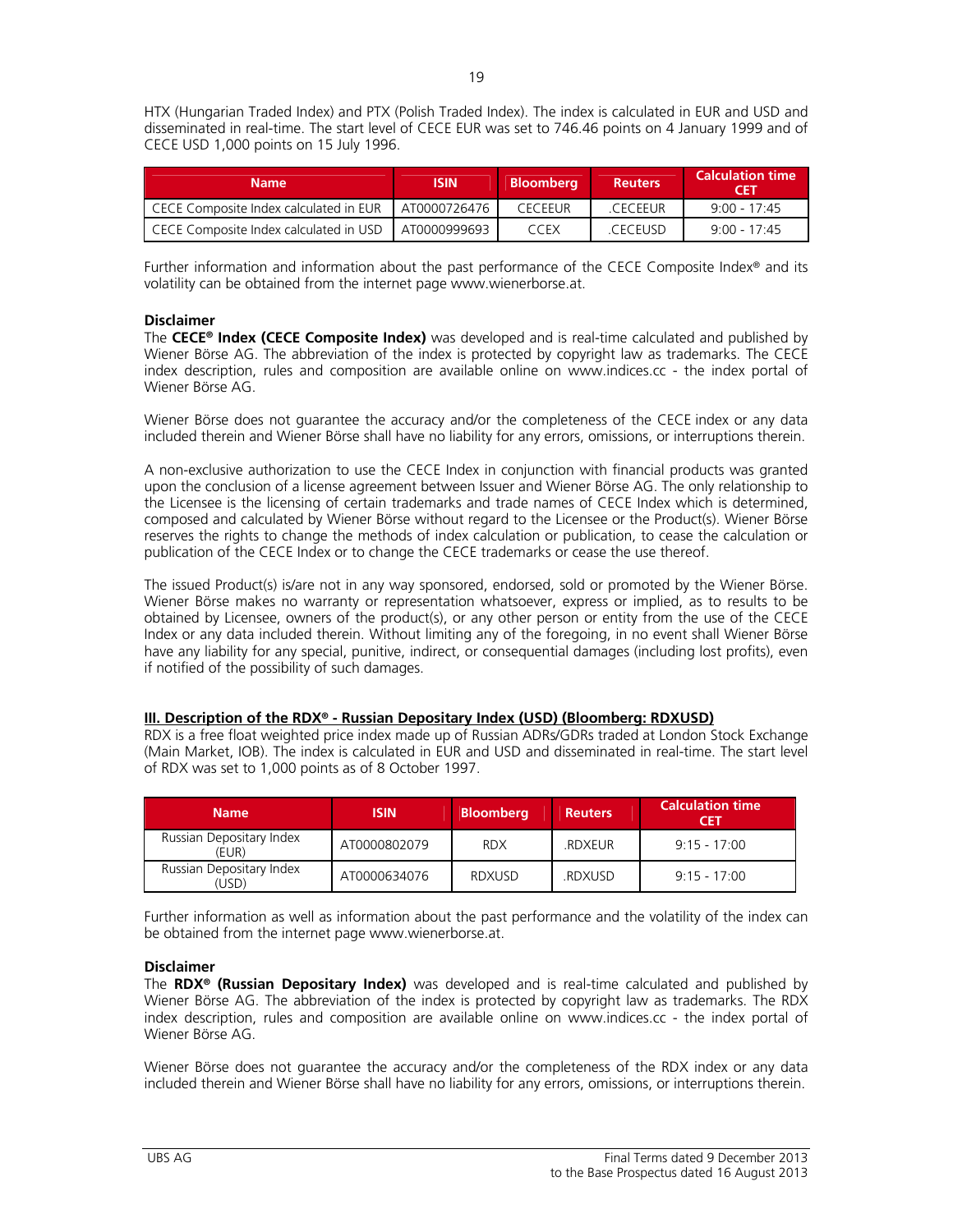A non-exclusive authorization to use the RDX Index in conjunction with financial products was granted upon the conclusion of a license agreement between Issuer and Wiener Börse AG. The only relationship to the Licensee is the licensing of certain trademarks and trade names of RDX Index which is determined, composed and calculated by Wiener Börse without regard to the Licensee or the Product(s). Wiener Börse reserves the rights to change the methods of index calculation or publication, to cease the calculation or publication of the RDX Index or to change the RDX trademarks or cease the use thereof.

The issued Product(s) is/are not in any way sponsored, endorsed, sold or promoted by the Wiener Börse. Wiener Börse makes no warranty or representation whatsoever, express or implied, as to results to be obtained by Licensee, owners of the product(s), or any other person or entity from the use of the RDX Index or any data included therein. Without limiting any of the foregoing, in no event shall Wiener Börse have any liability for any special, punitive, indirect, or consequential damages (including lost profits), even if notified of the possibility of such damages.

## **IV. Description of the iShares MSCI Brazil Index Fund ETF (Bloomberg: EWZ UP)**

The iShares MSCI Brazil Index Fund seeks to provide investment results that correspond generally to the price and yield performance, before fees and expenses, of publicly traded securities in the Brazilian market, as measured by the MSCI Brazil Index.

The MSCI Brazil Index seeks to measure the performance of the Brazilian equity market. It is a capitalization-weighted index that aims to capture 85 % of the (publicly available) total market capitalization. Component companies are adjusted for available float and must meet objective criteria for inclusion to the MSCI Brazil Index, taking into consideration unavailable strategic shareholdings and limitations to foreign ownership. MSCI reviews their indexes quarterly.

Information about the past performance and the volatility of the iShares MSCI Brazil Index Fund ETF are available on www.bloomberg.com.

## **Disclaimer**

iShares® and BlackRock® are registered trademarks of BlackRock, Inc., or its subsidiaries in the United States and elsewhere.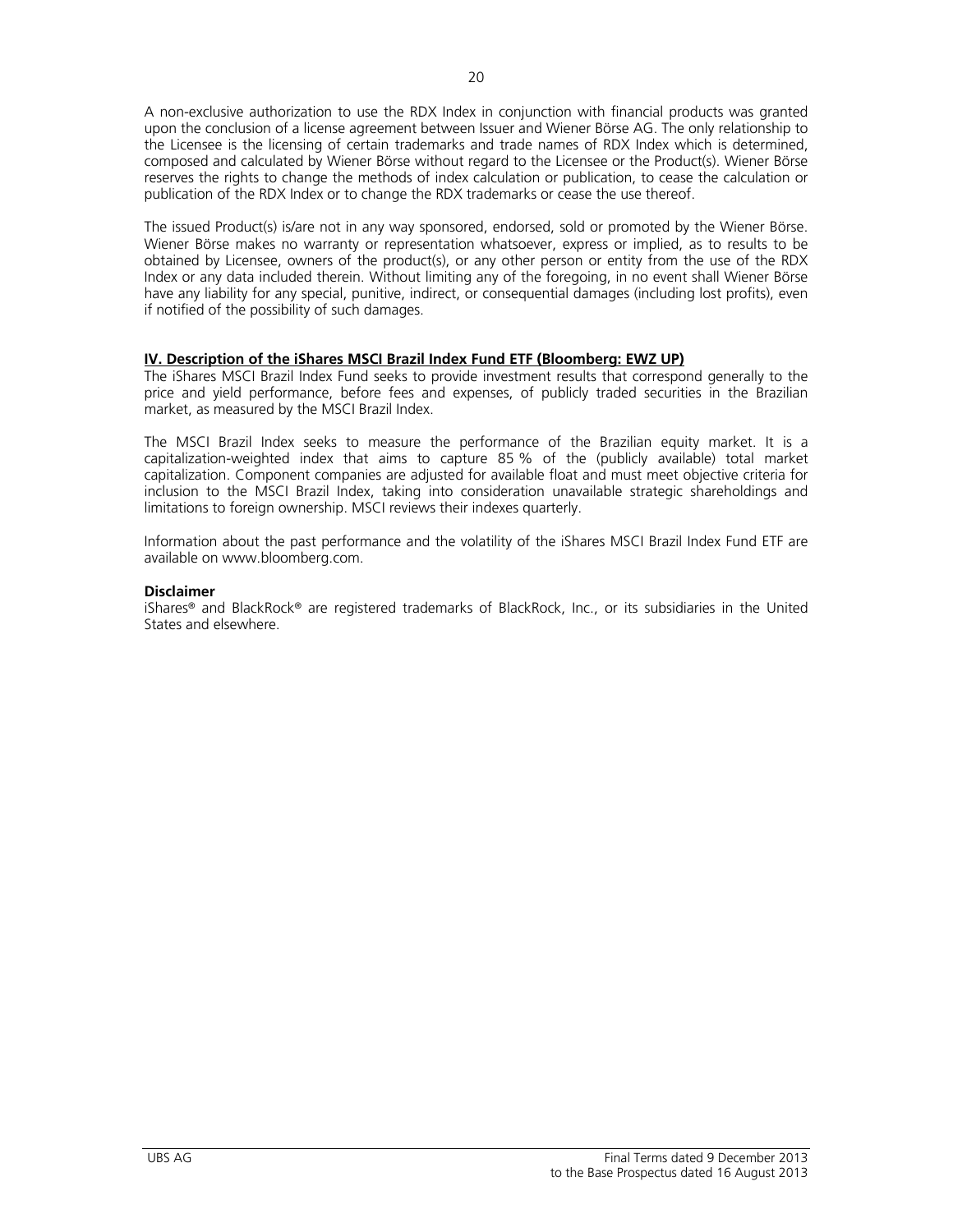## **ANNEX TO THE FINAL TERMS: ISSUE SPECIFIC SUMMARY**

*This summary relates to UBS Express Certificates described in the final terms (the "***Final Terms***") to which this summary is annexed. This summary contains that information from the summary set out in the Base Prospectus which is relevant to the Securities together with the relevant information from the Final Terms. Words and expressions defined in the Final Terms and the Base Prospectus have the same meanings in this summary.* 

Summaries are made up of disclosure requirements known as "Elements". These elements are numbered in Sections  $A - E(A.1 - E.7)$ .

This Summary contains all the Elements required to be included in a summary for this type of securities and Issuer. Because some Elements are not required to be addressed, there may be gaps in the numbering sequence of the Elements.

Even though an Element may be required to be inserted in the summary because of the type of securities and Issuer, it is possible that no relevant information can be given regarding the Element. In this case a short description of the Element is included in the summary with the mention of "not applicable".

| <b>Element</b> |                                         | Section A - Introduction and warnings                                                                                                                                                                                                                                                                                                                                                         |
|----------------|-----------------------------------------|-----------------------------------------------------------------------------------------------------------------------------------------------------------------------------------------------------------------------------------------------------------------------------------------------------------------------------------------------------------------------------------------------|
| A.1            | Warning.                                | This Summary should be read as an introduction to the Base<br>Prospectus. Any decision to invest in the Securities should be based<br>on consideration of the Base Prospectus as a whole by the investor.                                                                                                                                                                                     |
|                |                                         | Potential investors should be aware that where a claim relating to the<br>information contained in the Base Prospectus is brought before a court, the<br>plaintiff investor might, under the national legislation of the respective<br>European Economic Area member state, have to bear the costs of<br>translating the document before the legal proceedings are initiated.                 |
|                |                                         | UBS AG in its capacity as Issuer who is responsible for the summary<br>including the translation thereof can be held liable, but only if the summary<br>is misleading, inaccurate or inconsistent when read together with the other<br>parts of the Base Prospectus or it does not provide, when read together<br>with the other parts of the Base Prospectus, all required key information.  |
| A.2            | <b>Consent to use</b><br>of Prospectus. | The Issuer consents to the use of the Base Prospectus together with the<br>relevant Final Terms in connection with a public offer of the Securities<br>(the "Public Offer") by any financial intermediary which is authorised<br>to make such offers under the Markets in Financial Instruments<br>Directive (Directive 2004/39/EC) (each an "Authorised Offeror") on<br>the following basis: |
|                |                                         | the relevant Public Offer must occur during the Subscription<br>(a)<br>Period (the "Offer Period");                                                                                                                                                                                                                                                                                           |
|                |                                         | (b)<br>the relevant Public Offer may only be made in Sweden (the<br>"Public Offer Jurisdiction");                                                                                                                                                                                                                                                                                             |
|                |                                         | the relevant Authorised Offeror must be authorised to make<br>(c)<br>such offers in the relevant Public Offer Jurisdiction under the<br>Financial<br>Directive<br>Markets<br>Instruments<br>(Directive<br>in.<br>2004/39/EC) and if any Authorised Offeror ceases to be so<br>authorised then the above consent of the Issuer shall thereupon<br>terminate.                                   |
|                |                                         | Authorised Offerors will provide information to investors on the                                                                                                                                                                                                                                                                                                                              |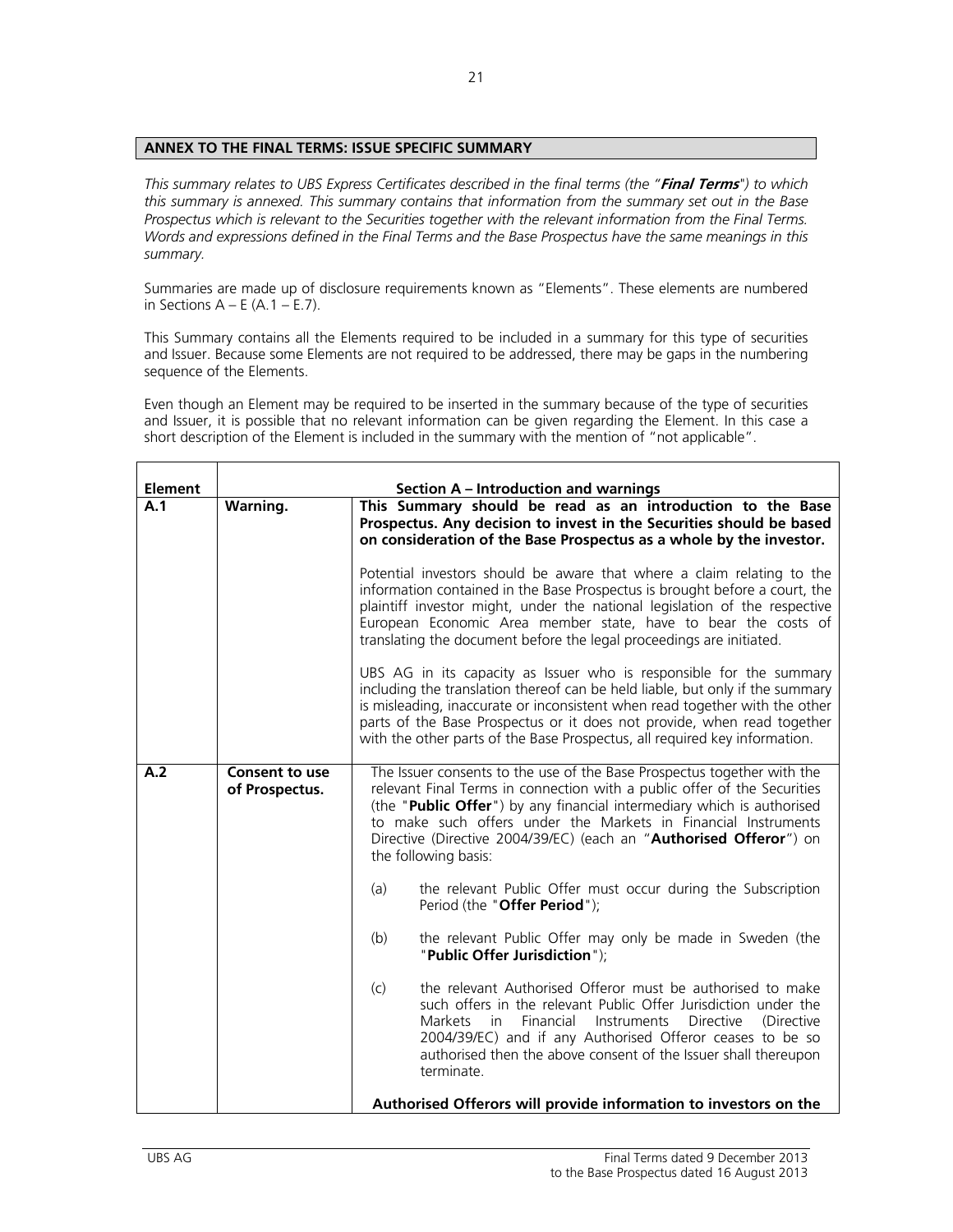|  | terms and conditions of the Public Offer of the Securities at the |
|--|-------------------------------------------------------------------|
|  | time such Public Offer is made by the Authorised Offeror to the   |
|  | investor.                                                         |

| <b>Element</b> |                                                                                                       | <b>Section B - Issuer</b>                                                                                                                                                                                                                                                                                                                                                                                                                                                                                                                                                                                                                                                                                                                                                                                                                                                                                                                                                                                                                                                                                                                                                                               |
|----------------|-------------------------------------------------------------------------------------------------------|---------------------------------------------------------------------------------------------------------------------------------------------------------------------------------------------------------------------------------------------------------------------------------------------------------------------------------------------------------------------------------------------------------------------------------------------------------------------------------------------------------------------------------------------------------------------------------------------------------------------------------------------------------------------------------------------------------------------------------------------------------------------------------------------------------------------------------------------------------------------------------------------------------------------------------------------------------------------------------------------------------------------------------------------------------------------------------------------------------------------------------------------------------------------------------------------------------|
| B.1            | Legal<br>and<br>commercial name<br>of the issuer.                                                     | The legal and commercial name of the Issuer is UBS AG ("Issuer", "UBS"<br>or " <b>Bank</b> ").                                                                                                                                                                                                                                                                                                                                                                                                                                                                                                                                                                                                                                                                                                                                                                                                                                                                                                                                                                                                                                                                                                          |
| B.2            | Domicile,<br>legal<br>form,<br>legislation<br>and country<br>of<br>incorporation<br>of<br>the issuer. | UBS in its present form was created on 29 June 1998 by the merger of<br>Union Bank of Switzerland (founded 1862) and Swiss Bank Corporation<br>(founded 1872). UBS AG is entered in the Commercial Registers of Canton<br>Zurich<br>and Canton<br>Basel-City. The<br>registration<br>number<br>is.<br>CH-270.3.004.646-4.<br>UBS AG is incorporated and domiciled in Switzerland and operates under<br>the Swiss Code of Obligations and Swiss Federal Banking Law as an<br>Aktiengesellschaft, a corporation that has issued shares of common stock<br>to investors. The addresses of UBS AG's two registered offices and principal<br>places of business are: Bahnhofstrasse 45, CH-8001 Zurich, Switzerland,<br>and Aeschenvorstadt 1, CH-4051 Basel, Switzerland.                                                                                                                                                                                                                                                                                                                                                                                                                                   |
| B.4b           | Trends.                                                                                               | <b>Trend Information</b>                                                                                                                                                                                                                                                                                                                                                                                                                                                                                                                                                                                                                                                                                                                                                                                                                                                                                                                                                                                                                                                                                                                                                                                |
|                |                                                                                                       | As stated in UBS AG's third quarter 2013 report issued on 29 October<br>2013 (including unaudited consolidated financial statements), at the start<br>of the fourth quarter, the fiscal debate in the US highlighted the fact that<br>many of the underlying challenges related to structural fiscal and economic<br>issues remain. Consequently, for the fourth quarter of 2013, client<br>confidence and activity levels may continue to be impacted by the<br>continued absence of sustained and credible improvements to unresolved<br>European sovereign debt and banking system issues and US fiscal and<br>monetary issues, and by the mixed outlook for global growth. This would<br>once again make improvements in prevailing market conditions unlikely,<br>and would consequently generate headwinds for revenue growth, net<br>interest margins and net new money. Nevertheless, UBS expects that its<br>wealth management businesses will continue to attract net new money,<br>reflecting new and existing clients' steadfast trust in the firm, and that the<br>actions it has taken will ensure the firm's long-term success and will deliver<br>sustainable returns for shareholders. |
| B.5            | Organisational<br>structure.                                                                          | UBS AG is the parent company of the UBS Group. The objective of the<br>UBS's group structure is to support the business activities of the parent<br>company within an efficient legal, tax, regulatory and funding framework.<br>UBS operates as a group with five business divisions and a Corporate<br>Center. None of the individual business divisions or the Corporate Center<br>are legally independent entities; instead, they primarily perform their<br>activities through the domestic and foreign offices of UBS AG, the parent<br>bank. In cases where it is impossible or inefficient to operate via the parent<br>bank, due to local legal, tax or regulatory provisions, or where additional<br>legal entities join the Group through acquisition, the business is operated<br>on location by legally independent group companies.                                                                                                                                                                                                                                                                                                                                                       |
| <b>B.9</b>     | Profit forecast or<br>estimates.                                                                      | Not applicable; no profit forecast or estimates is made in the Base<br>Prospectus.                                                                                                                                                                                                                                                                                                                                                                                                                                                                                                                                                                                                                                                                                                                                                                                                                                                                                                                                                                                                                                                                                                                      |
| <b>B.10</b>    | Qualifications<br>in.<br>the audit report.                                                            | Not applicable; the auditor's reports on the audited historical financial<br>information are unqualified.                                                                                                                                                                                                                                                                                                                                                                                                                                                                                                                                                                                                                                                                                                                                                                                                                                                                                                                                                                                                                                                                                               |
| <b>B.12</b>    | Selected<br>historical                                                                                | UBS AG derived the following selected consolidated financial data from (i)                                                                                                                                                                                                                                                                                                                                                                                                                                                                                                                                                                                                                                                                                                                                                                                                                                                                                                                                                                                                                                                                                                                              |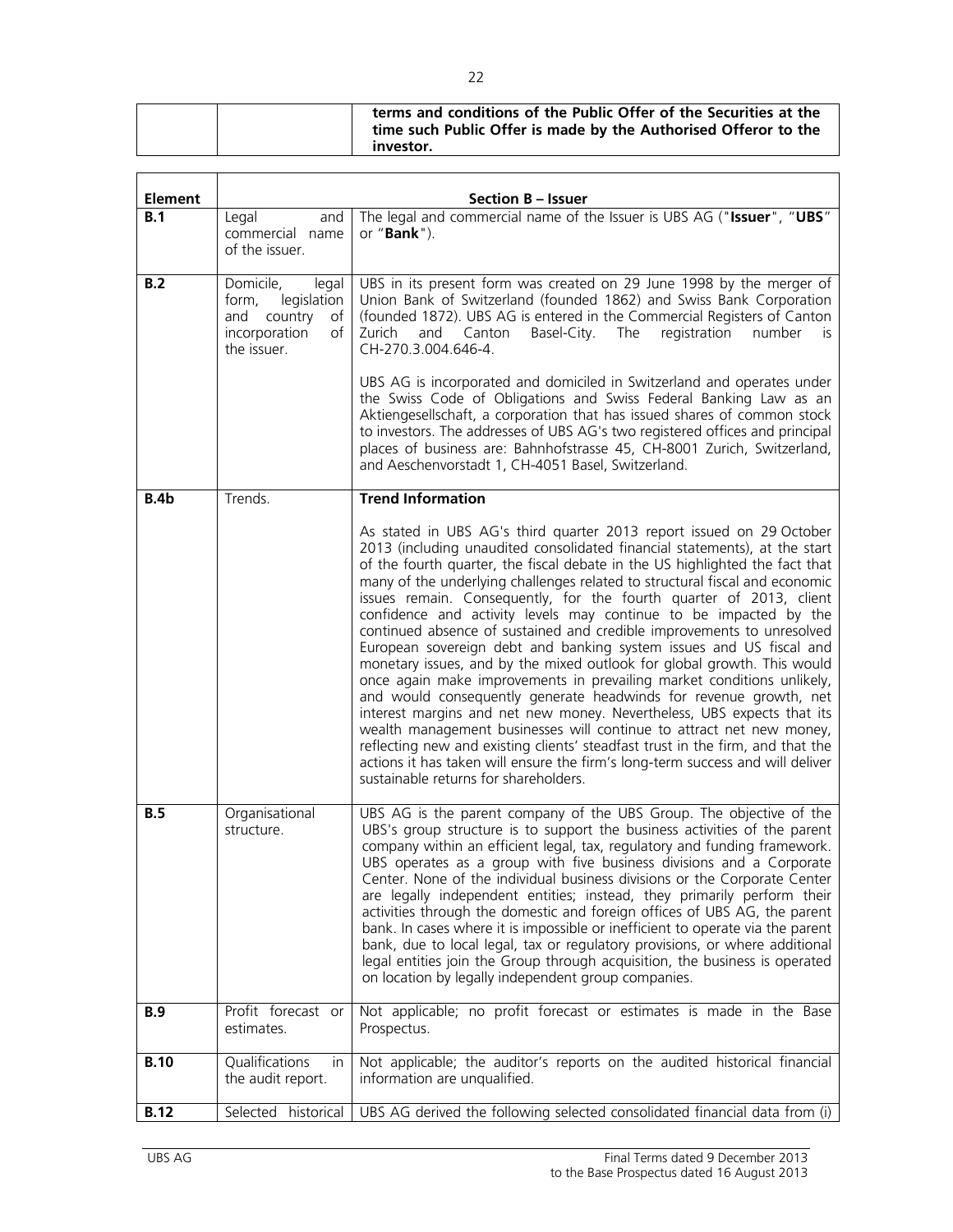|                                                                                                                            | financial<br>key<br>information. |                                                                                                      |          | francs (CHF).         |             |                    |           |                      |                   |                                |                                 |       | its annual report 2012, containing the audited consolidated financial<br>statements of UBS Group, as well as additional unaudited consolidated<br>financial data for the fiscal year ended 31 December 2012 (including<br>comparative figures for the fiscal years ended 31 December 2011 and<br>2010), (ii) its third quarter 2013 report, containing the unaudited<br>consolidated financial statements of UBS Group, as well as additional<br>unaudited consolidated financial data for the quarter and the nine months<br>ended on 30 September 2013 (from which comparative figures for the<br>quarter and the nine months ended 30 September 2012 have been<br>derived), and (iii) its first quarter 2013 report, from which selected restated<br>comparative figures as of or for the fiscal year ended 31 December 2012<br>have been derived. The consolidated financial statements were prepared in<br>accordance with International Financial Reporting Standards (IFRS) issued<br>by the International Accounting Standards Board (IASB) and stated in Swiss |
|----------------------------------------------------------------------------------------------------------------------------|----------------------------------|------------------------------------------------------------------------------------------------------|----------|-----------------------|-------------|--------------------|-----------|----------------------|-------------------|--------------------------------|---------------------------------|-------|-------------------------------------------------------------------------------------------------------------------------------------------------------------------------------------------------------------------------------------------------------------------------------------------------------------------------------------------------------------------------------------------------------------------------------------------------------------------------------------------------------------------------------------------------------------------------------------------------------------------------------------------------------------------------------------------------------------------------------------------------------------------------------------------------------------------------------------------------------------------------------------------------------------------------------------------------------------------------------------------------------------------------------------------------------------------------|
|                                                                                                                            |                                  | For the quarter ended                                                                                |          |                       |             | Year-to-date       |           |                      |                   |                                | For the year ended              |       |                                                                                                                                                                                                                                                                                                                                                                                                                                                                                                                                                                                                                                                                                                                                                                                                                                                                                                                                                                                                                                                                         |
| CHF million, except<br>where indicated                                                                                     |                                  | 30.09.13                                                                                             | 30.09.12 |                       | 30.09.13    |                    | 30.09.12  |                      | 31.12.121         |                                | 31.12.11                        |       | 31.12.10                                                                                                                                                                                                                                                                                                                                                                                                                                                                                                                                                                                                                                                                                                                                                                                                                                                                                                                                                                                                                                                                |
|                                                                                                                            |                                  |                                                                                                      |          | unaudited             |             |                    |           |                      |                   |                                | audited, except where indicated |       |                                                                                                                                                                                                                                                                                                                                                                                                                                                                                                                                                                                                                                                                                                                                                                                                                                                                                                                                                                                                                                                                         |
| <b>Group results</b>                                                                                                       |                                  |                                                                                                      |          |                       |             |                    |           |                      |                   |                                |                                 |       |                                                                                                                                                                                                                                                                                                                                                                                                                                                                                                                                                                                                                                                                                                                                                                                                                                                                                                                                                                                                                                                                         |
| Operating income                                                                                                           |                                  | 6,261                                                                                                |          | 6,290                 |             | 21,425             | 19,215    |                      | 25,423*1          |                                | 27,788                          |       | 31,994                                                                                                                                                                                                                                                                                                                                                                                                                                                                                                                                                                                                                                                                                                                                                                                                                                                                                                                                                                                                                                                                  |
| Operating expenses                                                                                                         |                                  | 5,906                                                                                                |          | 8,816                 |             | 18,602             | 19,172    |                      |                   | 27,216                         | 22,482                          |       | 24,650                                                                                                                                                                                                                                                                                                                                                                                                                                                                                                                                                                                                                                                                                                                                                                                                                                                                                                                                                                                                                                                                  |
| Operating profit /<br>(loss) before tax                                                                                    |                                  | 356                                                                                                  |          | (2,526)               |             | 2,823              |           | 43                   | $(1,794)$ * 1     |                                | 5,307                           |       | 7,345                                                                                                                                                                                                                                                                                                                                                                                                                                                                                                                                                                                                                                                                                                                                                                                                                                                                                                                                                                                                                                                                   |
| Net profit / (loss)<br>attributable to UBS<br>shareholders                                                                 |                                  | 577                                                                                                  |          | (2, 134)              |             | 2,255              |           | (576)                | $(2,480)$ * 1     |                                | 4,138                           |       | 7,452                                                                                                                                                                                                                                                                                                                                                                                                                                                                                                                                                                                                                                                                                                                                                                                                                                                                                                                                                                                                                                                                   |
| <b>Diluted</b><br>earnings                                                                                                 |                                  | 0.15                                                                                                 |          | (0.57)                |             | 0.59               |           | (0.15)               |                   | $(0.66)$ * 1                   | 1.08                            |       | 1.94                                                                                                                                                                                                                                                                                                                                                                                                                                                                                                                                                                                                                                                                                                                                                                                                                                                                                                                                                                                                                                                                    |
| per share (CHF)<br>Performance                                                                                             |                                  | Key performance indicators, balance sheet and capital management, and additional information         |          |                       |             |                    |           |                      |                   |                                |                                 |       |                                                                                                                                                                                                                                                                                                                                                                                                                                                                                                                                                                                                                                                                                                                                                                                                                                                                                                                                                                                                                                                                         |
| Return on equity<br>(RoE) (%) <sup>2</sup><br>Return on tangible<br>equity $(\%)$ <sup>3</sup><br>Return<br>on<br>weighted | risk-<br>assets,                 | 4.9<br>5.9<br>10.8                                                                                   |          | (17.3)<br>9.1<br>12.1 |             | 6.4<br>7.6<br>11.5 |           | (1.6)<br>8.4<br>11.9 |                   | $(5.1)$ *<br>$1.6*$<br>$12.0*$ | $9.1*$<br>$11.9*$<br>$13.7*$    |       | $18.0*$<br>$24.7*$<br>$15.5*$                                                                                                                                                                                                                                                                                                                                                                                                                                                                                                                                                                                                                                                                                                                                                                                                                                                                                                                                                                                                                                           |
| gross (%) 4<br>Return on assets,                                                                                           |                                  | 2.3                                                                                                  |          | 1.8                   |             | 2.5                |           | 1.9                  |                   | $1.9*$                         | $2.1*$                          |       | $2.3*$                                                                                                                                                                                                                                                                                                                                                                                                                                                                                                                                                                                                                                                                                                                                                                                                                                                                                                                                                                                                                                                                  |
| gross (%) <sup>5</sup><br>Growth                                                                                           |                                  |                                                                                                      |          |                       |             |                    |           |                      |                   |                                |                                 |       |                                                                                                                                                                                                                                                                                                                                                                                                                                                                                                                                                                                                                                                                                                                                                                                                                                                                                                                                                                                                                                                                         |
| Net profit growth                                                                                                          |                                  | (16.4)                                                                                               |          | N/A                   |             | N/A                |           | N/A                  |                   | $N/A*$                         | $(44.5)^*$                      |       | $N/A*$                                                                                                                                                                                                                                                                                                                                                                                                                                                                                                                                                                                                                                                                                                                                                                                                                                                                                                                                                                                                                                                                  |
| $(%)^6$<br>Net new money                                                                                                   |                                  | (0.2)                                                                                                |          | $2.5\,$               |             | 1.8                |           | 1.7                  |                   | $1.6*$                         | $1.9*$                          |       | $(0.8)^*$                                                                                                                                                                                                                                                                                                                                                                                                                                                                                                                                                                                                                                                                                                                                                                                                                                                                                                                                                                                                                                                               |
| growth (%)<br><b>Efficiency</b>                                                                                            |                                  |                                                                                                      |          |                       |             |                    |           |                      |                   |                                |                                 |       |                                                                                                                                                                                                                                                                                                                                                                                                                                                                                                                                                                                                                                                                                                                                                                                                                                                                                                                                                                                                                                                                         |
| Cost / income ratio                                                                                                        |                                  | 94.1                                                                                                 |          | 137.3                 |             | 86.7               |           | 99.3                 |                   | 106.6*                         | $80.7*$                         |       | 76.9*                                                                                                                                                                                                                                                                                                                                                                                                                                                                                                                                                                                                                                                                                                                                                                                                                                                                                                                                                                                                                                                                   |
| $(\%)^8$                                                                                                                   |                                  |                                                                                                      |          |                       |             |                    | As of     |                      |                   |                                |                                 | As of |                                                                                                                                                                                                                                                                                                                                                                                                                                                                                                                                                                                                                                                                                                                                                                                                                                                                                                                                                                                                                                                                         |
| CHF million, except where indicated                                                                                        |                                  |                                                                                                      |          |                       | 30.09.13    |                    | 30.09.12  |                      | 31.12.121         |                                | 31.12.11                        |       | 31.12.10                                                                                                                                                                                                                                                                                                                                                                                                                                                                                                                                                                                                                                                                                                                                                                                                                                                                                                                                                                                                                                                                |
|                                                                                                                            |                                  |                                                                                                      |          |                       |             | unaudited          |           |                      |                   |                                | audited, except where indicated |       |                                                                                                                                                                                                                                                                                                                                                                                                                                                                                                                                                                                                                                                                                                                                                                                                                                                                                                                                                                                                                                                                         |
| Capital strength                                                                                                           |                                  |                                                                                                      |          |                       |             |                    |           |                      |                   |                                |                                 |       |                                                                                                                                                                                                                                                                                                                                                                                                                                                                                                                                                                                                                                                                                                                                                                                                                                                                                                                                                                                                                                                                         |
| (%, phase-in) 9, 10                                                                                                        |                                  | BIS Basel III common equity tier 1 capital ratio<br>BIS Basel III common equity tier 1 capital ratio |          |                       | 17.5        |                    |           |                      | $15.3*$<br>$9.8*$ |                                |                                 |       |                                                                                                                                                                                                                                                                                                                                                                                                                                                                                                                                                                                                                                                                                                                                                                                                                                                                                                                                                                                                                                                                         |
| $(%$ , fully applied) $9, 10$                                                                                              |                                  |                                                                                                      |          |                       | 11.9<br>4.2 |                    |           |                      | $3.6*$            |                                |                                 |       |                                                                                                                                                                                                                                                                                                                                                                                                                                                                                                                                                                                                                                                                                                                                                                                                                                                                                                                                                                                                                                                                         |
| Swiss SRB leverage ratio (%) 9, 11                                                                                         |                                  | <b>Balance sheet and capital management</b>                                                          |          |                       |             |                    |           |                      |                   |                                |                                 |       |                                                                                                                                                                                                                                                                                                                                                                                                                                                                                                                                                                                                                                                                                                                                                                                                                                                                                                                                                                                                                                                                         |
| Total assets                                                                                                               |                                  |                                                                                                      |          |                       | 1,049,101   |                    | 1,366,776 |                      | 1,259,797*1       |                                | 1,416,962                       |       | 1,314,813                                                                                                                                                                                                                                                                                                                                                                                                                                                                                                                                                                                                                                                                                                                                                                                                                                                                                                                                                                                                                                                               |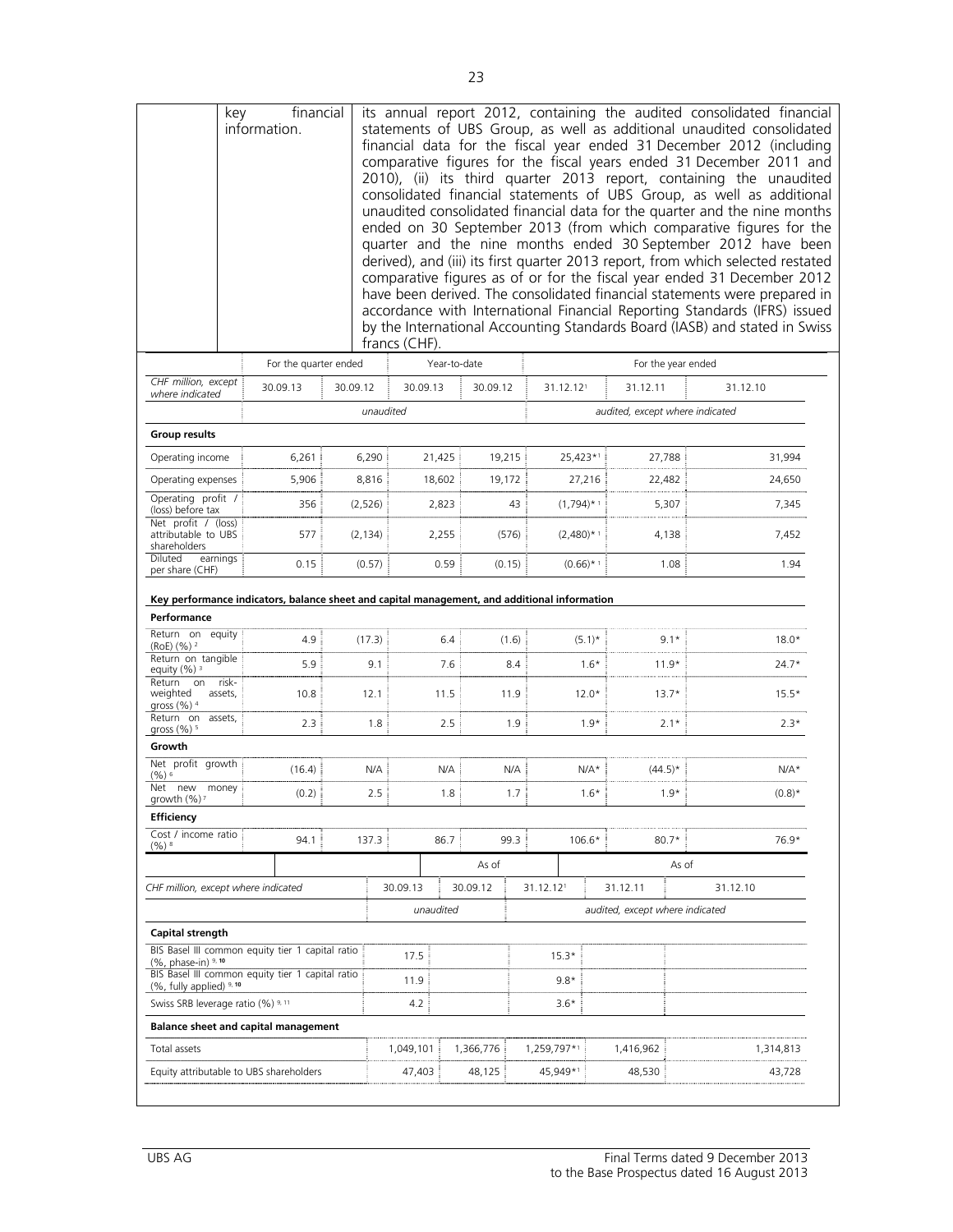| Tangible book value per share (CHF)                                         | 10.89   | 11.08  | $10.54*$ | $10.36*$ | $8.94*$ |
|-----------------------------------------------------------------------------|---------|--------|----------|----------|---------|
| BIS Basel III common equity tier 1 capital (phase-<br>$in)$ <sup>12</sup>   | 38,963  |        | 40.032*  |          |         |
| BIS Basel III common equity tier 1 capital (fully<br>applied) <sup>12</sup> | 26,019  |        | 25,182*  |          |         |
| BIS Basel III risk-weighted assets (phase-in) 12                            | 222,306 |        | 261.800* |          |         |
| BIS Basel III risk-weighted assets (fully applied) 12                       | 218,926 |        | 258,113* |          |         |
| BIS Basel III total capital ratio (%, phase-in) <sup>12</sup>               | 21.8    |        | $18.9*$  |          |         |
| BIS Basel III total capital ratio (%, fully applied) <sup>12</sup>          | 14.3    |        | $11.4*$  |          |         |
| <b>Additional information</b>                                               |         |        |          |          |         |
| Invested assets (CHF billion) <sup>13</sup>                                 | 2,339   | 2,242  | 2,230    | 2,088    | 2,075   |
| Personnel (full-time equivalents)                                           | 60,635  | 63.745 | 62.628*  | 64,820*  | 64,617* |
| Market capitalization                                                       | 71,066  | 43,894 | 54,729*  | 42,843*  | 58,803* |

\* unaudited

**1** On 1 January 2013, UBS adopted IFRS 10 *Consolidated Financial Statements*. The comparative 2012 periods included in the first, second and third quarter reports 2013 have been restated to reflect the effect of adopting IFRS 10. Under IFRS 10, periods prior to 2012 were not required to be restated. As a result of adopting IFRS 10, the restated financial data as of or for the fiscal year ended 31 December 2012 included in this table are not the same as presented in the Annual Report 2012. As a further consequence, that financial data as of or for the fiscal year ended 31 December 2012 that would have been marked as audited, had they not been restated, are not audited and are marked in the table with this footnote 1. **<sup>2</sup>**Net profit / (loss) attributable to UBS shareholders (annualized as applicable) / average equity attributable to UBS shareholders. **<sup>3</sup>** Net profit / (loss) attributable to UBS shareholders before amortization and impairment of goodwill and intangible assets (annualized as applicable) / average equity attributable to UBS shareholders less average goodwill and intangible assets. **<sup>4</sup>**Operating income before credit loss (expense) or recovery (annualized as applicable) / average risk-weighted assets. Based on BIS Basel III risk-weighted assets (phase-in) for 2013, on Basel 2.5 risk-weighted assets for 2012 and on Basel II risk-weighted assets for 2011 and 2010. **<sup>5</sup>** Operating income before credit loss (expense) or recovery (annualized as applicable) / average total assets. **<sup>6</sup>** Change in net profit attributable to UBS shareholders from continuing operations between current and comparison periods / net profit attributable to UBS shareholders from continuing operations of comparison period. Not meaningful and not included if either the reporting period or the comparison period is a loss period. **<sup>7</sup>** Net new money for the period (annualized as applicable) / invested assets at the beginning of the period. Group net new money includes net new money for Retail & Corporate and excludes interest and dividend income. **<sup>8</sup>** Operating expenses / operating income before credit loss (expense) or recovery. **<sup>9</sup>**On 1 January 2013 the BIS Basel III requirements became effective in Switzerland. In order to align its key performance indicators framework, in the first quarter of 2013 UBS replaced the key performance indicators "BIS tier 1 ratio (%)" and "FINMA leverage ratio (%)" with "BIS Basel III common equity tier 1 capital ratio (%, phase in / fully applied)" and "Swiss SRB (systemically relevant banks) leverage ratio (%)". Numbers for 31 December 2012 are on a pro-forma basis. **<sup>10</sup>**BIS Basel III common equity tier 1 capital / BIS Basel III risk-weighted assets. The information provided on a fully applied basis does not consider the effects of the transition period, during which new capital deductions are phased in and ineligible capital instruments are phased out. **<sup>11</sup>** Total Swiss SRB Basel III capital / IFRS assets, based on a capital adequacy scope of consolidation, adjusted for replacement value netting and other adjustments, including off-balance sheet items. Formerly referred to as FINMA Basel III leverage ratio. **<sup>12</sup>** On 1 January 2013 the Basel III requirements became effective in Switzerland. BIS Basel III numbers for 31 December 2012 are on a pro-forma basis. **<sup>13</sup>** Group invested assets includes invested assets for Retail & Corporate."

|             | adverse<br>Material<br>change<br>statement.               | There has been no material adverse change in the prospects of UBS AG or<br>UBS Group since 31 December 2012.                                                                                                                                                                                                                                                                                                                                                                                                                                                                                                         |
|-------------|-----------------------------------------------------------|----------------------------------------------------------------------------------------------------------------------------------------------------------------------------------------------------------------------------------------------------------------------------------------------------------------------------------------------------------------------------------------------------------------------------------------------------------------------------------------------------------------------------------------------------------------------------------------------------------------------|
|             | Significant<br>changes<br>statement.                      | There has been no significant change in the financial or trading position of<br>UBS Group or of UBS AG since 30 September 2013.                                                                                                                                                                                                                                                                                                                                                                                                                                                                                      |
| <b>B.13</b> | Recent events.                                            | Not applicable, no recent events particular to the Issuer have occurred,<br>which are to a material extent relevant to the evaluation of the Issuer's<br>solvency.                                                                                                                                                                                                                                                                                                                                                                                                                                                   |
| <b>B.14</b> | Dependence upon<br>entities<br>other<br>within the group. | UBS AG is the parent company of the UBS Group. As such, to a certain<br>extent, it is dependent on certain of its subsidiaries.                                                                                                                                                                                                                                                                                                                                                                                                                                                                                      |
| <b>B.15</b> | principal<br>Issuer's<br>activities.                      | UBS AG with its subsidiaries (together, "UBS Group", "Group" or "UBS")<br>draws on its 150-year heritage to serve private, institutional and corporate<br>clients worldwide, as well as retail clients in Switzerland. UBS's business<br>strategy is centered on its pre-eminent global wealth management<br>businesses and its leading universal bank in Switzerland. These businesses,<br>together with a client-focused Investment Bank and a strong, well-<br>diversified Global Asset Management business, will enable UBS to expand<br>its premier wealth management franchise and drive further growth across |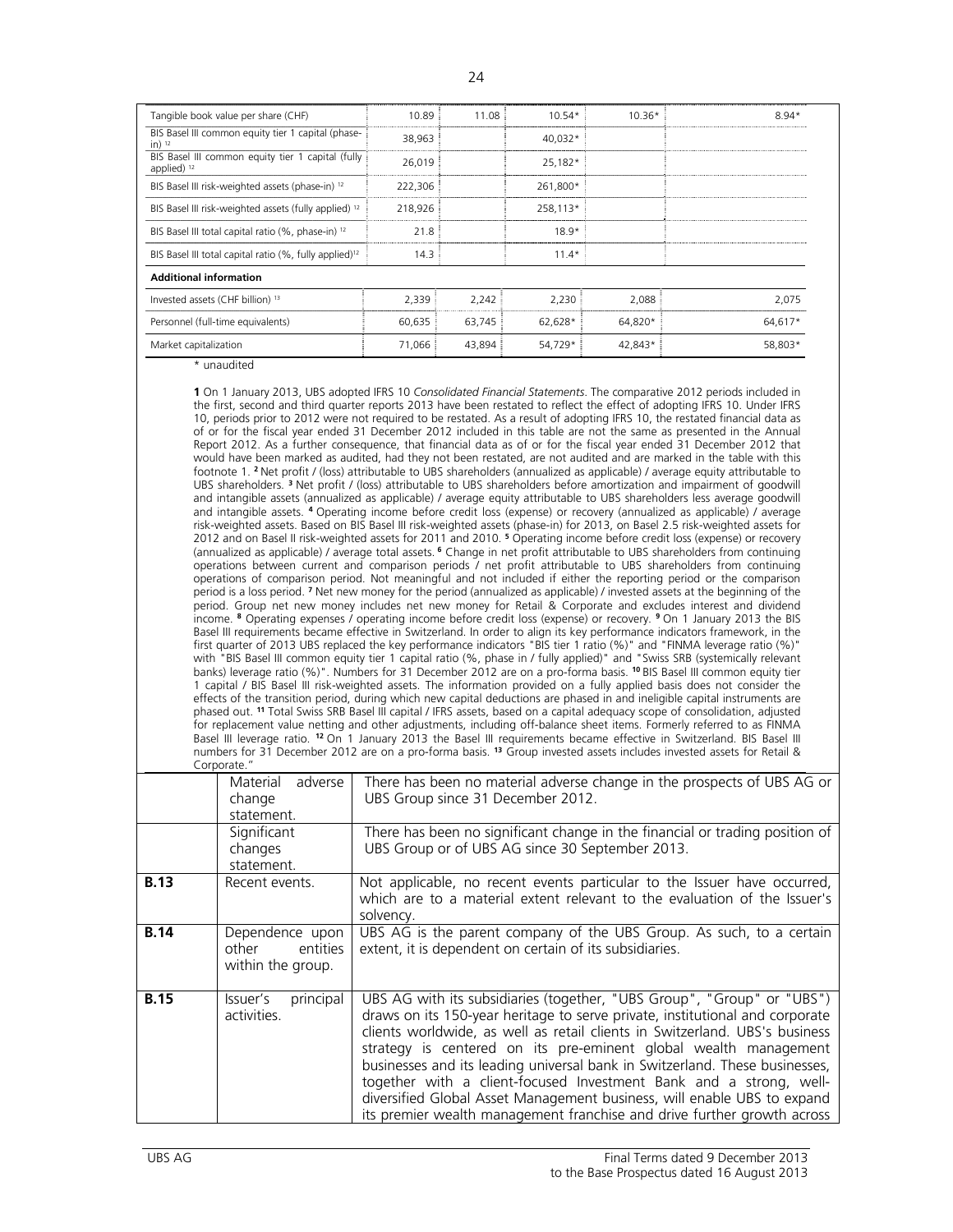|             |                         | the Group. Headquartered in Zurich and Basel, Switzerland, UBS has<br>offices in more than 50 countries, including all major financial centers.<br>According to Article 2 of the Articles of Association of UBS AG ("Articles<br>of Association") the purpose of UBS AG is the operation of a bank. Its<br>scope of operations extends to all types of banking, financial, advisory,<br>trading and service activities in Switzerland and abroad.                                                                                             |
|-------------|-------------------------|-----------------------------------------------------------------------------------------------------------------------------------------------------------------------------------------------------------------------------------------------------------------------------------------------------------------------------------------------------------------------------------------------------------------------------------------------------------------------------------------------------------------------------------------------|
| <b>B.16</b> | Controlling<br>persons. | The following are the most recent notifications of holdings in UBS AG's<br>share capital filed in accordance with the Swiss Stock Exchange Act, based<br>on UBS AG's registered share capital at the time of the disclosure: (i) 18<br>September 2013, Government of Singapore Investment Corp disclosed a<br>change of its corporate name to GIC Private Limited and a holding of<br>6.40%; (ii) 30 September 2011, Norges Bank (the Central Bank of<br>Norway), 3.04%; (iii) 17 December 2009, BlackRock Inc., New York, USA,<br>$3.45\%$ . |
|             |                         | As of 30 September 2013, the following shareholders (acting in their own<br>name or in their capacity as nominees for other investors or beneficial<br>owners) were registered in the share register with 3% or more of the total<br>share capital of UBS AG: Chase Nominees Ltd., London (11.93%); GIC<br>Private Limited, Singapore (6.39%); the US securities clearing organization<br>DTC (Cede & Co.) New York, "The Depository Trust Company" (5.88%);<br>and Nortrust Nominees Ltd., London (3.85%).                                   |

| <b>Element</b> |                                                                                                      | <b>Section C - Securities</b>                                                                                                                                                                                                                                                                                            |
|----------------|------------------------------------------------------------------------------------------------------|--------------------------------------------------------------------------------------------------------------------------------------------------------------------------------------------------------------------------------------------------------------------------------------------------------------------------|
| C.1            | Type and the class<br>of the securities,<br>security<br>identification<br>number.                    | <b>Type and Form of Securities</b><br>The Securities are certificates.<br>The Securities are issued in uncertificated and dematerialised book-entry<br>form, and are registered for clearing through Euroclear Sweden AB<br>("Euroclear Sweden").<br>The Securities have the following ISIN: SE0005562832.               |
| C <sub>2</sub> | Currency of the<br>securities.                                                                       | The currency of the Securities is Swedish Krona<br>("SEK")<br>the)<br>"Redemption Currency").                                                                                                                                                                                                                            |
| C.5            | Restrictions on the<br>free transferability<br>of the securities                                     | Each Security is transferable in accordance with applicable law and any<br>rules and procedures for the time being of any Clearing System through<br>whose books such Security is transferred.                                                                                                                           |
| C.8            | Rights attached to<br>securities,<br>the<br>including ranking<br>and limitations to<br>those rights. | <b>Governing law of the Securities</b><br>The Securities will be governed by German law ("German law governed<br>Securities").<br>The legal effects of the registration of the Securities with the relevant<br>Clearing System are governed by the laws of the jurisdiction of the Clearing<br>System.                   |
|                |                                                                                                      | <b>Rights attached to the Securities</b><br>The Securities provide, subject to the Conditions of the Securities,<br>Securityholders, at maturity or upon exercise, with a claim for payment of<br>the Redemption Amount in the Redemption Currency and/or delivery of<br>the Physical Underlying in the relevant number. |
|                |                                                                                                      | Limitation of the rights attached to the Securities<br>Under the conditions set out in the Conditions, the Issuer is entitled to<br>terminate the Securities and to make certains adjustments to the<br>Conditions.                                                                                                      |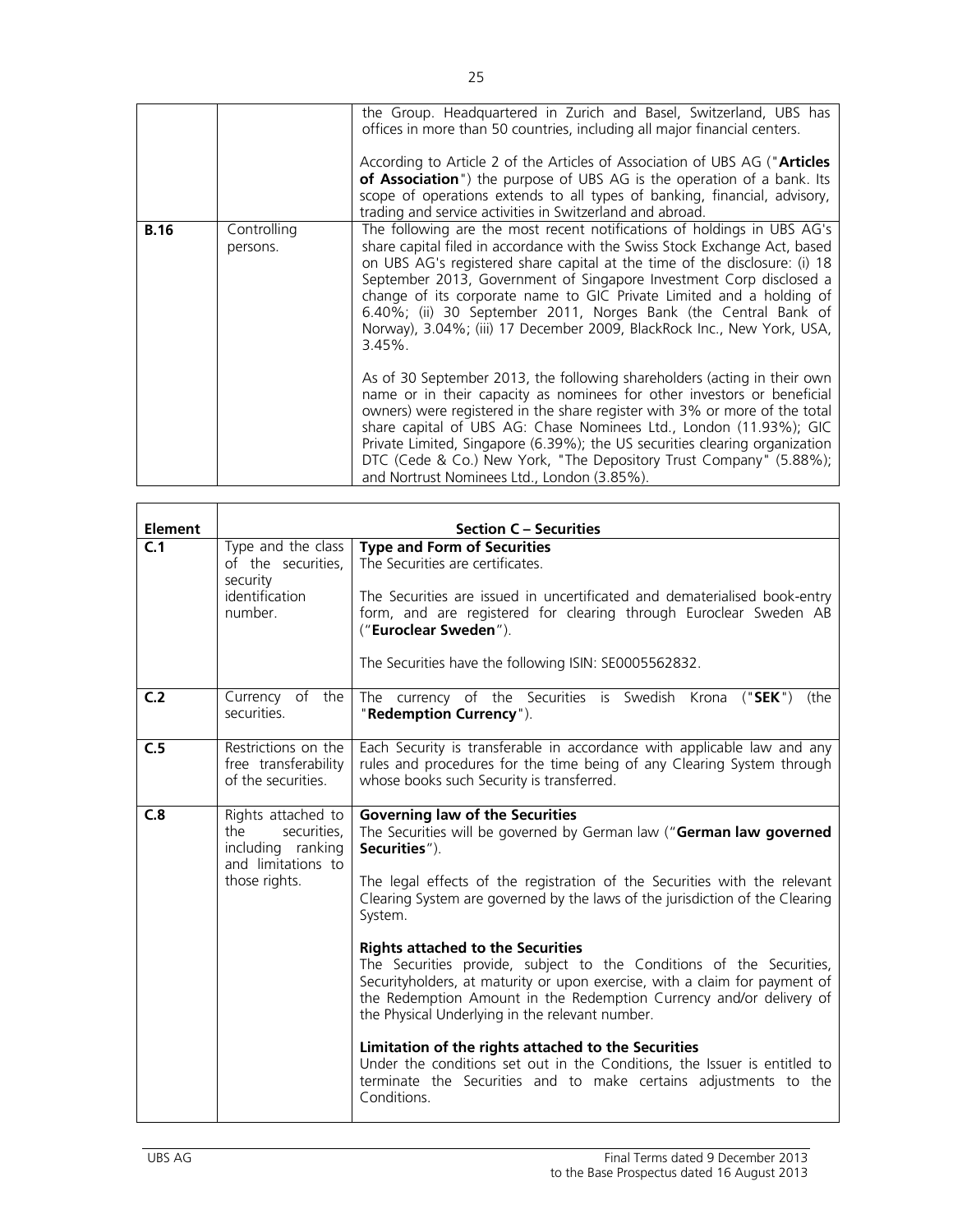|      |                                                                                              | <b>Status of the Securities</b><br>The Securities will constitute direct, unsecured and unsubordinated<br>obligations of the Issuer, ranking pari passu among themselves and with all<br>other present and future unsecured and unsubordinated obligations of the<br>Issuer, other than obligations preferred by mandatory provisions of law.                                                                                                                                                                                                   |
|------|----------------------------------------------------------------------------------------------|-------------------------------------------------------------------------------------------------------------------------------------------------------------------------------------------------------------------------------------------------------------------------------------------------------------------------------------------------------------------------------------------------------------------------------------------------------------------------------------------------------------------------------------------------|
| C.11 | Admission<br>to<br>trading<br>on<br>a<br>regulated market<br>or other equivalent<br>markets. | The Issuer intends to apply for listing of the Securities on NASDAQ OMX<br>Stockholm AB.                                                                                                                                                                                                                                                                                                                                                                                                                                                        |
| C.15 | Influence of the<br>underlying on the<br>of<br>value<br>the<br>securities.                   | The value of the Securities during their term depends on the performance<br>of the Underlying. In case the price of the Underlying increases, also the<br>value of the Securities (disregarding any special features of the Securities) is<br>likely to increase.                                                                                                                                                                                                                                                                               |
|      |                                                                                              | In particular, the Redemption Amount, if any, to be received by the<br>Securityholder upon exercise of the Securities depends on the performance<br>of the Underlying.                                                                                                                                                                                                                                                                                                                                                                          |
|      |                                                                                              | The following features are examples describing the dependency of the<br>value of the Securities from the Underlying:                                                                                                                                                                                                                                                                                                                                                                                                                            |
|      |                                                                                              | <b>Autocallable / Express Securities</b><br>UBS Autocallable/Express Securities are suitable for Securityholders<br>expecting the price of the Underlying(s) to reach certain level(s), as<br>specified in the applicable Product Terms so that the product can early<br>redeem.                                                                                                                                                                                                                                                                |
|      |                                                                                              | In case the price of the Underlying(s) reaches certain level(s) on specific<br>Observation Dates, as specified in the applicable Product Terms, the<br>Securities will be early redeemed prior to the Maturity Date.                                                                                                                                                                                                                                                                                                                            |
|      |                                                                                              | If the UBS Autocallable/Express Securities did not expire early on any of the<br>previous Observation Dates, the UBS Autocallable / Express Security will be<br>redeemed at the Maturity Date, as specified in the applicable Product<br>Terms. The Redemption Amount in the Redemption Currency, depends on<br>the individual product structure, as specified in the applicable Product<br>Terms.                                                                                                                                              |
|      |                                                                                              | The Redemption Amount may be determined by reference to the<br>performance of one or more Underlying(s), as specified in the relevant<br>Product Terms.                                                                                                                                                                                                                                                                                                                                                                                         |
|      |                                                                                              | Payment of Coupon or other proceeds linked to the Underlying(s)<br>In addition, and as specified in the relevant Product Terms, the<br>Securityholder may during the term of the UBS Autocallable/Express<br>Securities be entitled to receive payment of a Coupon or other proceeds, if<br>applicable, as specified in the Product Terms. Such payment may, as<br>specified in the applicable Product Terms, be unconditional or conditional<br>upon a specific performance of the Underlying(s) described in the<br>applicable Product Terms. |
|      |                                                                                              | The following descriptions of several performance structures might<br>be used for the Securities described in the section above                                                                                                                                                                                                                                                                                                                                                                                                                 |
|      |                                                                                              | Underlyings<br>Securities can either depend on one single Underlying, a basket of<br>Underlyings, the best performing Underlying(s), the worst performing<br>Underlying(s) or a combination of those. Basket performances are                                                                                                                                                                                                                                                                                                                   |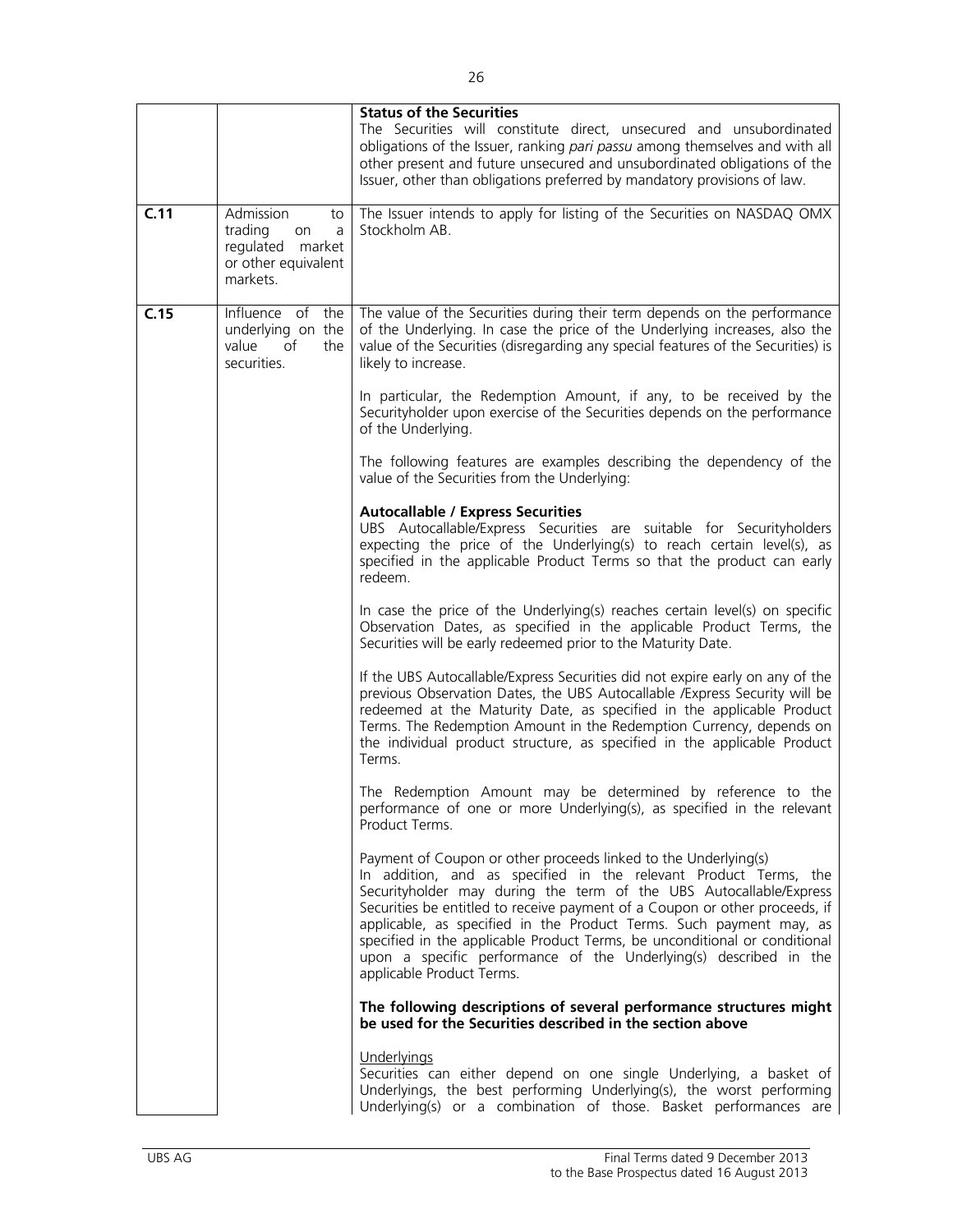| calculated as the weighted average of the performances of the individual<br>Underlying(s).                                                                                                                                                                                                                                                                                                                                                                                                                                                                                                                                                                    |
|---------------------------------------------------------------------------------------------------------------------------------------------------------------------------------------------------------------------------------------------------------------------------------------------------------------------------------------------------------------------------------------------------------------------------------------------------------------------------------------------------------------------------------------------------------------------------------------------------------------------------------------------------------------|
| The weightings can either be predefined or be defined during the life of<br>the product depending on certain conditions. Weights can for example<br>depend on the relative performance of the underlings or the realised<br>volatility of the Underlying(s).                                                                                                                                                                                                                                                                                                                                                                                                  |
| Performances<br>The performance or levels of the Underlying(s) can be measured in various<br>ways.                                                                                                                                                                                                                                                                                                                                                                                                                                                                                                                                                            |
| Usually the performance is measured as the final level of the Underlying(s)<br>as a percentage of the initial level of the Underlying(s). However the final<br>level and / or the initial level can also either be defined as the average /<br>maximum / mimum level of the Underlying(s) observed within a certain<br>period. The initial level does not necessarily need to be observed on the<br>strike date of the product but can also be observed during the life of the<br>product.                                                                                                                                                                    |
| Performance can also be measured as the relative performance of one or<br>more Underlying(s) relative to the performance of one or more different<br>Underlying(s).                                                                                                                                                                                                                                                                                                                                                                                                                                                                                           |
| Performances can also have a pre-defined or a variable and/or conditional<br>cap. This means Securityholders accept a limitation of earning potential<br>("Cap") and may only participate in possible price increases (or decreases)<br>of the Underlying(s) until a certain level is reached and no further.<br>Additionally performances can also have a pre-defined or a variable and/or<br>conditional floor. This means Securityholders will have a minimum of<br>earning potential ("Floor") and may only negatively participate in possible<br>price decreases (or increases) of the Underlying(s) until a certain level is<br>reached and no further. |
| <b>Barriers</b><br>Securities can have barriers that are activated as soon as certain conditions<br>are met. Usually these barriers represent certain levels to be reached by the<br>Underlying(s) on certain observation dates.                                                                                                                                                                                                                                                                                                                                                                                                                              |
| Barriers can either be triggered by Underlying(s), performances or other<br>measures reaching certain predefined levels. Some barriers are only<br>triggered if more than one conditions are met.                                                                                                                                                                                                                                                                                                                                                                                                                                                             |
| Barriers can either be defined to be observed only on certain dates or<br>continuously.                                                                                                                                                                                                                                                                                                                                                                                                                                                                                                                                                                       |
| Barriers either lead to the removal (Kick–Out) or addition (Kick-In) of certain<br>features of the Securities. Features which are added or removed are for<br>example coupons, participations or Underlying(s).                                                                                                                                                                                                                                                                                                                                                                                                                                               |
| <b>Investment Strategies</b><br>Performance can be defined as the hypothetical performance of a certain<br>predefined investment strategy. This can for example be a strategy that<br>invests into the Underlying(s) only on certain predefined dates. Another<br>example would be a strategy that invests into the Underlying(s) dependent<br>on the realised volatility, performance, momentum or other metric of the<br>Underlying(s) level over the life of the product.                                                                                                                                                                                  |
| Bearish / Bullish / Variable Participation Rate<br>Participation is usually proportional with a certain rate (which can itself be<br>dependent on certain pre-conditions for example the performance of one<br>or more Underlying(s)) and can be either negative or positive.                                                                                                                                                                                                                                                                                                                                                                                 |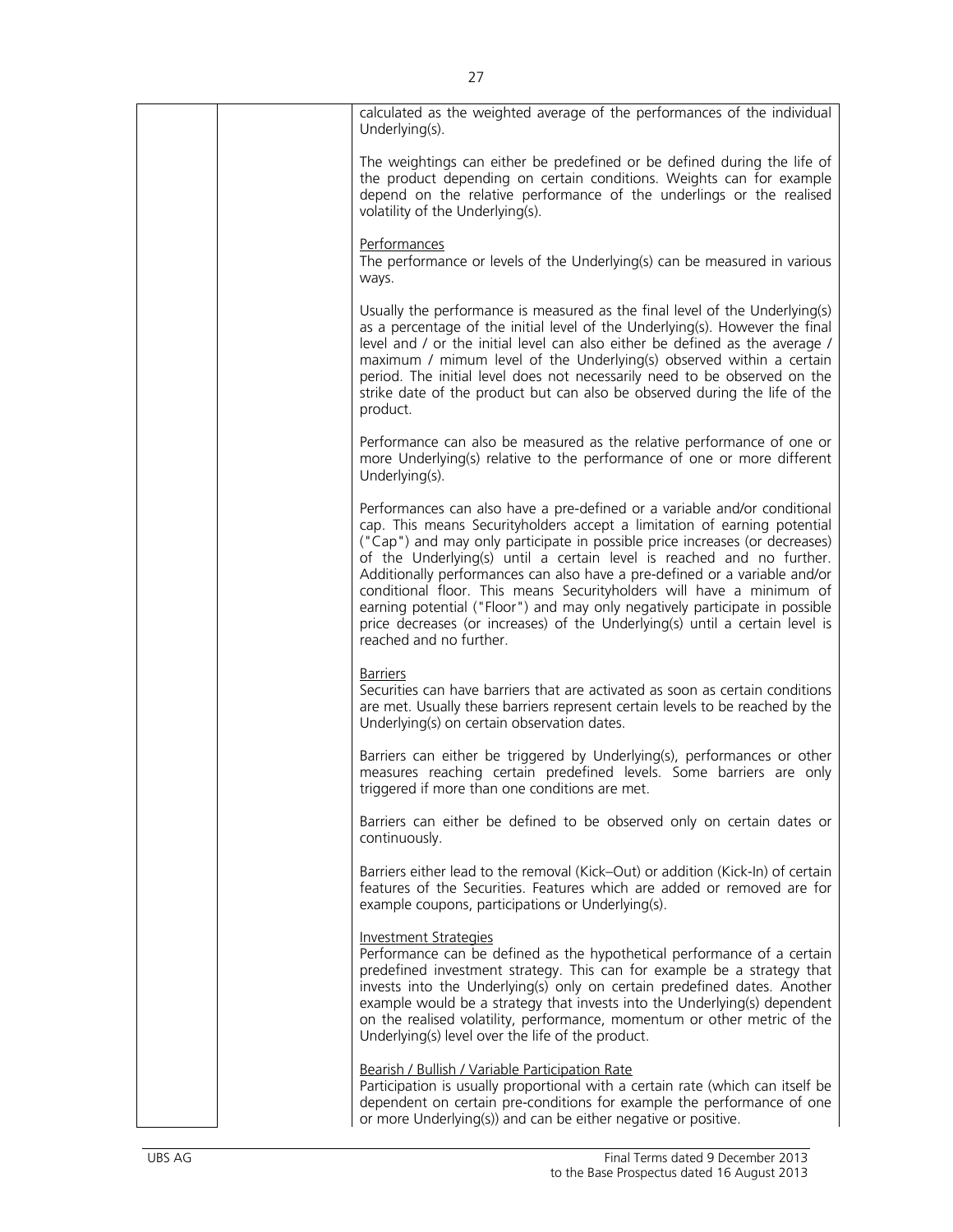|      |                                                                                                 | <b>Currency Conversion</b><br>The payoff can either be in the currency of the Underlying(s) or a different<br>payoff currency. The currency exchange rate to be used to determine the<br>final payoff can either be pre-defined (quanto feature) or variable.                                                                                                                                                                                           |
|------|-------------------------------------------------------------------------------------------------|---------------------------------------------------------------------------------------------------------------------------------------------------------------------------------------------------------------------------------------------------------------------------------------------------------------------------------------------------------------------------------------------------------------------------------------------------------|
|      |                                                                                                 | Coupons / Other Proceeds<br>If the relevant Product Terms specify unconditional Coupon or other<br>proceeds to apply, the Securityholder is entitled to receive payment of the<br>relevant Coupon or other proceeds.                                                                                                                                                                                                                                    |
|      |                                                                                                 | If the relevant Product Terms specify conditional Coupon or other proceeds<br>to apply, the Securityholder entitled to receive in a payment of the relevant<br>Coupon or other proceeds provided that relevant conditions are met. If in<br>case of a conditional Coupon or other proceeds these requirements are not<br>met, no Coupon or other proceeds are paid.                                                                                     |
|      |                                                                                                 | During their term products can therefore generate regular income. Most<br>products however do not generate unconditional income e.g. dividends or<br>interest.                                                                                                                                                                                                                                                                                          |
|      |                                                                                                 | Capital Protection<br>Only if the product feature "Capital Protection" is specified to be<br>applicable in the relevant Product Terms, the Settlement Amount is, in any<br>case, at least equal to the capital protected Minimum Amount.                                                                                                                                                                                                                |
|      |                                                                                                 | Physical or Cash Settlement<br>Only if the product feature "Physical Settlement" is specified to be<br>applicable in the relevant Product Terms, the Product is possibly settled<br>physically. Otherwise the settlement occurs in cash payment. The<br>settlement can depend on the performance of the Underlying(s).                                                                                                                                  |
|      |                                                                                                 | <b>Issuers Call Right</b><br>If the product features Issuer's Call Right is specified to be applicable in the<br>relevant Product Terms, the Issuer has a right to call the Securities for early<br>redemption by giving notice to that effect on certain pre-defined dates.<br>The redemption value can either be pre-defined or dependent on the<br>Underlying(s) level, certain dates or other parameters.                                           |
|      |                                                                                                 | Investor's Put Right<br>With the product features Investors Put Right, the Securityholder has the<br>right to put the Securities for early redemption. The redemption value can<br>either be predefined or dependent on the Underlying(s) level, certain dates<br>or other parameters.                                                                                                                                                                  |
| C.16 | Expiration<br>or<br>maturity date, the<br>exercise<br>date<br>or<br>reference<br>final<br>date. | Maturity Date: 8 February 2019<br>Expiration Date: 23 January 2019                                                                                                                                                                                                                                                                                                                                                                                      |
| C.17 | Settlement<br>procedure of the<br>derivative<br>securities.                                     | Payments shall, in all cases subject to any applicable fiscal or other laws and<br>regulations in the place of payment or other laws and regulations to which<br>the Issuer agree to be subject, be made in accordance with the relevant<br>CA Rules to the relevant Clearing System or the relevant intermediary or to<br>its order for credit to the accounts of the relevant account holders of the<br>Clearing System or the relevant intermediary. |
|      |                                                                                                 | The Issuer shall be discharged from its redemption obligations or any other<br>payment or delivery obligations under these Conditions of the Securities by<br>delivery to the Clearing System in the manner described above.                                                                                                                                                                                                                            |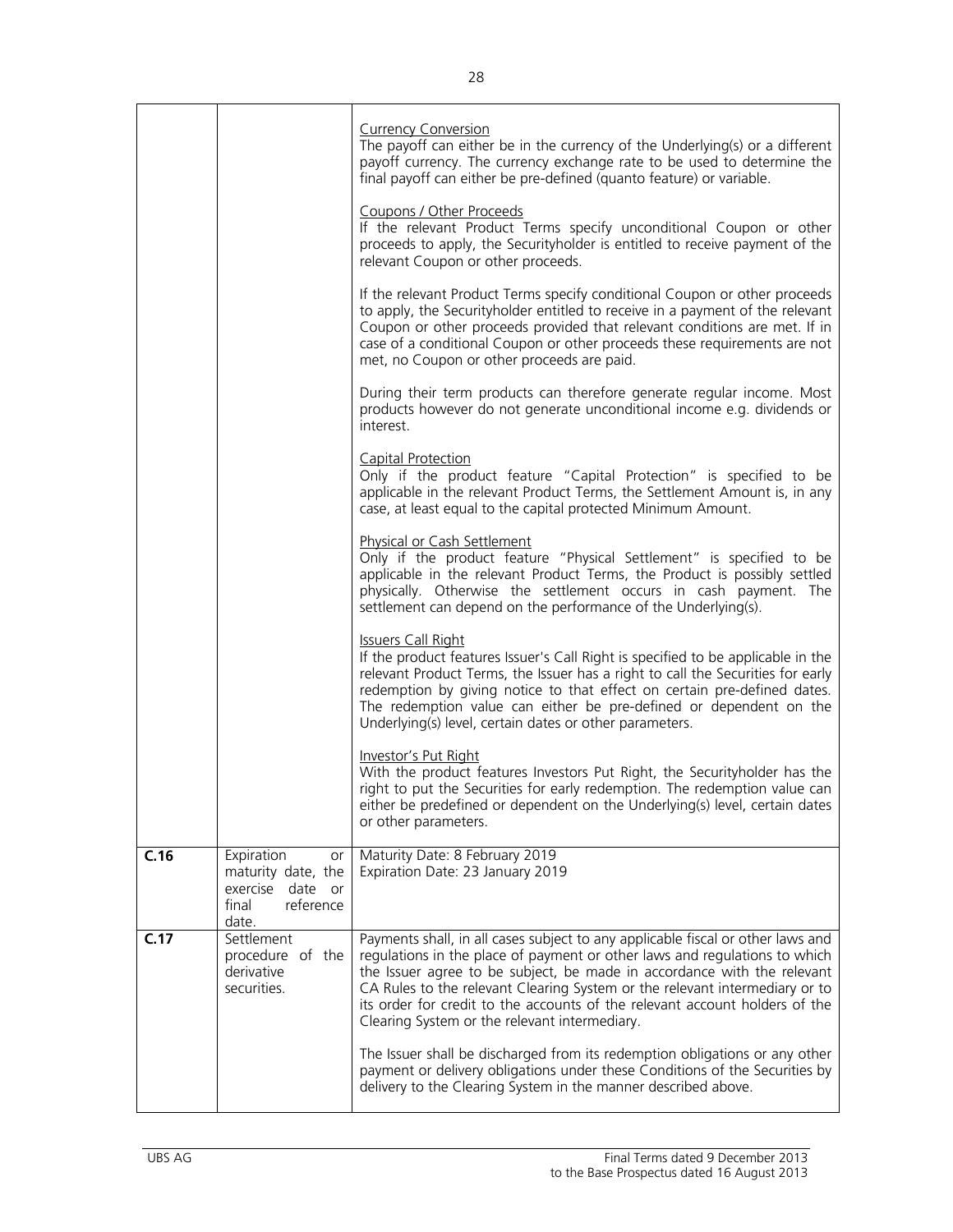| C.18 | description of<br>A<br>how the return on<br>derivative<br>securities<br>takes<br>place.                     | Security holders will receive on the relevant Maturity Date payment of the<br>Redemption Amount.                                                                                                                                                                                                                                                                                                                                                                                                                                                                                                                                                                                                                                                                                                                                                                                                                                          |
|------|-------------------------------------------------------------------------------------------------------------|-------------------------------------------------------------------------------------------------------------------------------------------------------------------------------------------------------------------------------------------------------------------------------------------------------------------------------------------------------------------------------------------------------------------------------------------------------------------------------------------------------------------------------------------------------------------------------------------------------------------------------------------------------------------------------------------------------------------------------------------------------------------------------------------------------------------------------------------------------------------------------------------------------------------------------------------|
| C.19 | Exercise<br>price or<br>reference<br>final<br>price<br>of<br>the<br>underlying.                             | Settlement Price                                                                                                                                                                                                                                                                                                                                                                                                                                                                                                                                                                                                                                                                                                                                                                                                                                                                                                                          |
| C.20 | of<br>the<br>Type<br>underlying<br>and<br>where<br>the<br>information on the<br>underlying can be<br>found. | <b>Type of Underlying:</b><br>The underlying may consist of shares (including a certificate representing<br>shares), an Index, a currency exchange rate, a precious metal, a<br>commodity, an interest rate, a non-equity security, a fund unit, a futures<br>contract (if applicable, including determination of the Relevant Expiration<br>Months), a reference rate, a basket comprising the aforementioned assets,<br>and a portfolio comprising the aforementioned assets.<br>Type of Underlying is indices and a fund unit.<br>Information about the past and the further performance of the Underlyings<br>and their volatility can be obtained on the web-site:<br>www.hsi.com.hk (Hang Seng China Enterprises Index)<br>$\overline{\phantom{a}}$<br>www.wienerborse.at (CECE® Index (CECE Composite Index®) and<br>RDX <sup>®</sup> - Russian Depositary Index (USD))<br>www.bloomberg.com (iShares MSCI Brazil Index Fund ETF). |

| Element |                                                                                                | <b>Section D - Risks</b>                                                                                                                                                                                                                                                                                                                                                                                                                                                                                                                                                                                                                                                                                                                                                                                                                                            |
|---------|------------------------------------------------------------------------------------------------|---------------------------------------------------------------------------------------------------------------------------------------------------------------------------------------------------------------------------------------------------------------------------------------------------------------------------------------------------------------------------------------------------------------------------------------------------------------------------------------------------------------------------------------------------------------------------------------------------------------------------------------------------------------------------------------------------------------------------------------------------------------------------------------------------------------------------------------------------------------------|
| D.2     | Key information on<br>the key risks that is<br>specific<br>and<br>individual to the<br>issuer. | The Securities entails an issuer risk, also referred to as debtor risk or credit<br>risk for prospective investors. An issuer risk is the risk that UBS AG<br>becomes temporarily or permanently unable to meet its obligations under<br>the Securities.                                                                                                                                                                                                                                                                                                                                                                                                                                                                                                                                                                                                            |
|         |                                                                                                | <b>General insolvency risk</b><br>Each investor bears the general risk that the financial situation of the Issuer<br>could deteriorate. The debt or derivative securities of the Issuer will<br>constitute immediate, unsecured and unsubordinated obligations of the<br>Issuer, which, in particular in the case of insolvency of the Issuer, rank pari<br>passu with each other and all other current and future unsecured and<br>unsubordinated obligations of the Issuer, with the exception of those that<br>have priority due to mandatory statutory provisions. The Issuer's obligations<br>relating to the Securities are not protected by any statutory or voluntary<br>deposit guarantee system or compensation scheme. In the event of<br>insolvency of the Issuer, investors may thus experience a total loss<br>of their investment in the Securities. |
|         |                                                                                                | UBS as Issuer is subject to various risks within its business activities. Such<br>risks comprise in particular the following types of risks, where all of these<br>risks might have adverse effects on the value of the Securities:                                                                                                                                                                                                                                                                                                                                                                                                                                                                                                                                                                                                                                 |
|         |                                                                                                | Effect of downgrading of the Issuer's rating                                                                                                                                                                                                                                                                                                                                                                                                                                                                                                                                                                                                                                                                                                                                                                                                                        |
|         |                                                                                                | Regulatory and legislative changes may adversely affect UBS's business<br>$\bullet$<br>and ability to execute its strategic plans                                                                                                                                                                                                                                                                                                                                                                                                                                                                                                                                                                                                                                                                                                                                   |
|         |                                                                                                | UBS's capital strength is important in supporting UBS's strategy, client<br>$\bullet$<br>franchise and competitive position                                                                                                                                                                                                                                                                                                                                                                                                                                                                                                                                                                                                                                                                                                                                         |
|         |                                                                                                | UBS may not be successful in executing its announced strategic plans                                                                                                                                                                                                                                                                                                                                                                                                                                                                                                                                                                                                                                                                                                                                                                                                |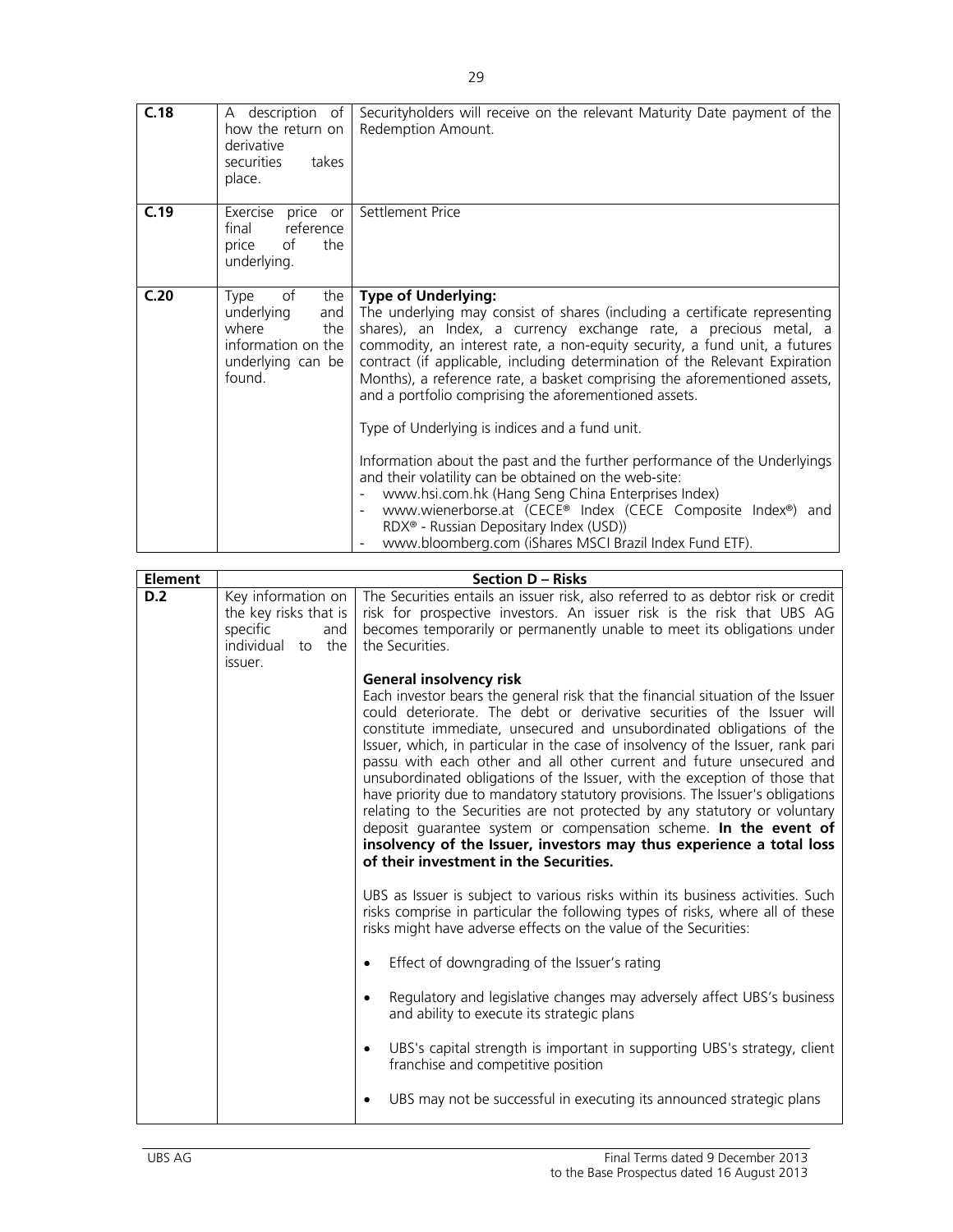|            |                                                                                                    | $\bullet$ | UBS's reputation is critical to the success of its business                                                                                                                                                                                                                                                                                                                                                                                                                                                                                                                                                                                                                                                                                                                                        |
|------------|----------------------------------------------------------------------------------------------------|-----------|----------------------------------------------------------------------------------------------------------------------------------------------------------------------------------------------------------------------------------------------------------------------------------------------------------------------------------------------------------------------------------------------------------------------------------------------------------------------------------------------------------------------------------------------------------------------------------------------------------------------------------------------------------------------------------------------------------------------------------------------------------------------------------------------------|
|            |                                                                                                    | $\bullet$ | Material legal and regulatory risks arise in the conduct of UBS's<br>business                                                                                                                                                                                                                                                                                                                                                                                                                                                                                                                                                                                                                                                                                                                      |
|            |                                                                                                    | $\bullet$ | Performance in the financial services industry is affected by market<br>conditions and the macroeconomic climate                                                                                                                                                                                                                                                                                                                                                                                                                                                                                                                                                                                                                                                                                   |
|            |                                                                                                    | $\bullet$ | UBS holds legacy and other risk positions that may be adversely<br>affected by conditions in the financial markets; legacy risk positions<br>may be difficult to liquidate                                                                                                                                                                                                                                                                                                                                                                                                                                                                                                                                                                                                                         |
|            |                                                                                                    | $\bullet$ | UBS's global presence subjects it to risk from currency fluctuations                                                                                                                                                                                                                                                                                                                                                                                                                                                                                                                                                                                                                                                                                                                               |
|            |                                                                                                    | $\bullet$ | UBS is dependent upon UBS's risk management and control processes<br>to avoid or limit potential losses in UBS's trading and counterparty<br>credit businesses                                                                                                                                                                                                                                                                                                                                                                                                                                                                                                                                                                                                                                     |
|            |                                                                                                    | $\bullet$ | Valuations of certain positions rely on models; models have inherent<br>limitations and may use inputs which have no observable source                                                                                                                                                                                                                                                                                                                                                                                                                                                                                                                                                                                                                                                             |
|            |                                                                                                    | $\bullet$ | UBS is exposed to possible outflows of client assets in its asset-<br>gathering businesses and to changes affecting the profitability of its<br>Wealth Management business division                                                                                                                                                                                                                                                                                                                                                                                                                                                                                                                                                                                                                |
|            |                                                                                                    | $\bullet$ | Liquidity and funding management are critical to UBS's ongoing<br>performance                                                                                                                                                                                                                                                                                                                                                                                                                                                                                                                                                                                                                                                                                                                      |
|            |                                                                                                    | $\bullet$ | Operational risks may affect UBS's business                                                                                                                                                                                                                                                                                                                                                                                                                                                                                                                                                                                                                                                                                                                                                        |
|            |                                                                                                    | $\bullet$ | UBS might be unable to identify or capture revenue or competitive<br>opportunities, or retain and attract qualified employees                                                                                                                                                                                                                                                                                                                                                                                                                                                                                                                                                                                                                                                                      |
|            |                                                                                                    | $\bullet$ | UBS's financial results may be negatively affected by changes to<br>accounting standards                                                                                                                                                                                                                                                                                                                                                                                                                                                                                                                                                                                                                                                                                                           |
|            |                                                                                                    | $\bullet$ | UBS's financial results may be negatively affected by changes to<br>assumptions supporting the value of UBS's goodwill                                                                                                                                                                                                                                                                                                                                                                                                                                                                                                                                                                                                                                                                             |
|            |                                                                                                    |           | The effects of taxes on UBS's financial results are significantly<br>influenced by changes in UBS's deferred tax assets and final<br>determinations on audits by tax authorities                                                                                                                                                                                                                                                                                                                                                                                                                                                                                                                                                                                                                   |
|            |                                                                                                    | $\bullet$ | Potential conflicts of interest                                                                                                                                                                                                                                                                                                                                                                                                                                                                                                                                                                                                                                                                                                                                                                    |
| <b>D.3</b> | Key information on<br>the risks that are<br>specific<br>and<br>individual<br>to the<br>securities. |           | The purchase of Securities is associated with certain risks. The Issuer<br>expressly points out that the description of the risks associated with<br>an investment in the Securities describes only the key risks which<br>were known to the Issuer at the date of the Base Prospectus.                                                                                                                                                                                                                                                                                                                                                                                                                                                                                                            |
|            |                                                                                                    |           | Potential investors of the Securities should recognise that the Securities<br>constitute a risk investment which can lead to a total loss of their<br>investment in the Securities. Securityholders will incur a loss, if the amouns<br>received in accordance with the Conditions of the Securities is below the<br>purchase price of the Securities (including the transaction costs). Any<br>investor bears the risk of the Issuer's financial situation worsening and the<br>potential subsequent inability of the Issuer to pay its obligations under the<br>Securities. Potential investors must therefore be prepared and able to<br>sustain a partial or even a total loss of the invested capital. Any investors<br>interested in purchasing the Securities should assess their financial |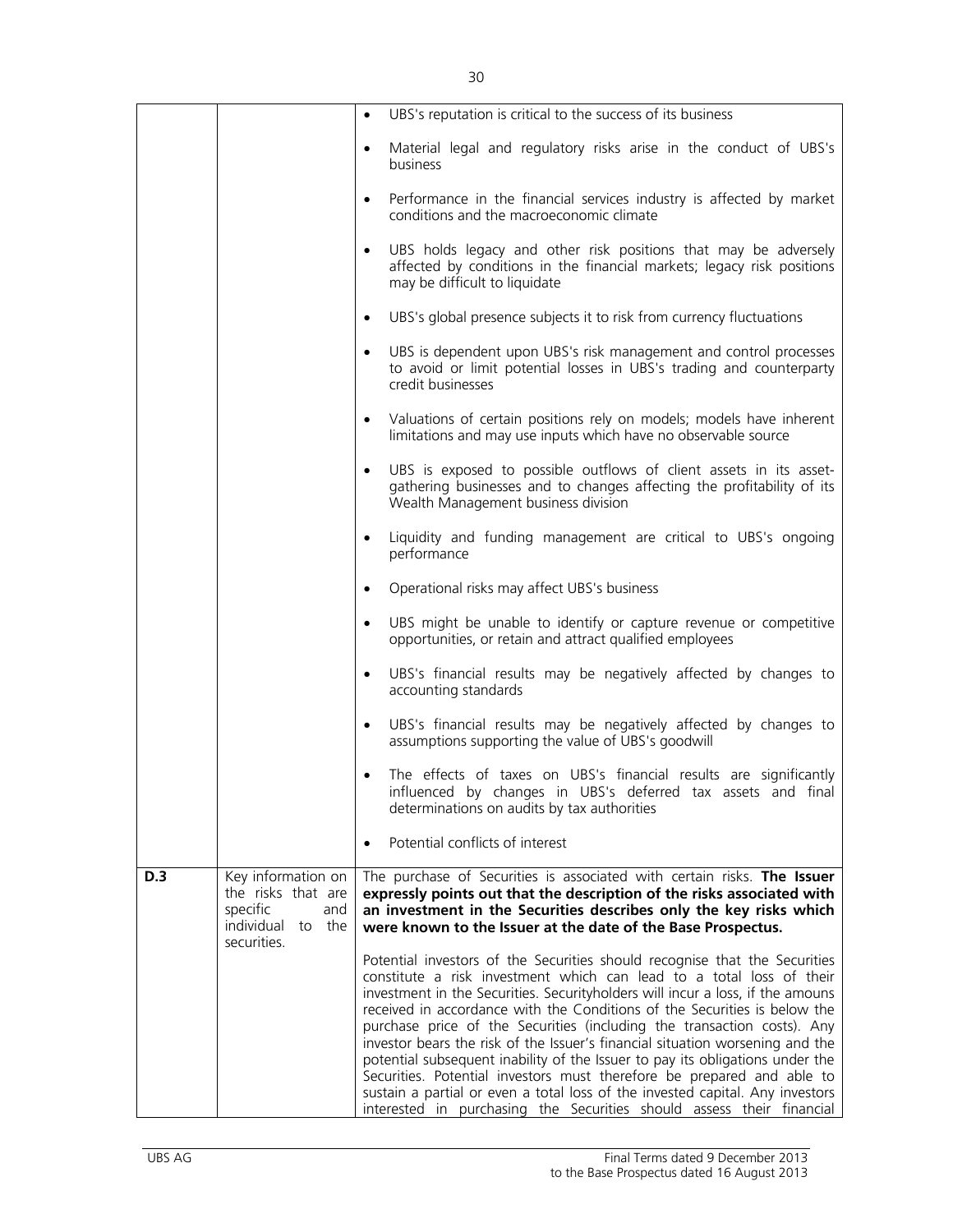| situation, to ensure that they are in a position to bear the risks of loss<br>connected with the Securities.                                                                                                                                                                                                                                                                                                                                                                                                                                                                                                                                                                                                                                                                                                                                                                                                      |
|-------------------------------------------------------------------------------------------------------------------------------------------------------------------------------------------------------------------------------------------------------------------------------------------------------------------------------------------------------------------------------------------------------------------------------------------------------------------------------------------------------------------------------------------------------------------------------------------------------------------------------------------------------------------------------------------------------------------------------------------------------------------------------------------------------------------------------------------------------------------------------------------------------------------|
| There are risks associated with the Securities offered in the Base Prospectus<br>which potential investors should consider carefully and be aware of before<br>making a decision to invest in the Securities, including but not limited to<br>the following:                                                                                                                                                                                                                                                                                                                                                                                                                                                                                                                                                                                                                                                      |
| The complexity of the Securities - The redemption structure for the<br>Securities is sometimes complex and may contain mathematical formulas or<br>relations that, for an investors, may be difficult to understand and compare<br>with other investment options. It should be noted that the relationship<br>between risk and return can be difficult to evaluate.                                                                                                                                                                                                                                                                                                                                                                                                                                                                                                                                               |
| Securities where the nominal amount isn't protected - The nominal<br>amount for some of the Securities is not capital protected, as specified in<br>the Final Terms. For those Securities there is no guarantee that the<br>redemption amount will be equal to or exceed the nominal amount.                                                                                                                                                                                                                                                                                                                                                                                                                                                                                                                                                                                                                      |
| Pricing of structured Securities - The pricing of structured Securities is<br>usually determined by the Issuer, and not on negotiated terms.                                                                                                                                                                                                                                                                                                                                                                                                                                                                                                                                                                                                                                                                                                                                                                      |
| Shares as underlying $(s)$ – Securities with shares as underlying $(s)$ is not<br>sponsored or promoted by the Issuer of the shares. The Issuer of the shares<br>has no obligation to consider the interest for the security holders why<br>measures taken by an Issuer of shares could adversely affect the market<br>value of the Securities. A Security holder is not entitled to receive payments<br>or dividends to to the same extent as a holder of the underlying shares.                                                                                                                                                                                                                                                                                                                                                                                                                                 |
| Index as underlying $(s)$ – Securities based on indices as underlying $(s)$ may<br>result in a less redemption amount compared to an investment directly in<br>the underlying(s). The investor of an index may add, remove, or replace<br>components or make methodological changes that may affect the level of<br>such index and in that way also have influence on the return payable to<br>investors in the Securities.                                                                                                                                                                                                                                                                                                                                                                                                                                                                                       |
| Commodity as the underlying $(s)$ – Trading with commodities is speculative<br>and can be extremely volatile as commodity prices are affected by factors<br>that are unpredictable, such as changes in the relationship between supply<br>and demand, weather patterns and government policies. Commodity<br>contracts may be traded directly between market participants "over-the-<br>counter" in trade centers that are subject to minimal or no substantive<br>regulation. This increases the risks associated with liquidity and historical<br>price of the relevant contracts. Securities that are linked to future contracts<br>for commodities may provide a different return than Securities that are<br>linked to the relevant physical commodity, as the price of a future contract<br>for a commodity generally includes a premium or a discount to the current<br>price of the underlying commodity. |
| Exposure to basket of underlying (s) - Securities where the underlying (s) is<br>composed of a basket of underlying (s), investors bear the risk of change in<br>value for each component in the basket. Where there is a high level of<br>interdependence between the individual underlying (s) in the basket, a<br>change in the value development of the components in the basket may<br>exaggerate the value development of the Securities. Additionally, a small<br>basket or a basket composed of differently weighted components makes<br>the whole basket vulnerable to changes in the value of any of the<br>underlying basket components. Any calculation or value related to a basket<br>composed of a mixture of "best of" or "worst of" components may give<br>results that to a large extent differ from results where all the components<br>in the basket is taken into account.                   |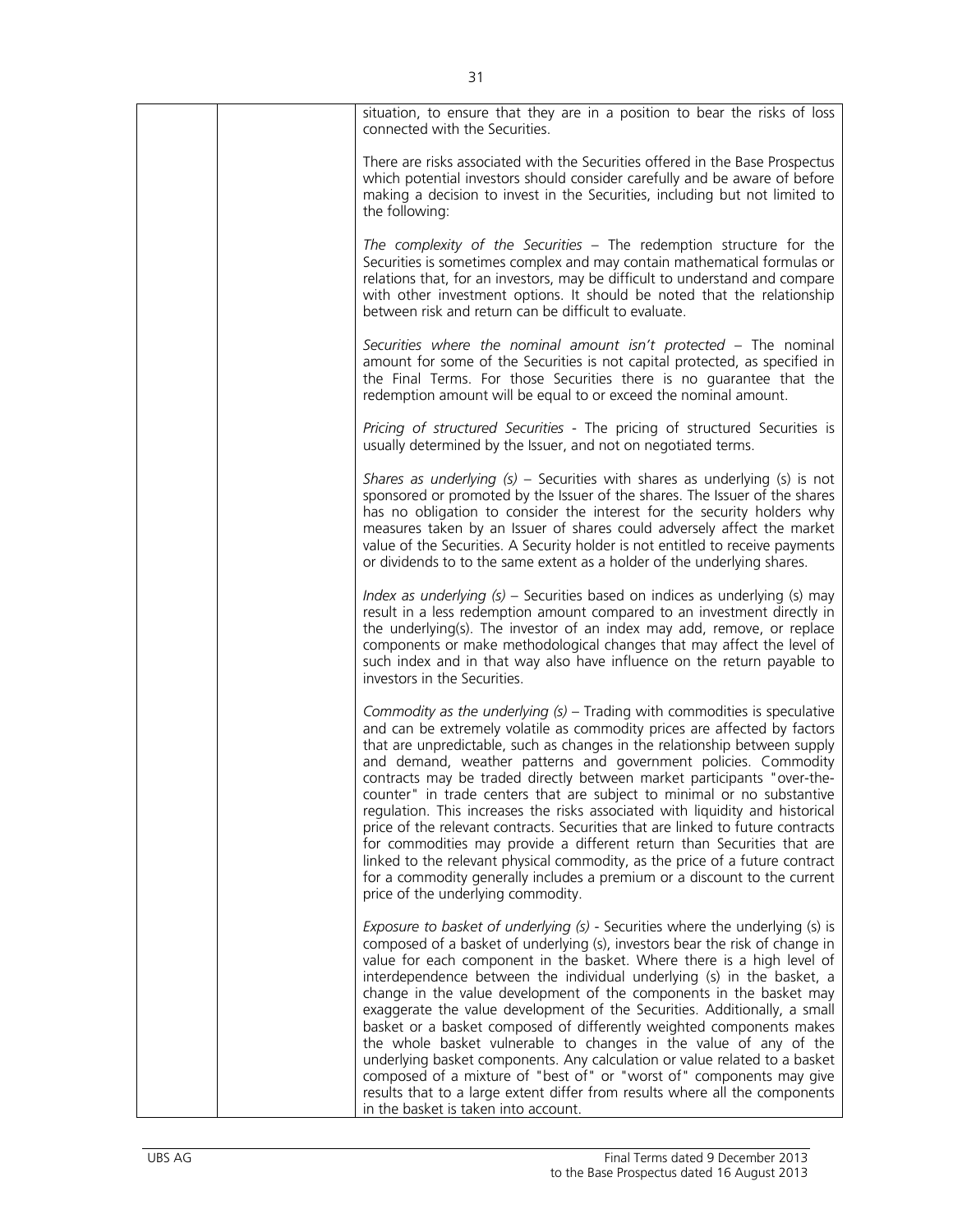|  | Automatic early redemption - Some types of Securities may be<br>automatically redeemed prior to its Maturity Date if certain conditions are<br>met. In some cases this may result in a total or partial loss of the<br>investment.                                                                                                                                                                                                                                                                                                                                                                                                                                                                                                                                                                                                                                                                                                                                                                                                               |
|--|--------------------------------------------------------------------------------------------------------------------------------------------------------------------------------------------------------------------------------------------------------------------------------------------------------------------------------------------------------------------------------------------------------------------------------------------------------------------------------------------------------------------------------------------------------------------------------------------------------------------------------------------------------------------------------------------------------------------------------------------------------------------------------------------------------------------------------------------------------------------------------------------------------------------------------------------------------------------------------------------------------------------------------------------------|
|  | Warrants - The price of the underlying (s) has an impact on the price of the<br>warrants and may lead to a greater profit or loss on the investment<br>compared to if the investment had been made directly in the underlying (s).<br>Warrants have a leverage effect compared to an investment directly in the<br>underlying (s), i.e a change of the value of the underlying (s) may result in<br>an increased change in the value of the Warrant. This means that the risk<br>of investing in Warrants is larger than investing directly in the underlying<br>(s). Warrants may expire worthless. Certain Warrants may include more<br>complicated performance structures than customary Warrants and equals<br>those applicable for Certificates; hence the risks applicable for Certificates<br>may also be applicable for those Warrants.                                                                                                                                                                                                  |
|  | Risks associated with Certificates - If the underlying (s) becomes worthless<br>(for example, if the company that provides the underlying (s) is bankrupt),<br>the Certificate also becomes worthless. The value of a Certificate may also<br>be affected by exchange rate fluctuations - if the underlying (s) is<br>denominated in a currency other than the currency of the denomination<br>certificate. An investor should note that the entire amount invested in a<br>Security may be lost. In case the Certificate is designed to provide a return<br>in a declining market (sell or short) an increase in value of the underlying (s)<br>results in a reduction of value in the certificate. During the term of the<br>Certificate the value is affected by changes in volatility, price and dividends,<br>the underlying (s) and the market interest rate changes. If the Certificate<br>contains a Barrier level, this may mean that the redemption amount is less<br>than the nominal amount or loss of the right of specific return. |
|  | Other risks associated with the Securities may be, inter alia, changes in<br>interest rates, currency fluctuations, if the Issuer has a right to redeem the<br>Securities in advance, the complexity of the Securities, fluctuations in the<br>relevant index, other underlying (s), the financial market and if the<br>redemption amount is dependent on conditions other than the Issuer's<br>credit rating.                                                                                                                                                                                                                                                                                                                                                                                                                                                                                                                                                                                                                                   |
|  | There are also certain risks related to Securities in general, such as<br>modifications, exceptions and changes of law.                                                                                                                                                                                                                                                                                                                                                                                                                                                                                                                                                                                                                                                                                                                                                                                                                                                                                                                          |
|  | Some of the risks are attributable to circumstances beyond the Issuers'<br>control, such as the existence of an efficient secondary market, the stability<br>of the relevant clearing systems and winding up systems, and the economic<br>situation and development in the world.                                                                                                                                                                                                                                                                                                                                                                                                                                                                                                                                                                                                                                                                                                                                                                |
|  | This summary of certain risks is only a short summary of certain significant<br>risks and it is not a comprehensive description of all risk factors that are<br>attributable to the Securities. Investors should carefully review and consider<br>the risks as well as other information described in the Base Prospectus. An<br>investment in relatively complex Securities is consistent with a higher risk<br>than investing in less complex Securities. Especially, in some cases, Investors<br>may lose their entire investment or part thereof.                                                                                                                                                                                                                                                                                                                                                                                                                                                                                            |
|  | <b>Potential conflicts of interest</b><br>The Issuer and affiliated companies may participate in transactions related<br>to the Securities in some way, for their own account or for account of a<br>client. Such transactions may not serve to benefit the Securityholders and<br>may have a positive or negative effect on the value of the Underlying, and<br>consequently on the value of the Securities. Furthermore, companies                                                                                                                                                                                                                                                                                                                                                                                                                                                                                                                                                                                                             |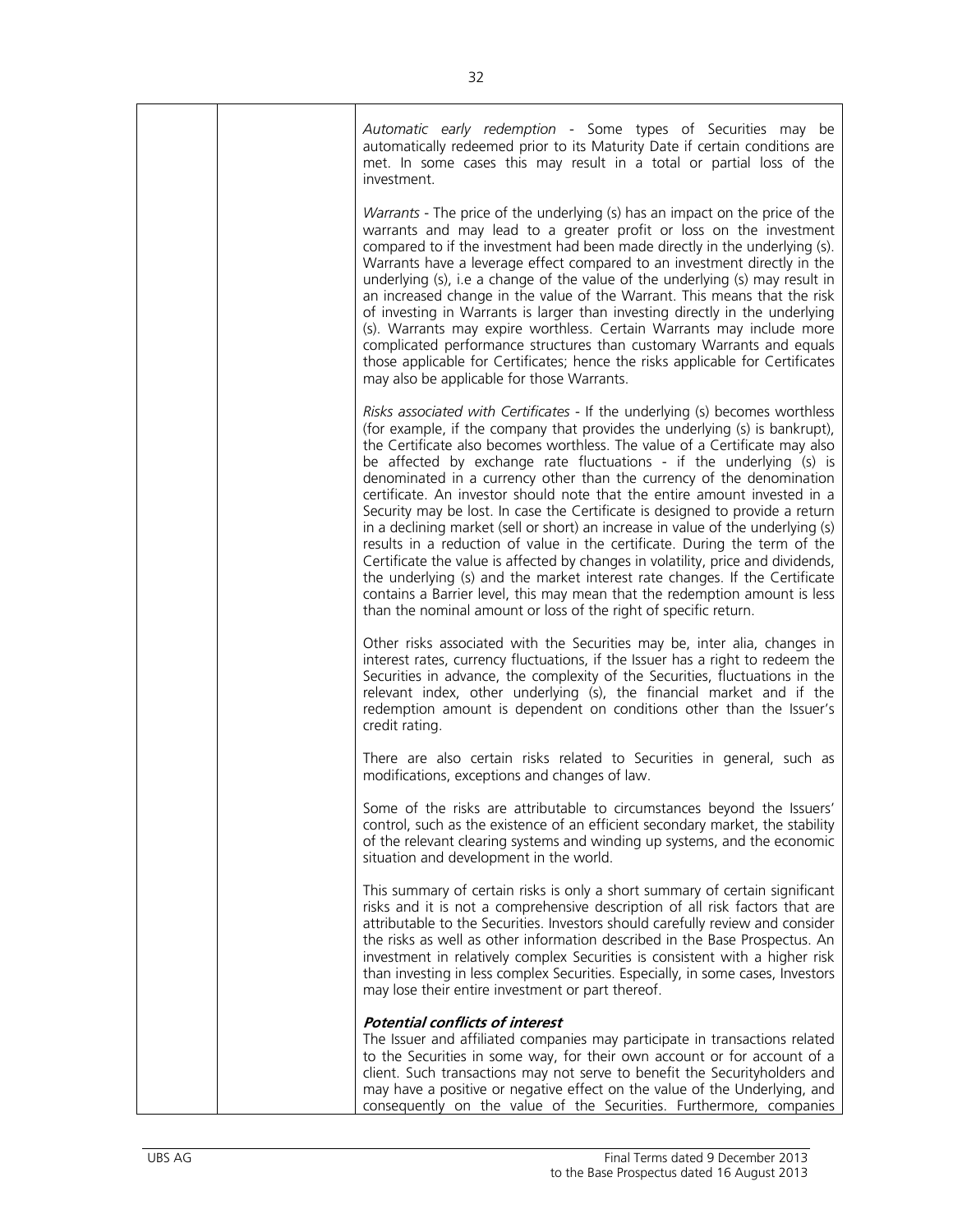| affiliated with the Issuer may become counterparties in hedging<br>transactions relating to obligations of the Issuer stemming from the<br>Securities. As a result, conflicts of interest can arise between companies<br>affiliated with the Issuer, as well as between these companies and<br>investors, in relation to obligations regarding the calculation of the price of<br>the Securities and other associated determinations. In addition, the Issuer<br>and its affiliates may act in other capacities with regard to the Securities,<br>such as calculation agent, paying agent and administrative agent and/or<br>index sponsor.                                                                                                                                                                                                                                                                                                                                                                                                                                                                                                                                                            |
|--------------------------------------------------------------------------------------------------------------------------------------------------------------------------------------------------------------------------------------------------------------------------------------------------------------------------------------------------------------------------------------------------------------------------------------------------------------------------------------------------------------------------------------------------------------------------------------------------------------------------------------------------------------------------------------------------------------------------------------------------------------------------------------------------------------------------------------------------------------------------------------------------------------------------------------------------------------------------------------------------------------------------------------------------------------------------------------------------------------------------------------------------------------------------------------------------------|
| Growth of the value of the underlying(s) - With structured Securities the<br>investors' right to return and sometimes repayment of the nominal amount<br>depends on the current yield structure and the underlying assets and their<br>growth of value. The value of Securities is affected by the value of the<br>underlying assets at certain times during the security's maturity, the<br>fluctuations of the prices on the underlying assets, the expectations about<br>future volatility, market interest rates and expected dividends on the<br>underlying assets.                                                                                                                                                                                                                                                                                                                                                                                                                                                                                                                                                                                                                               |
| Fluctuations of currency - When the underlying (s) is denominated in a<br>currency other than the currency of the Security, currency fluctuations may<br>affect the return on the instruments. The exchange rates for foreign<br>currencies may be affected by complex political and economic factors,<br>including the relative inflation rates, balance of payments between<br>countries, the size of the government budget surplus or deficit and<br>monetary, fiscal and or trade policy that is followed by the relevant<br>currencies governments. Currency fluctuations may affect the value or level<br>of the underlying assets in complex ways. In case of currency fluctuations<br>the value or level of the underlying assets will vary and the value or level of<br>the Securities may decrease. If the value or level of one or more underlying<br>(s) is issued in a currency other than the currency in which the instrument is<br>issued, investors may be exposed to an increased risk attributable to<br>exchange rates for foreign currencies. Former exchange rates for foreign<br>currencies are not necessarily indications of future exchange rates for<br>foreign currencies. |
| General risks related to the Securities                                                                                                                                                                                                                                                                                                                                                                                                                                                                                                                                                                                                                                                                                                                                                                                                                                                                                                                                                                                                                                                                                                                                                                |
| Termination and Early Redemption at the option of the Issuer<br>Potential investors in the Securities should furthermore be aware that the<br>Issuer is, pursuant to the Conditions of the Securities, under certain<br>circumstances, entitled to terminate and redeem the Securities in total prior<br>to the scheduled Maturity Date. In this case the Securityholder is in<br>accordance with the Conditions of the Securities entitled to demand the<br>payment of a redemption amount in relation to this early redemption.<br>However, the Securityholder is not entitled to request any further payments<br>on the Securities after the relevant termination date. Furthermore, the<br>Termination Amount, if any, payable in the case of an early redemption of<br>the Securities by the Issuer can be considerably below the amount, which<br>would be payable at the scheduled end of the term of the Securities.                                                                                                                                                                                                                                                                           |
| The Securityholder, therefore, bears the risk of not participating in the<br>performance of the Underlying to the expected extent and during the<br>expected period.                                                                                                                                                                                                                                                                                                                                                                                                                                                                                                                                                                                                                                                                                                                                                                                                                                                                                                                                                                                                                                   |
| In the case of a termination of the Securities by the Issuer, the<br>Securityholder bears the risk of a reinvestment, i.e. the investor bears the<br>risk that it will have to re-invest the Termination Amount, if any, paid by<br>the Issuer in the case of termination at market conditions, which are less<br>favourable than those prevailing at the time of the acquisition of the<br>Securities.                                                                                                                                                                                                                                                                                                                                                                                                                                                                                                                                                                                                                                                                                                                                                                                                |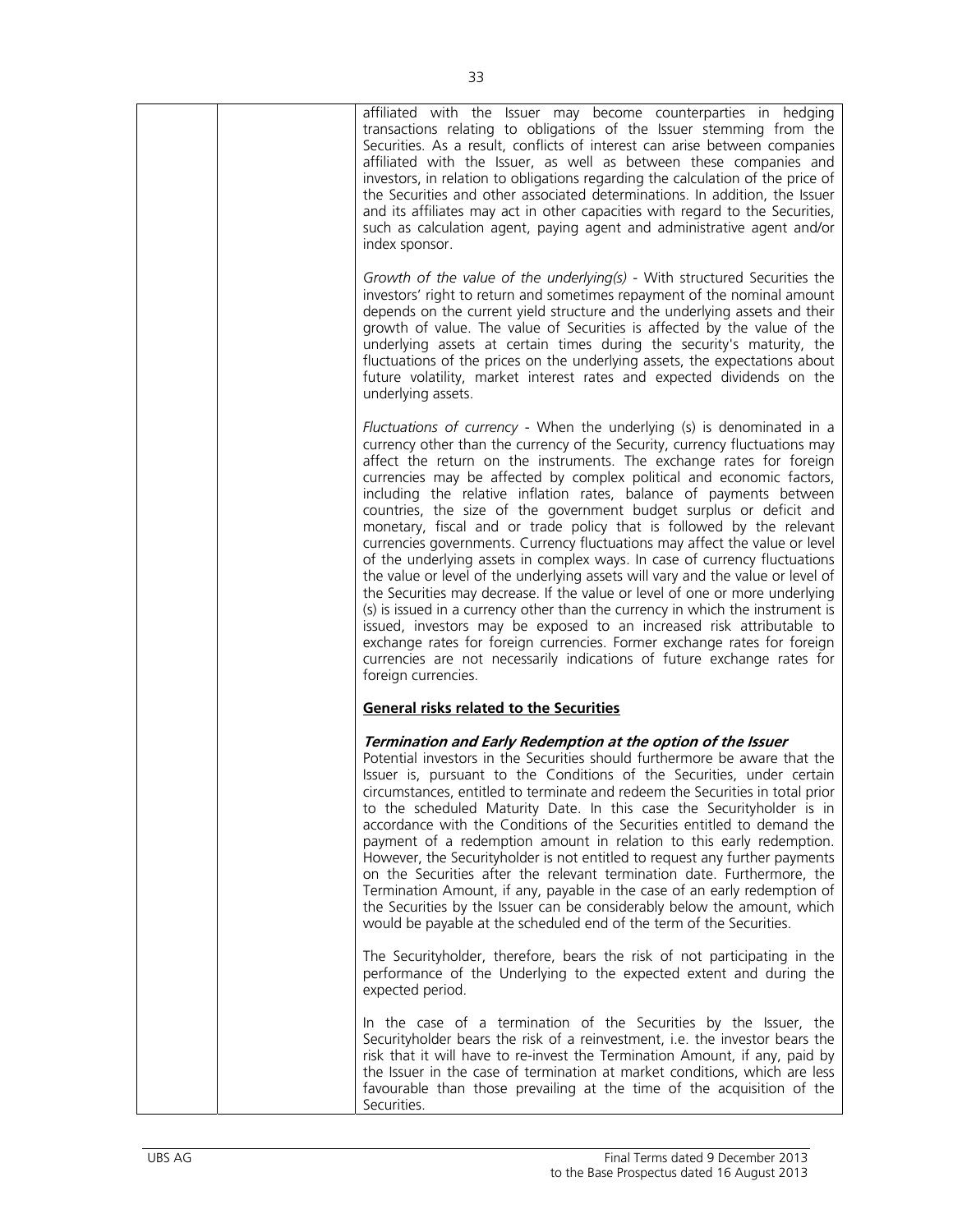|  | Adverse impact of adjustments of the Security Right<br>It cannot be excluded that certain events occur or certain measures are<br>taken (by parties other than the Issuer) in relation to the Underlying, which<br>potentially lead to changes to the Underlying or result in the underlying<br>concept of the Underlying being changed, so-called Potential Adjustment<br>Events. In the case of the occurrence of a Potential Adjustment Event, the<br>Issuer shall be entitled to effect adjustments according to the Conditions of<br>the Securities to account for these events or measures. These adjustments<br>might have a negative impact on the value of the Securities.                                                                                                                                                                                                                                                                                                                                               |
|--|-----------------------------------------------------------------------------------------------------------------------------------------------------------------------------------------------------------------------------------------------------------------------------------------------------------------------------------------------------------------------------------------------------------------------------------------------------------------------------------------------------------------------------------------------------------------------------------------------------------------------------------------------------------------------------------------------------------------------------------------------------------------------------------------------------------------------------------------------------------------------------------------------------------------------------------------------------------------------------------------------------------------------------------|
|  | Trading in the Securities / Illiquidity<br>It is not possible to predict if and to what extent a secondary market may<br>develop in the Securities or at what price the Securities will trade in the<br>secondary market or whether such market will be liquid or illiquid.                                                                                                                                                                                                                                                                                                                                                                                                                                                                                                                                                                                                                                                                                                                                                       |
|  | Applications will be or have been made to the Security Exchange(s)<br>specified for admission or listing of the Securities. If the Securities are<br>admitted or listed, no assurance is given that any such admission or listing<br>will be maintained. The fact that the Securities are admitted to trading or<br>listed does not necessarily denote greater liquidity than if this were not the<br>case. If the Securities are not listed or traded on any exchange, pricing<br>information for the Securities may be more difficult to obtain and the<br>liquidity of the Securities may be adversely affected. The liquidity of the<br>Securities may also be affected by restrictions on the purchase and sale of<br>the Securities in some jurisdictions. Additionally, the Issuer has the right<br>(but no obligation) to purchase Securities at any time and at any price in<br>the open market or by tender or private agreement. Any Securities so<br>purchased may be held or resold or surrendered for cancellation. |
|  | In addition, it cannot be excluded that the number of Securities actually<br>issued and purchased by investors is less than the intended Aggregate<br>Nominal Amount of the Securities. Consequently, there is the risk that due<br>to the low volume of Securities actually issued the liquidity of the Securities<br>is lower than if all Securities were issued and purchased by investors.                                                                                                                                                                                                                                                                                                                                                                                                                                                                                                                                                                                                                                    |
|  | The Manager intends, under normal market conditions, to provide bid and<br>offer prices for the Securities of an issue on a regular basis. However, the<br>Manager makes no firm commitment to the Issuer to provide liquidity by<br>means of bid and offer prices for the Securities, and assumes no legal<br>obligation to quote any such prices or with respect to the level or<br>determination of such prices. Potential investors therefore should not rely<br>on the ability to sell Securities at a specific time or at a specific price.                                                                                                                                                                                                                                                                                                                                                                                                                                                                                 |
|  | <b>Borrowed funds</b><br>If the purchase of Securities is financed by borrowed funds and investors'<br>expectations are not met, they not only suffer the loss incurred under the<br>Securities, but in addition also have to pay interest on and repay the loan.<br>This produces a substantial increase in investors' risk of loss. Investors of<br>Securities should never rely on being able to redeem and pay interest on<br>the loan through gains from a Securities transaction. Rather, before<br>financing the purchase of a Security with borrowed funds, the investors'<br>financial situations should be assessed, as to their ability to pay interest on<br>or redeem the loan immediately, even if they incur losses instead of the<br>expected gains.                                                                                                                                                                                                                                                              |
|  | <b>Taxation in relation to the Securities</b><br>Potential investors should be aware that they may be required to pay taxes<br>or other documentary charges or duties in accordance with the laws and<br>practices of the country where the Securities are transferred or other<br>jurisdictions. In some jurisdictions, no official statements of the tax                                                                                                                                                                                                                                                                                                                                                                                                                                                                                                                                                                                                                                                                        |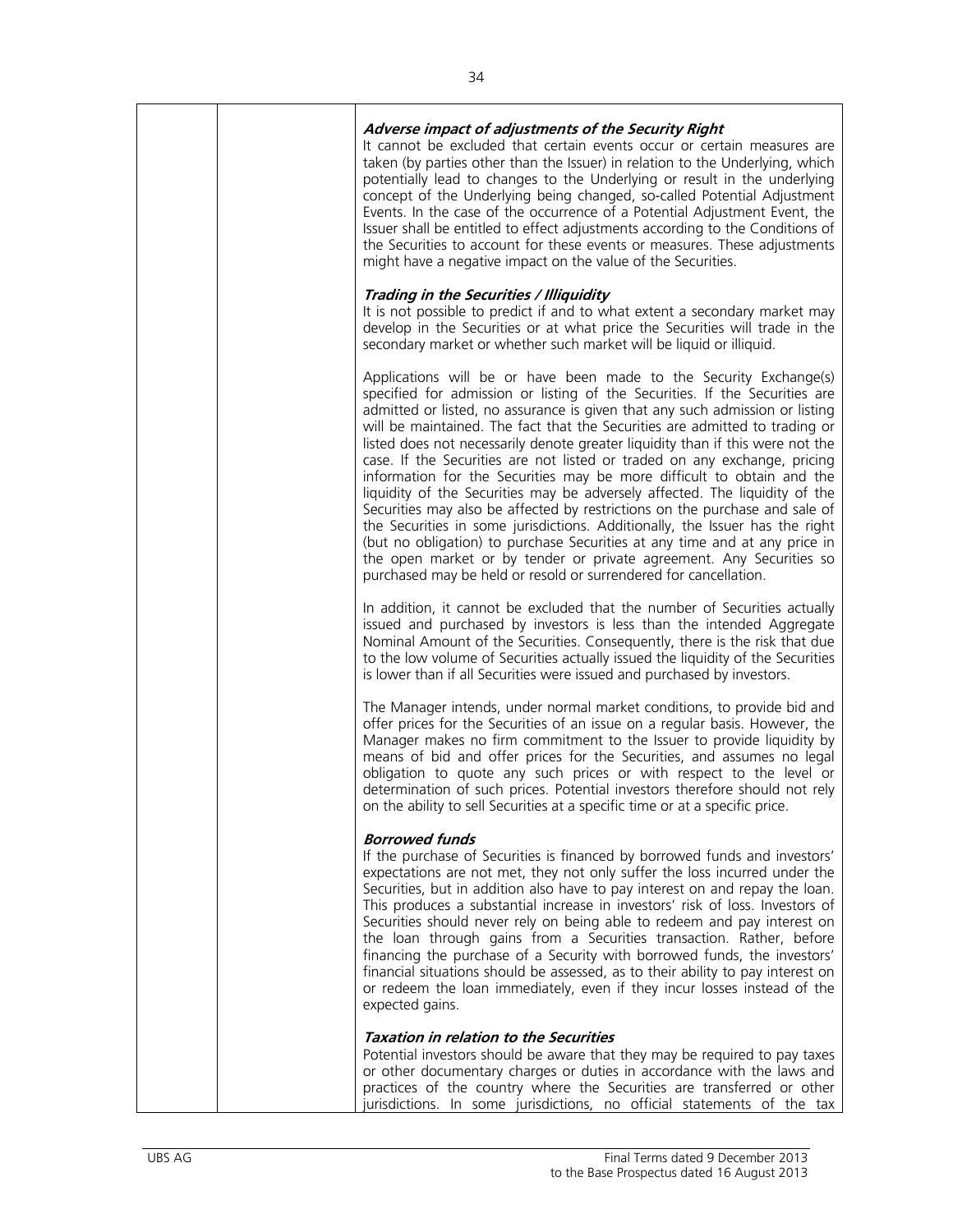|     |                                                                                                                             | authorities or court decisions may be available for innovative financial<br>instruments such as the Securities. Potential investors are advised not to<br>rely upon the tax summary contained in the Base Prospectus but to ask for<br>their own tax adviser's advice on their individual taxation with respect to<br>the acquisition, sale and redemption of the Securities. Only these advisors<br>are in a position to duly consider the specific situation of the potential<br>investor.<br>Payments under the Securities may be subject to U.S. withholding<br>under FATCA<br>The Issuer and other financial institutions through which payments on the<br>Securities are made may be required to withhold at a rate of up to 30 per<br>cent. on all, or a portion of, payments made after 31 December 2016 in<br>respect of any Securities which are issued (or materially modified) after 1<br>January 2014 or that are treated as equity for U.S. federal tax purposes<br>whenever issued, pursuant to Sections 1471 through 1474 of the U.S.<br>Internal Revenue Code (commonly referred to as "FATCA", the Foreign                                                                                                                                                                                                                                                                                              |
|-----|-----------------------------------------------------------------------------------------------------------------------------|---------------------------------------------------------------------------------------------------------------------------------------------------------------------------------------------------------------------------------------------------------------------------------------------------------------------------------------------------------------------------------------------------------------------------------------------------------------------------------------------------------------------------------------------------------------------------------------------------------------------------------------------------------------------------------------------------------------------------------------------------------------------------------------------------------------------------------------------------------------------------------------------------------------------------------------------------------------------------------------------------------------------------------------------------------------------------------------------------------------------------------------------------------------------------------------------------------------------------------------------------------------------------------------------------------------------------------------------------------------------------------------------------------------------------|
|     |                                                                                                                             | Account Tax Compliance Act).<br>The Issuer is a foreign financial institution ("FFI") for the purposes of<br>FATCA. If the Issuer becomes obliged to provide certain information on its<br>account holders pursuant to a FATCA agreement with the U.S. Internal<br>Revenue Service ("IRS") (i.e. the Issuer is a "Participating FFI") then<br>withholding may be triggered if: (i) an investor does not provide<br>information sufficient for the relevant Participating FFI to determine<br>whether the investor is a U.S. person or should otherwise be treated as<br>holding a "United States Account" of the Issuer, (ii) an investor does not<br>consent, where necessary, to have its information disclosed to the IRS or<br>(iii) any FFI that is an investor, or through which payment on the Securities<br>is made, is not a Participating FFI. An investor that is an FFI that is withheld<br>upon generally will be able to obtain a refund only to the extent an<br>applicable income tax treaty with the United States entitles such institution<br>to a reduced rate of tax on the payment that was subject to withholding<br>under these rules, provided the required information is furnished in a<br>timely manner to the IRS. Holders of Securities should, consequently, be<br>aware that payments under the Securities may under certain circumstances<br>be subject to U.S. withholding under FATCA. |
|     |                                                                                                                             | <b>Changes in Taxation in relation to the Securities</b><br>The considerations concerning the taxation of the Securities set forth in the<br>Base Prospectus reflect the opinion of the Issuer on the basis of the legal<br>situation identifiable as of the date hereof. However, a different tax<br>treatment by the fiscal authorities and tax courts cannot be excluded. Each<br>investor should seek the advice of his or her personal tax consultant before<br>deciding whether to purchase the Securities.<br>Neither the Issuer nor the Manager assumes any responsibility vis-à-vis the<br>Securityholders for the tax consequences of an investment in the Securities.                                                                                                                                                                                                                                                                                                                                                                                                                                                                                                                                                                                                                                                                                                                                          |
| D.6 | Risk warning to the<br>effect<br>that<br>investors may lose<br>the value of their<br>entire<br>investment<br>or part of it. | Even when the Securities are capital protected at maturity to the extent of<br>the Minimum Amount and, hence, the risk of a loss is initially limited, each<br>investor in the Securities bears the risk of the Issuer's financial situation<br>worsening. Potential investors must therefore be prepared and able to<br>sustain a partial or even a total loss of their entire investment.                                                                                                                                                                                                                                                                                                                                                                                                                                                                                                                                                                                                                                                                                                                                                                                                                                                                                                                                                                                                                               |

| <b>Element</b> |            | Section E - Offer                                                                                                                                                          |
|----------------|------------|----------------------------------------------------------------------------------------------------------------------------------------------------------------------------|
| E.2b           | proceeds.  | Reasons for the   Not applicable. Reasons for the offer and use of proceeds are not different<br>offer and use of $\vert$ from making profit and/or hedging certain risks. |
| E.3            | .<br>Ferms | and It has been agreed that, on or after the respective Issue Date of the                                                                                                  |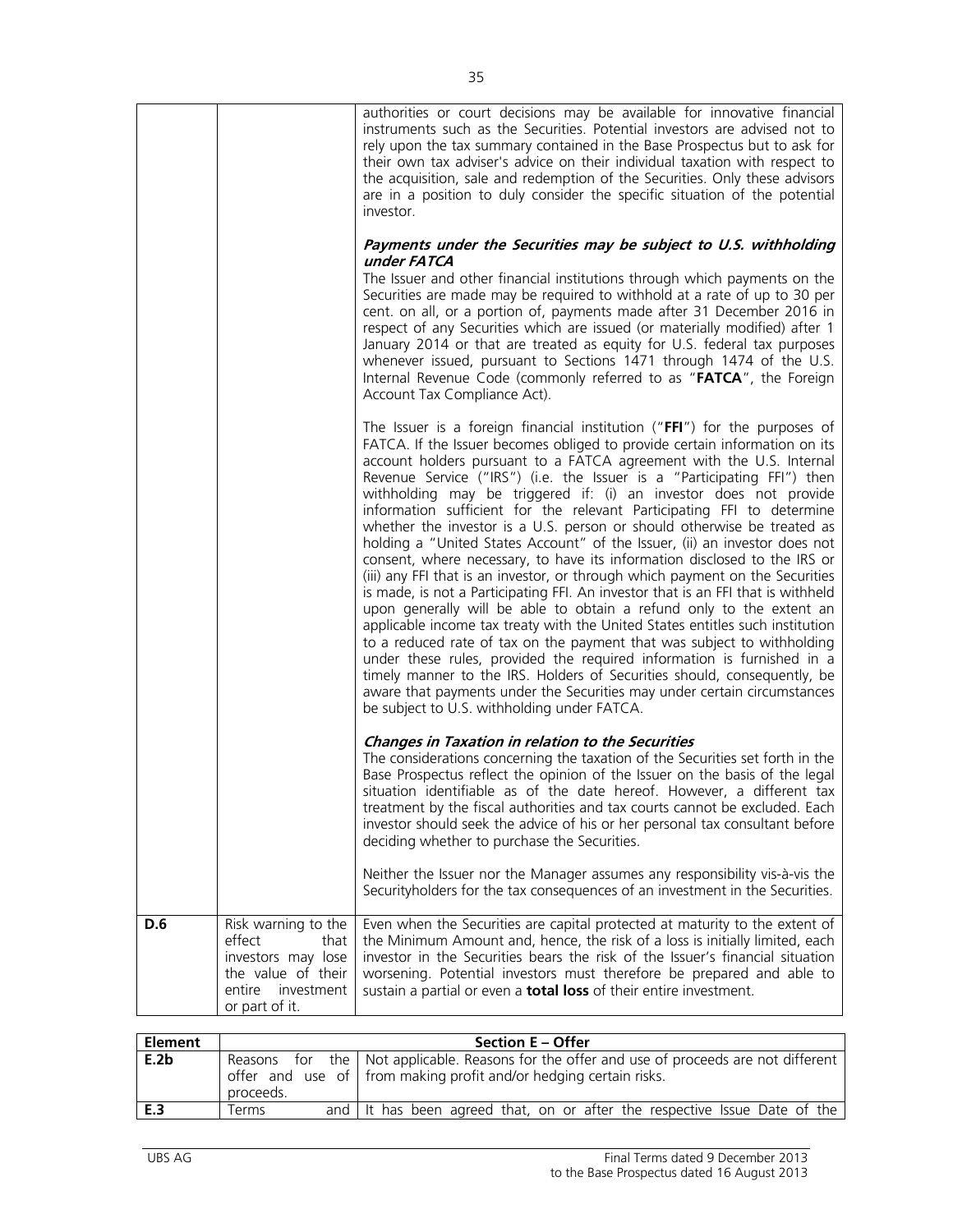|     | conditions of the<br>offer.                                                                                   | Securities, the Manager may purchase Securities and shall place the<br>Securities for sale at the Issue Price under terms subject to change in the<br>Public Offer Jurisdictions during the Subscription Period (as defined below).<br>The Issue Price was fixed at the Start of the public offer of the Securities.<br>After closing of the Subscription Period the selling price will be adjusted on<br>a continual basis to reflect the prevailing market situation.<br>The Securities may be subscribed from the Manager during normal banking<br>hours during 9 December 2013 and 17 January 2014 (the "Subscription<br><b>Period</b> "). The<br>Price<br><b>Issue</b><br>Security<br>is<br>payable<br>per<br><b>on</b><br>5 February 2014 (the "Initial Payment Date").<br>The Issuer reserves the right to earlier close or to extend the Subscription<br>Period if market conditions so require.<br>After the Initial Payment Date, the appropriate number of Securities shall<br>be credited to the investor's account in accordance with the rules of the |
|-----|---------------------------------------------------------------------------------------------------------------|---------------------------------------------------------------------------------------------------------------------------------------------------------------------------------------------------------------------------------------------------------------------------------------------------------------------------------------------------------------------------------------------------------------------------------------------------------------------------------------------------------------------------------------------------------------------------------------------------------------------------------------------------------------------------------------------------------------------------------------------------------------------------------------------------------------------------------------------------------------------------------------------------------------------------------------------------------------------------------------------------------------------------------------------------------------------|
|     |                                                                                                               | corresponding Clearing System. If the Subscription Period is shortened or<br>extended, the Initial Payment Date may also be brought forward or<br>postponed.                                                                                                                                                                                                                                                                                                                                                                                                                                                                                                                                                                                                                                                                                                                                                                                                                                                                                                        |
| E.4 | Interest<br>that<br>is<br>material<br>the<br>to<br>issue/offer<br>incl.<br>conflicting<br>interests.          | Save for the Manager regarding its fees, as far as the Issuer is aware, no<br>person involved in the issue of the Securities has an interest material to the<br>offer.                                                                                                                                                                                                                                                                                                                                                                                                                                                                                                                                                                                                                                                                                                                                                                                                                                                                                              |
| E.7 | Estimated expenses<br>charged<br>the<br>to<br>investor<br>the<br>by<br>the<br>issuer<br><b>or</b><br>offeror. | Not applicable<br>Neither the relevant Issuer nor the Manager charges the investors in the<br>Securities any expenses in connection with the issue of the Securities.                                                                                                                                                                                                                                                                                                                                                                                                                                                                                                                                                                                                                                                                                                                                                                                                                                                                                               |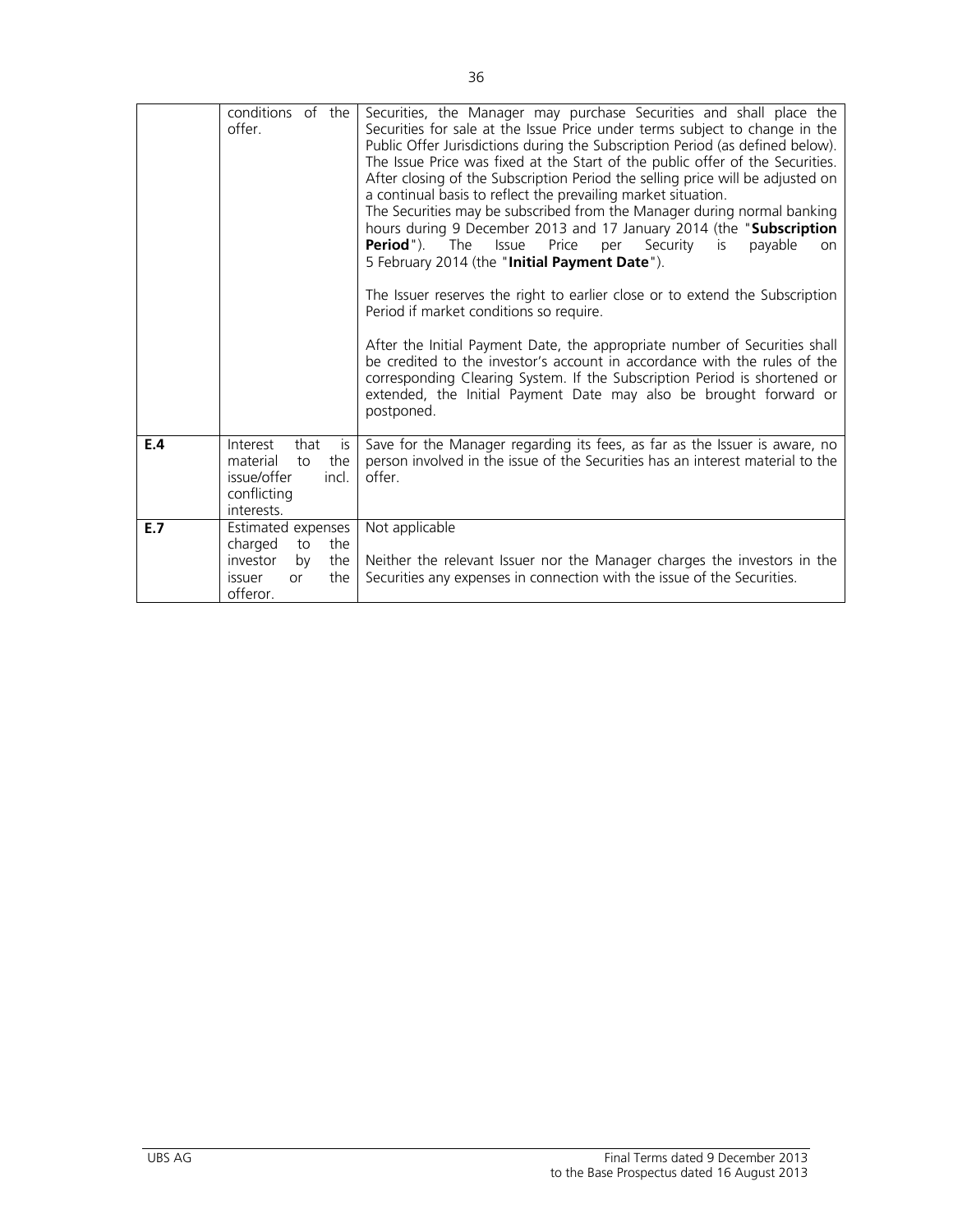## **ANNEX TO THE FINAL TERMS: ISSUE SPECIFIC SUMMARY (IN THE SWEDISH LANGUAGE)**

## **SAMMANFATTNING**

Denna sammanfattning hänför sig till UBS Express Certifikat som beskrivs i de slutliga villkoren ("**Slutliga Villkoren**") till vilka denna sammanfattning är bilagd. Denna sammanfattning innehåller information från sammanfattningen som återfinns i Grundprospektet som är relevant för Värdepapperen tillsammans med relevant information från de slutliga villkoren. Ord och uttryck som definieras i de Slutliga Villkoren eller på andra ställen i Grundprospekt har samma betydelse i denna sammanfattning.

Sammanfattningar består av informationskrav vilka redogörs för i ett antal punkter. Punkterna är numrerade i avsnitt A – E (A.1 – E.7).

Denna sammanfattning innehåller alla de punkter som krävs i en sammanfattning för den aktuella typen av värdepapper och Emittent. Eftersom vissa punkter inte är tillämpliga för denna typ av värdepapper och emittenter, kan det finnas luckor i punkternas numrering.

Även om det krävs att en punkt inkluderas i en sammanfattning för aktuella typer av värdepapper och Emittent, är det möjligt att ingen relevant information kan ges rörande punkten. Informationen har då ersatts med angivelsen "Ej Tillämpligt".

| <b>Avsnitt</b> |                                                | Avsnitt A- Inledning och varningar                                                                                                                                                                                                                                                                                                                                                                                                                                                                                                         |
|----------------|------------------------------------------------|--------------------------------------------------------------------------------------------------------------------------------------------------------------------------------------------------------------------------------------------------------------------------------------------------------------------------------------------------------------------------------------------------------------------------------------------------------------------------------------------------------------------------------------------|
| A.1            | Varning.                                       | sammanfattning skall läsas som<br>en inledning till<br>Denna<br>Grundprospektet och varje beslut att investera i Värdepapperen ska<br>baseras på en bedömning av Grundprospektet i sin helhet.                                                                                                                                                                                                                                                                                                                                             |
|                |                                                | Om ett yrkande gällande informationen i detta Grundprospekt framförs<br>inför domstol i en medlemsstat i det Europeiska Ekonomiska<br>Samarbetsområdet kan käranden enligt den nationella lagstiftningen i<br>medlemsstaterna bli skyldig att stå för kostnaderna för att översätta<br>Grundprospektet innan de rättsliga förfarandena inleds.                                                                                                                                                                                             |
|                |                                                | Inget civilrättsligt ansvar kommer kunna göras gällande mot Bankerna i<br>någon sådan medlemsstat enbart på grund av denna sammanfattning,<br>inklusive alla översättningar av den, såvida den inte är vilseledande, felaktig<br>eller oförenlig när den läses tillsammans med de andra avsnitten av detta<br>Grundprospekt eller om den inte innehåller, när den läses tillsammans med<br>de andra avsnitten i detta Grundprospekt, relevant information för att<br>hjälpa investerare att fatta beslut om att investera i Värdepapperen. |
| A.2            | Samtycke till<br>användandet av<br>prospektet. | Emittenten samtycker till att Grundprospektet används tillsammans med<br>relevanta Slutliga Villkor i samband med ett Offentligt Erbjudande av<br>Instrumenten (det "Offentliga Erbjudandet ") av någon finansiell<br>mellanhand (en "Auktoriserad Anbudsgivare") som är auktoriserad att<br>göra sådana erbjudanden enligt Direktivet om Marknader för Finansiella<br>Instrument (Direktiv 2004/39/EG) på följande villkor:                                                                                                               |
|                |                                                | aktuella Offentliga<br>Erbjudandet måste<br>(a)<br>det<br>under<br>ske<br>Teckningsperioden ("Erbjudandeperioden");                                                                                                                                                                                                                                                                                                                                                                                                                        |
|                |                                                | det aktuella Offentliga Erbjudandet får endast ske i Sverige,<br>(b)                                                                                                                                                                                                                                                                                                                                                                                                                                                                       |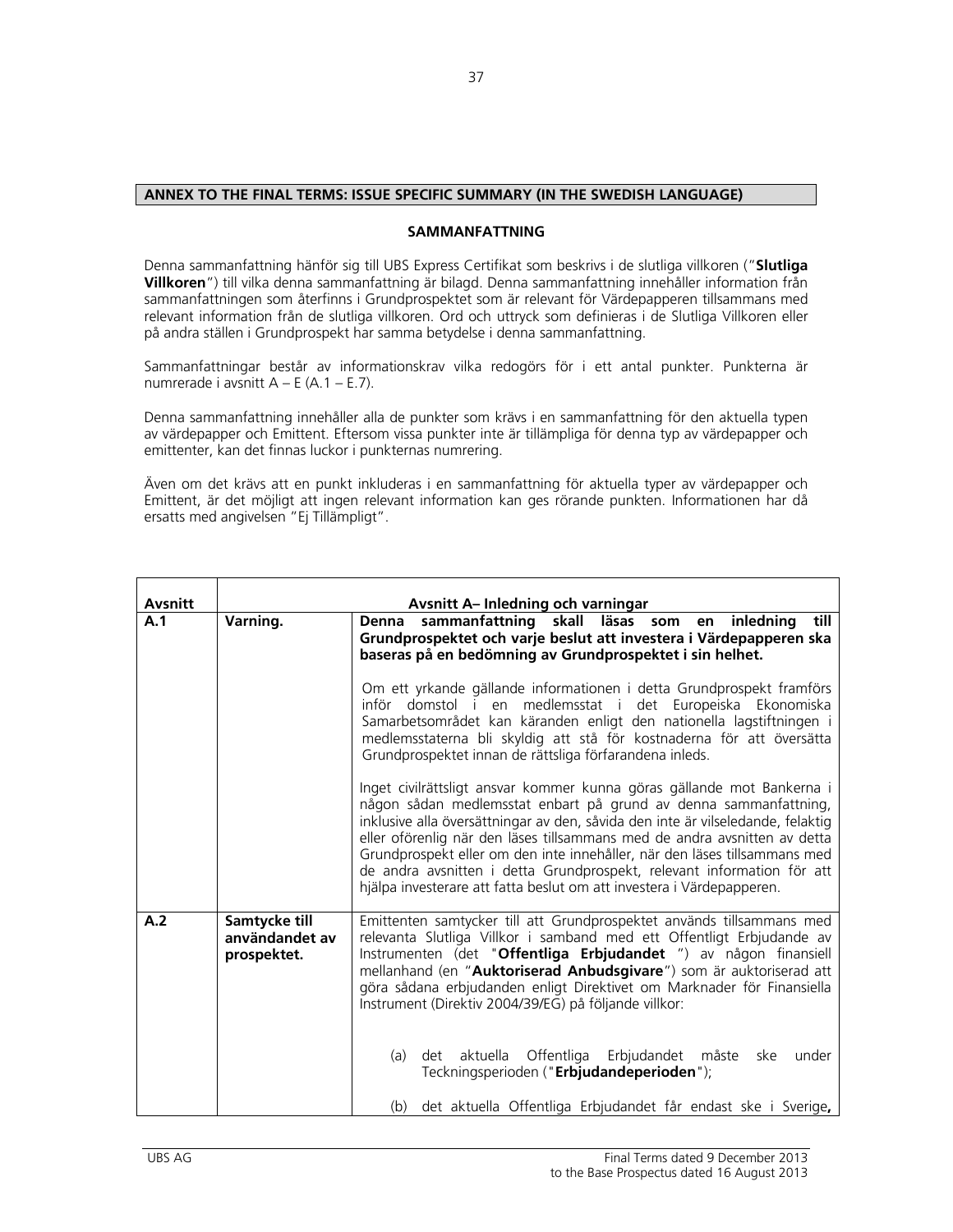| "Jurisdiktion för Offentligt Erbjudande");                                                                                                                                                                                                                                                                                                                    |
|---------------------------------------------------------------------------------------------------------------------------------------------------------------------------------------------------------------------------------------------------------------------------------------------------------------------------------------------------------------|
| den aktuella Auktoriserade Anbudsgivaren måste<br>(C)<br>vara<br>auktoriserad att göra sådant erbjudande i den aktuella<br>Jurisdiktionen för Offentligt Erbjudande enligt Direktivet om<br>Marknader för Finansiella Instrument (Direktiv 2004/39/EG) och<br>om den Auktoriserade Anbudsgivaren upphör att vara<br>auktoriserad upphör Emittentens samtycke; |
| Auktoriserade Anbudsgivare ska underrätta investerare<br>om<br>anbudsvillkoren för Instrumenten i samband med att det Offentliga<br>Erbjudandet lämnas av den Auktoriserade Anbudsgivaren till<br>investeraren.                                                                                                                                               |

| Avsnitt |                                                                                                                                    | <b>Avsnitt B - Emittent</b>                                                                                                                                                                                                                                                                                                                                                                                                                                                                                                                                                                                                                                                                                                                                                                                                                                                                                                                                                                                                                                                                                                                                                                                                                                                                           |
|---------|------------------------------------------------------------------------------------------------------------------------------------|-------------------------------------------------------------------------------------------------------------------------------------------------------------------------------------------------------------------------------------------------------------------------------------------------------------------------------------------------------------------------------------------------------------------------------------------------------------------------------------------------------------------------------------------------------------------------------------------------------------------------------------------------------------------------------------------------------------------------------------------------------------------------------------------------------------------------------------------------------------------------------------------------------------------------------------------------------------------------------------------------------------------------------------------------------------------------------------------------------------------------------------------------------------------------------------------------------------------------------------------------------------------------------------------------------|
| B.1     | <b>Emittentens</b><br>registrerade firma<br>och handel-<br>sbeteckning.                                                            | Emittentens registrerade firma och handelsbeteckning är UBS AG<br>("Emittent", "UBS" eller "Bank").                                                                                                                                                                                                                                                                                                                                                                                                                                                                                                                                                                                                                                                                                                                                                                                                                                                                                                                                                                                                                                                                                                                                                                                                   |
| B.2     | Emittentens säte,<br>bolagsform, lag<br>under vilken<br>Emittenten<br>bedriver sin<br>verksamhet, och<br>land för<br>registrering. | UBS skapades i sin nuvarande form den 29 juni 1998 genom fusionen<br>mellan Union Bank of Switzerland (grundad 1862) och Swiss Bank<br>Corporation (grundad 1872). UBS AG är registrerat i Handelsregistren i<br>kantonerna<br>Zurich<br>Basel-City.<br>Registreringsnumret<br>och<br>CH-<br>är<br>270.3.004.646-4.<br>UBS AG är registrerat och har sin hemvist i Schweiz och bedriver sin<br>verksamhet under den schweiziska handelsbalken (Swiss Code of<br>Obligations) och den schweiziska federala banklagen (Swiss Federal<br>Banking Law) som ett aktiebolag (Aktiengesellschaft), ett bolag som har<br>emitterat ordinarie aktier till investerare. Adressen till UBS AG:s två<br>huvudkontor och huvudsakliga verksamhetsställen är: Bahnhofstrasse 45,<br>CH-8001 Zurich, Schweiz, och Aeschenvorstadt 1, CH-4051 Basel, Schweiz.                                                                                                                                                                                                                                                                                                                                                                                                                                                         |
| B.4b    | Trender.                                                                                                                           | <b>Information om trender</b>                                                                                                                                                                                                                                                                                                                                                                                                                                                                                                                                                                                                                                                                                                                                                                                                                                                                                                                                                                                                                                                                                                                                                                                                                                                                         |
|         |                                                                                                                                    | Såsom angavs i UBS:s tredje kvartalsrapport 2013 som utfärdades den 29<br>oktober 2013 (inklusive oreviderad koncernredovisning), framhävde den<br>finanspolitiska debatten i USA i början av det fjärde kvartalet att många av<br>de underliggande utmaningarna relaterade till strukturella finansiella och<br>ekonomiska frågor kvarstår. Till följd av detta kan kundförtroendet och<br>aktivitetsnivåerna under det fjärde kvartalet 2013 komma att fortsätta<br>påverkas av den fortsatta frånvaron av ihållande och troliga förbättringar av<br>olösta frågor kring europeiska statspapper och banksystem, amerikansk<br>finanspolitik, och av de osäkra framtidsutsikterna för global tillväxt. Detta<br>skulle<br>återigen<br>medföra<br>att<br>förbättringar<br>under<br>rådande<br>marknadsförhållanden är osannolika och kommer följaktligen utgöra ett<br>hinder för intäktstillväxt, nettoräntemarginaler och nya nettomedel. Likväl<br>förväntar sig UBS att dess tillgångssamlande verksamheter som helhet<br>kommer att fortsätta att locka nya nettomedel, vilket speglar kundernas<br>orubbliga förtroende för företaget och att de åtgärder som vidtagits<br>kommer att säkerställa företagets långsiktiga framgång och kommer att<br>leverera hållbar avkastning för aktieägare. |
| B.5     | Koncern-<br>beskrivning.                                                                                                           | UBS AG är moderbolag i UBS-koncernen. Ändamålet med UBS:s<br>koncernstruktur är att stödja moderbolagets affärsverksamhet inom ett<br>effektivt rättsligt, fiskalt, regulatoriskt och finansiellt ramverk. UBS är<br>verksam som koncern med fem verksamhetsgrenar och ett Corporate<br>Center. Ingen av de enskilda verksamhetsgrenarna eller Corporate Center<br>utgör självständiga personer; istället utför de framförallt sin verksamhet<br>genom UBS AG:s kontor inrikes och utrikes, moderbanken. Vid de tillfällen                                                                                                                                                                                                                                                                                                                                                                                                                                                                                                                                                                                                                                                                                                                                                                            |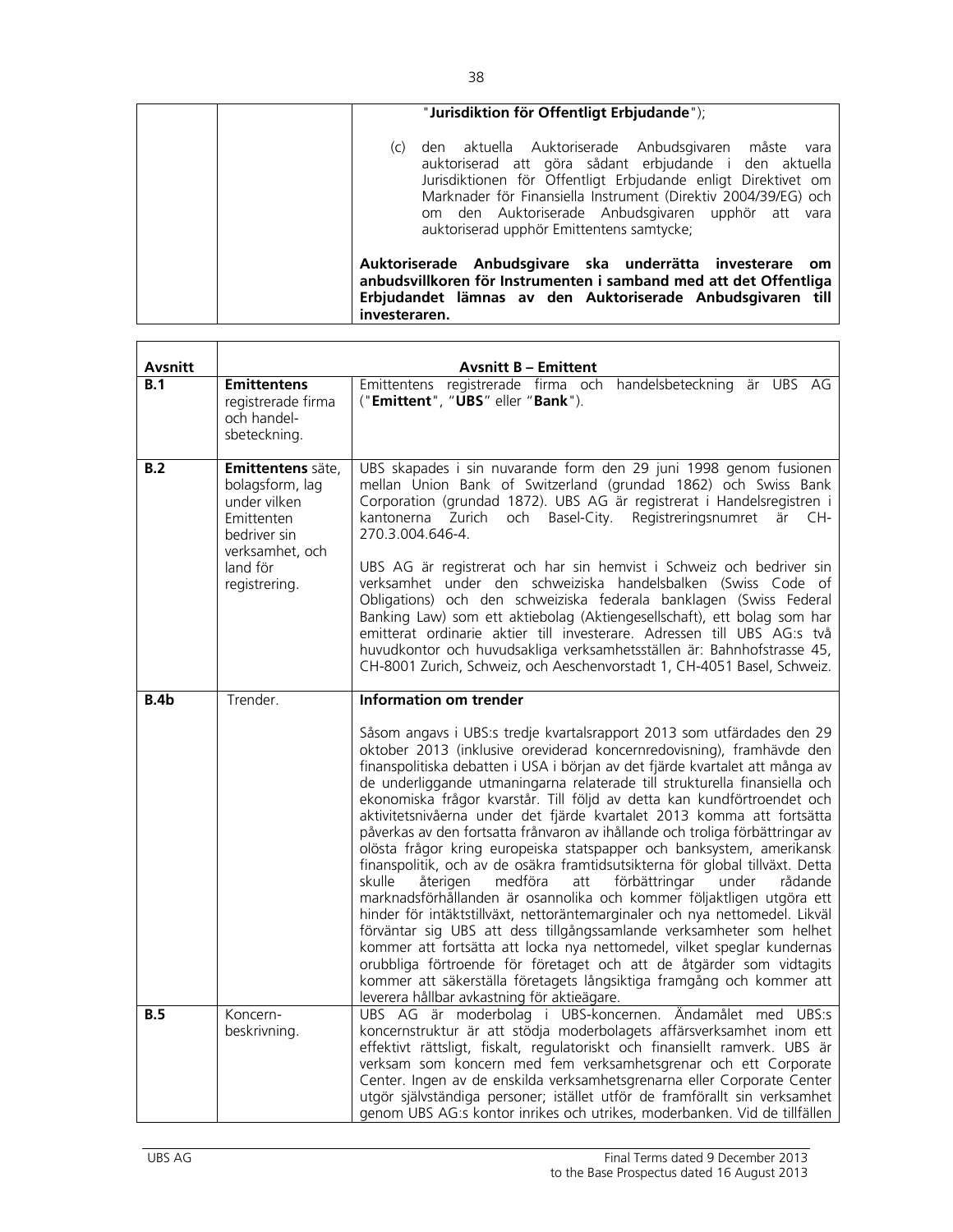|                                                                |                                                  |                                                                                                |                                                                                                                            | på grund av lokala rättsliga, fiskala eller regulatoriska bestämmelser, eller<br>då ytterligare juridiska personer ansluter koncernen genom förvärv, bedrivs<br>verksamheten på plats genom juridiskt självständiga koncernbolag.                                                                                                                                                                                                                                                                                                                                                                                                                                                                                                                                                                                                                                                                                                                                                                                                                                                                                                                                          |                | då det är omöjligt eller ineffektivt att bedriva verksamhet via moderbanken, |                                 |          |                             |
|----------------------------------------------------------------|--------------------------------------------------|------------------------------------------------------------------------------------------------|----------------------------------------------------------------------------------------------------------------------------|----------------------------------------------------------------------------------------------------------------------------------------------------------------------------------------------------------------------------------------------------------------------------------------------------------------------------------------------------------------------------------------------------------------------------------------------------------------------------------------------------------------------------------------------------------------------------------------------------------------------------------------------------------------------------------------------------------------------------------------------------------------------------------------------------------------------------------------------------------------------------------------------------------------------------------------------------------------------------------------------------------------------------------------------------------------------------------------------------------------------------------------------------------------------------|----------------|------------------------------------------------------------------------------|---------------------------------|----------|-----------------------------|
| <b>B.9</b>                                                     | Resultatprognos<br>eller<br>resultat.            | förväntat                                                                                      | gjord.                                                                                                                     | Ej Tillämpligt; ingen resultatprognos eller beräkning av förväntat resultat är                                                                                                                                                                                                                                                                                                                                                                                                                                                                                                                                                                                                                                                                                                                                                                                                                                                                                                                                                                                                                                                                                             |                |                                                                              |                                 |          |                             |
| <b>B.10</b>                                                    | Anmärkningar<br>İ.<br>revisions-<br>berättelsen. |                                                                                                | Ej Tillämpligt; det finns inte några anmärkningar i revisionsberättelserna om<br>den historiska finansiella informationen. |                                                                                                                                                                                                                                                                                                                                                                                                                                                                                                                                                                                                                                                                                                                                                                                                                                                                                                                                                                                                                                                                                                                                                                            |                |                                                                              |                                 |          |                             |
| <b>B.12</b>                                                    | Utvald<br>central<br>finansiell<br>information.  |                                                                                                | redovisningen                                                                                                              | UBS AG har valt ut och tagit fram följande konsoliderade finansiella<br>information på basis av (i) dess årsredovisning för 2012 innehållande<br>reviderad koncernredovisning från UBS-koncernen samt ytterligare<br>oreviderad konsoliderad finansiell information för räkenskapsåret som<br>slutade den 31 december 2012 (inklusive jämförande siffror för<br>räkenskapsåren som slutade den 31 december 2011 och 2010), (ii) dess<br>tredje kvartalsrapport 2013 innehållande oreviderad koncernredovisning för<br>UBS-koncernen samt ytterligare oreviderad konsoliderad finansiell data för<br>kvartalet och de nio månader som avslutades den 30 september 2013 (från<br>vilket jämförande siffror för kvartalet och de nio månader som avslutades<br>den 30 september 2012 har tagits fram), och (iii) dess första kvartalsrapport<br>2013, från vilken utvalda omräknade jämförelsesiffror<br>räkenskapsåret som slutade den 31 december 2012 har hämtats. Koncern-<br>har<br>redovisningsstandarder (International Financial Reporting Standards (IFRS)),<br>utfärdade av International Accounting Standards Board (IASB) och anges i<br>schweiziska franc (CHF). | tagits<br>fram | - i                                                                          | enlighet<br>med                 |          | avseende<br>internationella |
|                                                                |                                                  |                                                                                                |                                                                                                                            |                                                                                                                                                                                                                                                                                                                                                                                                                                                                                                                                                                                                                                                                                                                                                                                                                                                                                                                                                                                                                                                                                                                                                                            |                |                                                                              |                                 |          |                             |
|                                                                |                                                  | För kvartalet som slutade                                                                      |                                                                                                                            | Året per datum                                                                                                                                                                                                                                                                                                                                                                                                                                                                                                                                                                                                                                                                                                                                                                                                                                                                                                                                                                                                                                                                                                                                                             |                |                                                                              | För året som slutade            |          |                             |
| anges                                                          | CHF miljoner, om inte annat                      | 30.09.13                                                                                       | 30.09.12                                                                                                                   | 30.09.13                                                                                                                                                                                                                                                                                                                                                                                                                                                                                                                                                                                                                                                                                                                                                                                                                                                                                                                                                                                                                                                                                                                                                                   | 30.09.12       | 31.12.121                                                                    | 31.12.11                        | 31.12.10 |                             |
|                                                                |                                                  |                                                                                                | Oreviderade                                                                                                                |                                                                                                                                                                                                                                                                                                                                                                                                                                                                                                                                                                                                                                                                                                                                                                                                                                                                                                                                                                                                                                                                                                                                                                            |                |                                                                              | Reviderade, om inte annat anges |          |                             |
| Koncernresultat                                                |                                                  |                                                                                                |                                                                                                                            |                                                                                                                                                                                                                                                                                                                                                                                                                                                                                                                                                                                                                                                                                                                                                                                                                                                                                                                                                                                                                                                                                                                                                                            |                |                                                                              |                                 |          |                             |
| Rörelseintäkt                                                  |                                                  | 6.261                                                                                          | 6.290                                                                                                                      | 21.425                                                                                                                                                                                                                                                                                                                                                                                                                                                                                                                                                                                                                                                                                                                                                                                                                                                                                                                                                                                                                                                                                                                                                                     | 19.215         | 25.423*1                                                                     | 27.788                          | 31.994   |                             |
| Rörelsekostnad                                                 |                                                  | 5.906                                                                                          | 8.816                                                                                                                      | 18.602                                                                                                                                                                                                                                                                                                                                                                                                                                                                                                                                                                                                                                                                                                                                                                                                                                                                                                                                                                                                                                                                                                                                                                     | 19.172         | 27.216                                                                       | 22.482                          | 24.650   |                             |
| löpande verksamhet före skatt                                  | Rörelseresultat från fortsatt                    | 356                                                                                            | (2.526)                                                                                                                    | 2.823                                                                                                                                                                                                                                                                                                                                                                                                                                                                                                                                                                                                                                                                                                                                                                                                                                                                                                                                                                                                                                                                                                                                                                      | 43             | $(1.794)$ * 1                                                                | 5.307                           | 7.345    |                             |
| Nettoresultat<br>UBS:s aktieägare                              | hänförligt<br>till                               | 577                                                                                            | (2.134)                                                                                                                    | 2.255                                                                                                                                                                                                                                                                                                                                                                                                                                                                                                                                                                                                                                                                                                                                                                                                                                                                                                                                                                                                                                                                                                                                                                      | (576)          | $(2.480)$ * 1                                                                | 4.138                           | 7.452    |                             |
| Resultat<br>per<br>utspädning (CHF)                            | efter<br>aktie                                   | 0,15                                                                                           | (0,57)                                                                                                                     | 0,59                                                                                                                                                                                                                                                                                                                                                                                                                                                                                                                                                                                                                                                                                                                                                                                                                                                                                                                                                                                                                                                                                                                                                                       | (0, 15)        | $(0.66)$ * 1                                                                 | 1,08                            | 1,94     |                             |
|                                                                |                                                  | Väsentliga resultatindikatorer, balansräkning och kapitalstruktur samt ytterligare information |                                                                                                                            |                                                                                                                                                                                                                                                                                                                                                                                                                                                                                                                                                                                                                                                                                                                                                                                                                                                                                                                                                                                                                                                                                                                                                                            |                |                                                                              |                                 |          |                             |
| Resultat                                                       |                                                  |                                                                                                |                                                                                                                            |                                                                                                                                                                                                                                                                                                                                                                                                                                                                                                                                                                                                                                                                                                                                                                                                                                                                                                                                                                                                                                                                                                                                                                            |                |                                                                              |                                 |          |                             |
| $(%)^2$                                                        | Avkastning på eget kapital (RoE)                 | 4,9                                                                                            | (17,3)                                                                                                                     | 6,4                                                                                                                                                                                                                                                                                                                                                                                                                                                                                                                                                                                                                                                                                                                                                                                                                                                                                                                                                                                                                                                                                                                                                                        | (1,6)          | $(5,1)^*$                                                                    | $9,1*$                          | $18,0*$  |                             |
| Avkastning<br>hänförligt<br>tillgångar (ROTE) (%) <sup>3</sup> | på eget kapital<br>materiella<br>till            | 5,9                                                                                            | 9,1                                                                                                                        | 7,6                                                                                                                                                                                                                                                                                                                                                                                                                                                                                                                                                                                                                                                                                                                                                                                                                                                                                                                                                                                                                                                                                                                                                                        | 8,4            | $1,6*$                                                                       | $11,9*$                         | $24,7*$  |                             |
| Avkastning<br>tillgångar, brutto (%) 4                         | рå<br>riskvägda                                  | 10,8                                                                                           | 12,1                                                                                                                       | 11,5                                                                                                                                                                                                                                                                                                                                                                                                                                                                                                                                                                                                                                                                                                                                                                                                                                                                                                                                                                                                                                                                                                                                                                       | 11,9           | $12,0*$                                                                      | $13,7*$                         | $15,5*$  |                             |
| $(96)$ <sup>5</sup>                                            | Avkastning på tillgångar, brutto                 | 2,3                                                                                            | 1,8                                                                                                                        | 2,5                                                                                                                                                                                                                                                                                                                                                                                                                                                                                                                                                                                                                                                                                                                                                                                                                                                                                                                                                                                                                                                                                                                                                                        | 1,9            | $1,9*$                                                                       | $2,1*$                          | $2,3*$   |                             |
| Tillväxt                                                       |                                                  |                                                                                                |                                                                                                                            |                                                                                                                                                                                                                                                                                                                                                                                                                                                                                                                                                                                                                                                                                                                                                                                                                                                                                                                                                                                                                                                                                                                                                                            |                |                                                                              |                                 |          |                             |
| Tillväxt nettoresultat (%) <sup>6</sup>                        |                                                  | (16, 4)                                                                                        | N/A                                                                                                                        | N/A                                                                                                                                                                                                                                                                                                                                                                                                                                                                                                                                                                                                                                                                                                                                                                                                                                                                                                                                                                                                                                                                                                                                                                        | N/A            | $N/A*$                                                                       | $(44,5)*$                       | $N/A*$   |                             |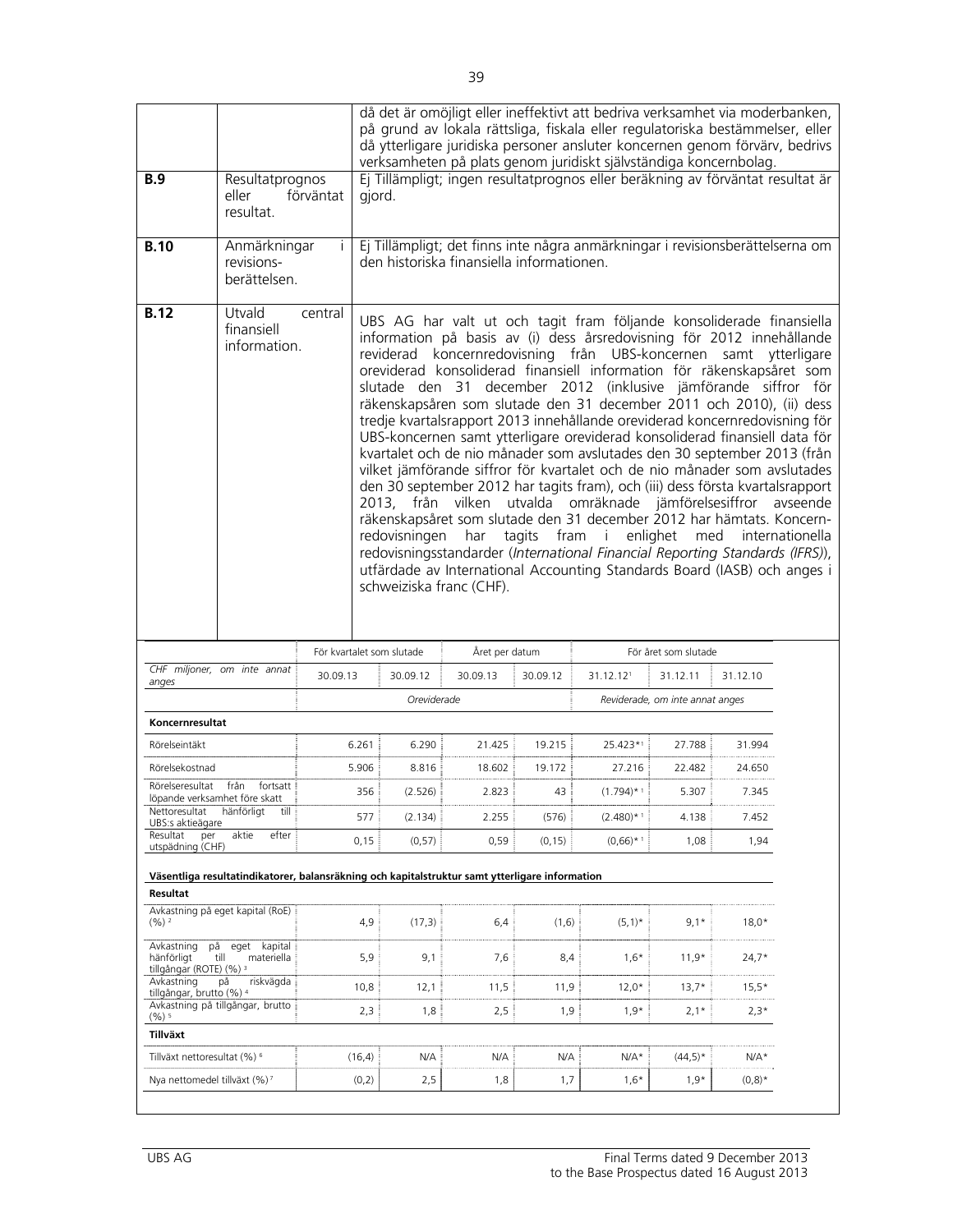| Kostnads- / intäktsratio (%) 8                                                                              | 94,1 | 137,3 | 86.7        | 99,3      | 106,6*      | $80.7*$                         | 76,9*     |
|-------------------------------------------------------------------------------------------------------------|------|-------|-------------|-----------|-------------|---------------------------------|-----------|
|                                                                                                             |      |       | Per datum   |           |             | Per datum                       |           |
| CHF miljoner, om inte annat anges                                                                           |      |       | 30.09.13    | 30.09.12  | 31.12.121   | 31.12.11                        | 31.12.10  |
|                                                                                                             |      |       | Oreviderade |           |             | Reviderade, om inte annat anges |           |
| Kapitalkraft                                                                                                |      |       |             |           |             |                                 |           |
| Primärkapitaltäckning (BIS Basel III common equity tier 1 capital<br>ratio) (%, infasning) <sup>9, 10</sup> |      |       | 17,5        |           | $15,3*$     |                                 |           |
| Primärkapitaltäckning (BIS Basel III common equity tier 1 capital<br>ratio) (%, fullt tillämpad) 9, 10      |      |       | 11,9        |           | $9.8*$      |                                 |           |
| Hävstång (Swiss SRB leverage ratio) (%) 9, 11                                                               |      |       | 4,2         |           | $3,6*$      |                                 |           |
|                                                                                                             |      |       | Per         |           |             | Per                             |           |
| CHF miljoner, om inte annat anges                                                                           |      |       | 30.09.13    | 30.09.12  | 31.12.121   | 31.12.11                        | 31.12.10  |
|                                                                                                             |      |       | Oreviderade |           |             | Reviderade, om inte annat anges |           |
| Balansräkning och kapitalstruktur                                                                           |      |       |             |           |             |                                 |           |
| Totala tillgångar                                                                                           |      |       | 1.049.101   | 1.366.776 | 1.259.797*1 | 1.416.962                       | 1.314.813 |
| Eget kapital hänförligt till UBS:s aktieägare                                                               |      |       | 47.403      | 48.125    | 45.949*1    | 48.530                          | 43.728    |
| Totalt bokfört värde per aktie (CHF)                                                                        |      |       | 12,58       | 12,85     | $12,26*$    | 12,95*                          | $11,53*$  |
| Reellt bokfört värde per aktie (CHF)                                                                        |      |       | 10,89       | 11,08     | 10,54*      | $10,36*$                        | $8,94*$   |
| Kärnprimärkapital, BIS Basel III tier 1 capital (infasning) 12                                              |      |       | 38.963      |           | 40.032*     |                                 |           |
| Kärnprimärkapital, BIS Basel III tier 1 capital (fullt tillämpad) <sup>12</sup>                             |      |       | 26.019      |           | 25.182*     |                                 |           |
| Riskvägda tillgångar, BIS Basel III (infasning) 12                                                          |      |       | 222.306     |           | 261.800*    |                                 |           |
| Riskvägda tillgångar, BIS Basel III (fullt tillämpad) 12                                                    |      |       | 218.926     |           | 258.113*    |                                 |           |
| Kapitaltäckningsgrad, BIS Basel III (%, infasning) <sup>12</sup>                                            |      |       | 21,8        |           | $18.9*$     |                                 |           |
| Kapitaltäckningsgrad BIS Basel III (%, fullt tillämpad) <sup>12</sup>                                       |      |       | 14,3        |           | $11,4*$     |                                 |           |
| <b>Ytterligare information</b>                                                                              |      |       |             |           |             |                                 |           |
| Investerade tillgångar (CHF miljarder) <sup>13</sup>                                                        |      |       | 2.339       | 2.242     | 2.230       | 2.088                           | 2.075     |
| Personal (motsvarande heltidstjänster)                                                                      |      |       | 60.635      | 63.745    | 62.628*     | 64.820*                         | 64.617*   |
| Börsvärde                                                                                                   |      |       | 71.066      | 43.894    | 54.729*     | 42.843*                         | 58.803*   |

**<sup>1</sup>** Den 1 januari 2013, antog UBS IFRS 10 *Consolidated Financial Statements.* De jämförande perioderna 2012 som är inkluderade i den första, andra och tredje kvartalsrapporten 2013 har omräknats för att återspegla effekten av antagandet av IFRS 10. Enligt IFRS 10 var det inte något krav att perioder före 2012 skulle omräknas. Till följd av antagandet av IFRS 10 är inte den omräknade finansiella information som avser räkenskapsåret som slutade den 31 december 2012 och som har inkluderats i denna tabell samma som framgår av årsredovisningen för 2012. En ytterligare konsekvens är att den finansiella information som avser räkenskapsåret som slutade den 31 december 2012, som hade markerats som reviderad om den inte hade omräknats, inte är reviderad och har markerats i tabellen med denna fotnot 1. **<sup>2</sup>**Nettoresultat hänförligt till UBS:s aktieägare (periodiserat där tillämpligt) / genomsnittligt eget kapital hänförligt till UBS:s aktieägare.**<sup>3</sup>** Nettoresultat hänförligt till UBS:s aktieägare före avskrivningar eller värdeminskning av goodwill och immateriella tillgångar (periodiserat där tillämpligt) / genomsnittligt eget kapital hänförligt till UBS:s aktieägare med avdrag för goodwill och immateriella tillgångar. **<sup>4</sup>**Rörelseintäkter före kreditförlust (kostnad) eller återvinning (periodiserat där tillämpligt) / genomsnittliga riskvägda tillgångar. Baserat på BIS Basel III riskvägda tillgångar (infasning) för 2013, på Basel 2.5 riskvägda tillgångar för 2012 och på Basel II riskvägda tillgångar för 2011 och 2010. **<sup>5</sup>** Rörelseintäkt före kreditförlust (kostnad) eller återvinning (periodiserat där tillämpligt) / genomsnittliga totala tillgångar. **<sup>6</sup>**Förändring i nettoresultat hänförligt till UBS:s aktieägare från fortsatt löpande verksamhet mellan nuvarande och jämförelseperioder / nettovinst som kan hänföras till UBS:s aktieägare från fortsatt löpande verksamhet under en jämförelseperiod. Icke meningsfullt och inte inkluderat om antingen rapporteringsperioden eller jämförelseperioden är en förlustperiod. **<sup>7</sup>**Nya nettomedel för perioden (periodiserat såsom tillämpligt) / investerade tillgångar vid början av perioden. Koncernens nya nettomedel inkluderar nya nettomedel för Detaljhandeln & Bolag och exkluderar inkomst för ränta och utdelning. **<sup>8</sup>** Rörelsekostnader/rörelseintäkter före kreditförlust (kostnad) eller återvinning. **<sup>9</sup>** Den 1 januari 2013 trädde BIS Basel III i kraft i Schweiz. För att anpassa sin nyckeltalram ersatte UBS, under det första kvartalet 2013, nyckeltalramarna "BIS tier 1 ratio (%)" och "FINMA leverage ratio (%)" med "BIS Basel III common equity tier 1 capital ratio (%, infasning/fullt tillämpad)" och "Swiss SRB (systemically relevant banks) leverage ratio (sv. nyckeltal för skuldsättningsgrad) (%)". Siffrorna avseende den 31 december 2012 anges proforma.**<sup>10</sup>** BIS Basel III common equity tier 1 capital/BIS Basel III riskvägda tillgångar. Den information som tillhandahålls på full basis tar inte hänsyn till den effekt som uppstår under övergångsperioden, under vilken nya kapitalavdrag fasas in samtidigt som icke-kvalificerade kapitalinstrument fasas ut. **<sup>11</sup>** Totalt Swiss SRB Basel III kapital/IFRS tillgångar, baserat på en kapitaltäckning lämpligt konsoliderad, justerat för återanskaffningsvärdet netto och andra justeringar, inklusive saker som ligger utanför balansräkningen. Tidigare kallad FINMA Basel III skuldsättningsgrad. **<sup>12</sup>** Den 1 januari 2013 trädde BIS Basel III-reglerna i kraft i Schweiz. BIS Basel III siffrorna avseende den 31 december 2012 anges proforma.**<sup>13</sup>** Koncernens investerade medel inkluderar investerande medel avseende Detaljhandeln & Bolag.

Uttalande om Det har inte skett någon väsentlig negativ förändring i prospekten för ABS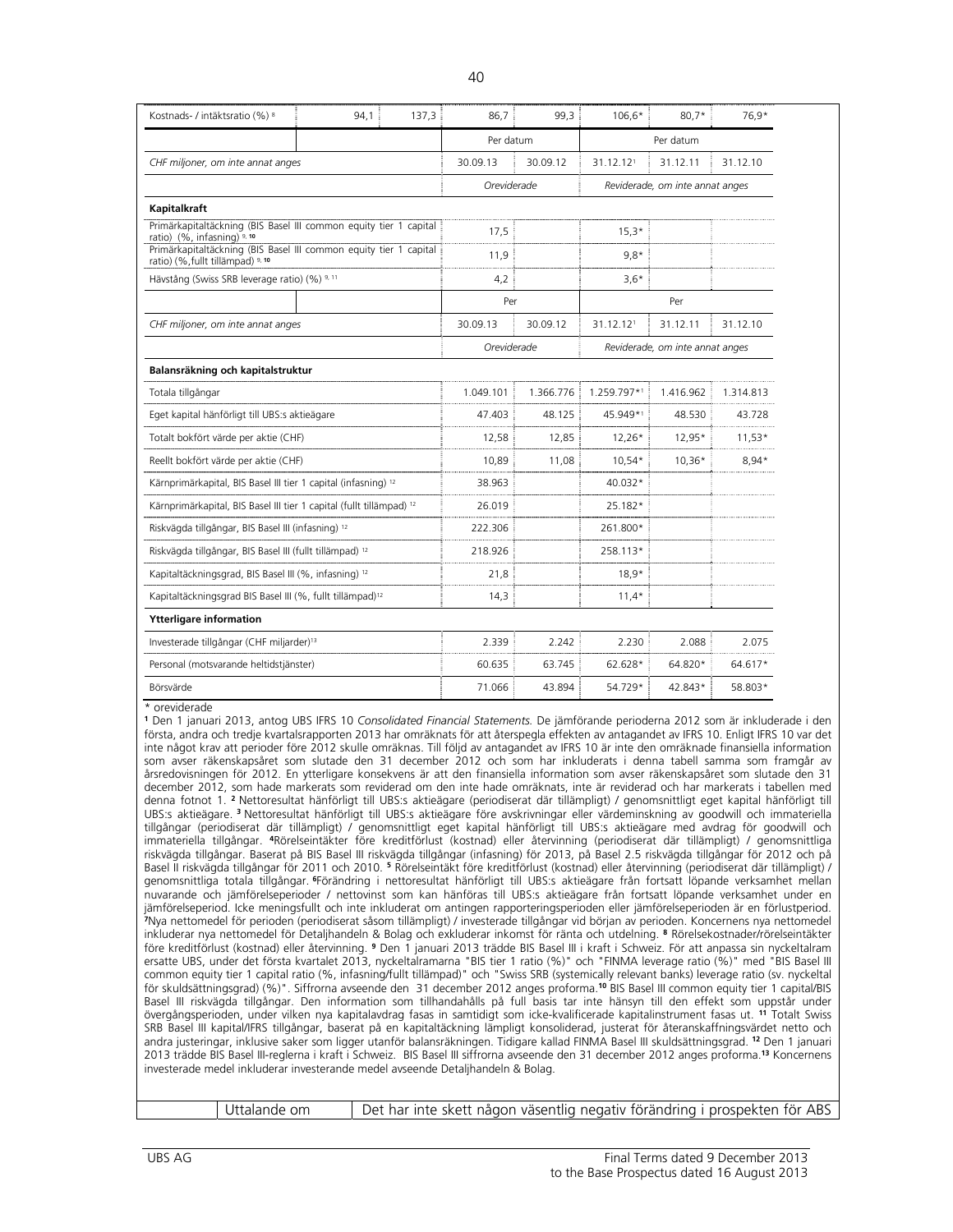|             | väsentliga negativa<br>förändringar.         | AG eller UBS-koncernen sedan den 31 december 2012.                                                                                                                                                                                                                                                                                                                                                                                                                                                                                                                                                                                                                                                                                                                                                                                                                                                                                                                                                                                                                                                               |
|-------------|----------------------------------------------|------------------------------------------------------------------------------------------------------------------------------------------------------------------------------------------------------------------------------------------------------------------------------------------------------------------------------------------------------------------------------------------------------------------------------------------------------------------------------------------------------------------------------------------------------------------------------------------------------------------------------------------------------------------------------------------------------------------------------------------------------------------------------------------------------------------------------------------------------------------------------------------------------------------------------------------------------------------------------------------------------------------------------------------------------------------------------------------------------------------|
|             | Uttalande om<br>betydande<br>förändringar.   | Det har inte skett någon betydande förändring av UBS-koncernens eller<br>UBS AG:s finansiella ställning eller ställning på marknaden sedan den 30<br>september 2013.                                                                                                                                                                                                                                                                                                                                                                                                                                                                                                                                                                                                                                                                                                                                                                                                                                                                                                                                             |
| <b>B.13</b> | Nyligen inträffade<br>händelser.             | Ej Tillämpligt; ingen för Emittenten särskild händelse har förekommit som<br>väsentligen påverkar bedömningen av Emittentens solvens.                                                                                                                                                                                                                                                                                                                                                                                                                                                                                                                                                                                                                                                                                                                                                                                                                                                                                                                                                                            |
| B.14        | Koncern-<br>beroende.                        | USB AG är moderbolag i USB koncernen. Som sådant är bolaget, i viss<br>mån, beroende av vissa dotterbolag i koncernen.                                                                                                                                                                                                                                                                                                                                                                                                                                                                                                                                                                                                                                                                                                                                                                                                                                                                                                                                                                                           |
| B.15        | Emittentens<br>huvudsakliga<br>verksamhet.   | UBS AG, tillsammans med sina dotterbolag,<br>(Gemensamt<br>"UBS<br>Koncernen", "Koncernen" eller "UBS") använder sig av sin 150 år långa<br>erfarenhet av att betjäna privatpersoner, myndigheter och företagsklienter<br>världen över, men även till retail kunder i Schweiz. UBS affärsstrategi är<br>centrerad<br>framträdande<br>verksamhet.<br>till<br>sin<br>mest<br>alobal<br>förmögenhetsförvaltning, samt dess ledande bank i Schweiz. De här<br>verksamheterna, tillsammans med en klientfokuserad Investment Bank och<br>en stark, väldiversifierad Global Asset Management verskamhet, kommer<br>möjliggöra för UBS att expandera sin franchising av primär<br>förmögenhetsförvaltning och möjliggöra en tillväxt i Koncernen. Med<br>huvudkontor i Zürich och Basel, i Schweiz, har UBS dessutom kontor i mer<br>än 50 länder, inklusive alla stora finansiella centra.<br>Enligt Artikel 2 i Bolagsordningen för UBS AG ("Bolagsordningen") är<br>verksamhetsföremålet för UBS AG att bedriva bankverksamhet. Dess<br>verksamhetsföremål sträcker sig över alla typer av banktjänster, finansiella |
| <b>B.16</b> | Personer med                                 | tjänster, rådgivningstjänster och handelsaktiviteter i Schweiz och<br>utomlands.<br>Nedan följer de senaste anmälningarna som gjorts beträffande innehav i                                                                                                                                                                                                                                                                                                                                                                                                                                                                                                                                                                                                                                                                                                                                                                                                                                                                                                                                                       |
|             | direkt eller<br>indirekt<br>ägande/kontroll. | UBS AG:s aktiekapital som har registrerats i enlighet med den schweiziska<br>lagen om värdepappersmarknaden (the Swiss Stock Exchange Act)<br>baserade på UBS AG:s registrerade aktiekapital vid tidpunkten för<br>offentliggörandet: (i) 18 september 2013; Government of Singapore<br>Investment Corp offentliggjorde och ändrade sitt företagsnamn till GIC<br>Private Limited och ett innehav om 6,40 %; (ii) 30 september 2011; Norges<br>Bank (the Central Bank of Norway), 3.04%; (iii) 17 December 2009,<br>BlackRock Inc., New York, USA, 3.45%.                                                                                                                                                                                                                                                                                                                                                                                                                                                                                                                                                        |
|             |                                              | Den 30 juni 2013 var följande aktieägare (genom agerande i eget namn<br>eller som förvaltare för andra investerare eller faktiska ägare) registrerade i<br>aktieboken med ett aktieinnehav om 3 % eller mer av det totala<br>aktiekapitalet i UBS AG: Chase Nominees Ltd., London (11.93%); GIC<br>Private Limited, Singapore (6.39%); the US securities clearing organization<br>DTC (Cede & Co.) New York, "The Depository Trust Company" (5.88%);<br>och Nortrust Nominees Ltd., London (3.85%).                                                                                                                                                                                                                                                                                                                                                                                                                                                                                                                                                                                                              |

| Avsnitt |                                                               | Avsnitt C - Värdepapper                                                                                                                                         |  |  |  |  |
|---------|---------------------------------------------------------------|-----------------------------------------------------------------------------------------------------------------------------------------------------------------|--|--|--|--|
| C.1     | <b>Beskrivning</b><br>av<br>Värdepapper-ens<br>typ och klass. | Typ och klass av Värdepapper<br>Värdepapperen är certifikat.                                                                                                    |  |  |  |  |
|         |                                                               | Värdepapperen ges ut i icke-certifierad och dematerialiserad kontobaserad<br>form, och registreras för clearing hos Euroclear Sweden AB ("Euroclear<br>Sweden") |  |  |  |  |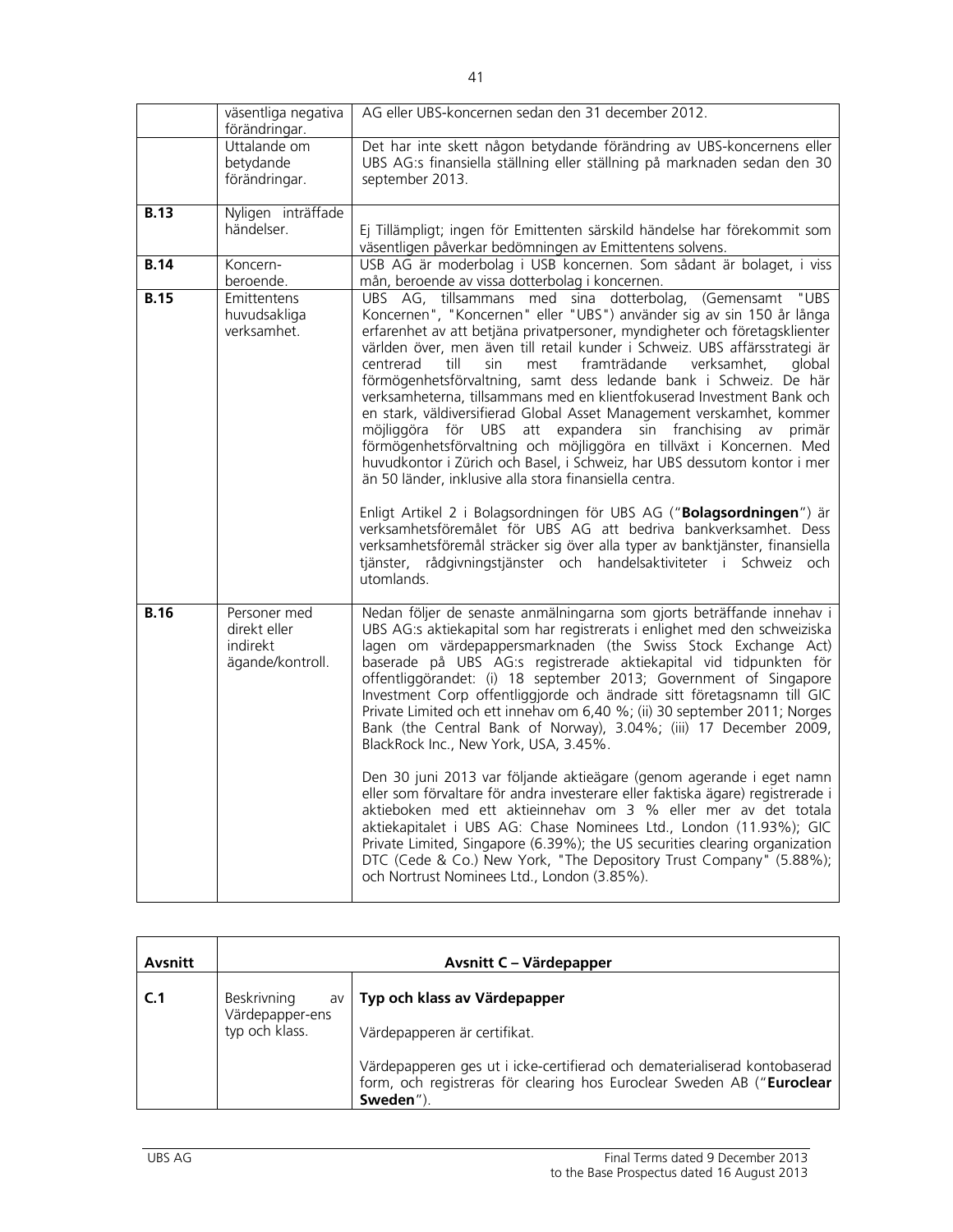|      |                                                                                                                            | Värdepapperen har tilldelats följande ISIN: SE0005562832.                                                                                                                                                                                                                                                                                                                                                                                                                                                                                                                                                                                                                                                                                                                                                                                                                                                                                                                                                                                                                                                                                                                                                                                                            |
|------|----------------------------------------------------------------------------------------------------------------------------|----------------------------------------------------------------------------------------------------------------------------------------------------------------------------------------------------------------------------------------------------------------------------------------------------------------------------------------------------------------------------------------------------------------------------------------------------------------------------------------------------------------------------------------------------------------------------------------------------------------------------------------------------------------------------------------------------------------------------------------------------------------------------------------------------------------------------------------------------------------------------------------------------------------------------------------------------------------------------------------------------------------------------------------------------------------------------------------------------------------------------------------------------------------------------------------------------------------------------------------------------------------------|
| C.2  | Valuta.                                                                                                                    | Valutan för varje serie av Värdepapper är Svenska Kronor ("Inlösen<br>Valutan")                                                                                                                                                                                                                                                                                                                                                                                                                                                                                                                                                                                                                                                                                                                                                                                                                                                                                                                                                                                                                                                                                                                                                                                      |
| C.5  | Eventuella<br>inskränkningar<br>$\mathbf{i}$<br>rätten<br>till<br>överlåtelse.                                             | Varje Värdepapper i en Serie av Värdepapper är överlåtbar i enlighet med<br>tillämplig lag samt regler och förfaranden som vid tiden för överlåtelsen<br>gäller för det Clearing System genom vilket Värdepappret överförs.                                                                                                                                                                                                                                                                                                                                                                                                                                                                                                                                                                                                                                                                                                                                                                                                                                                                                                                                                                                                                                          |
| C.8  | Rättigheter<br>kopplade<br>till<br>Värdepapperen<br>inkl. rangordning<br>och begränsningar<br>sådana<br>av<br>rättigheter. | Tillämplig lag på Värdepapperen<br>På Värdepapperen är Tysk lag tillämplig ("Värdepapper reglerade av<br>tysk rätt").<br>Rättsverkningarna av att Värdepapperen registreras hos det relevant<br>Clearing Systemet styrs av lagarna i Clearingsystemets jurisdiktion.<br>Rättigheter kopplade till Värdepapperen<br>Med förbehåll för Villkoren för Värdepapperen, innebär Värdepapperen att<br>Värdepappersinnehavaren på förfallodag eller vid utövandet, genom en<br>begäran om betalning har rätt att erhålla Inlösenbeloppet i Inlösenvalutan<br>och/eller leverans av den Fysiskt Underliggande Tillgången i berättigat<br>antal<br>Begränsningar av rättigheter kopplade till Värdepapperen<br>Under de förutsättningar som uppställs I Villkoren, är Emittenten berättigad<br>att säga upp Värdepapperen samt göra vissa justeringar i Villkoren.<br>Värdepapperens Status<br>Värdepapperen kommer att utgöra direkta, icke-säkerställda och icke-<br>efterställda förpliktelser för Emittenten och rangordnas pari passu utan<br>någon preferens mellan sig själva och gentemot alla andra nuvarande och<br>framtida icke-säkerställda och icke-efterställda åtaganden för Emittenten,<br>med undantag för de åtaganden som har förmånsrätt enligt tvingande |
| C.11 | Upptagande<br>till<br>handel<br>рå<br>en<br>reglerad<br>marknad<br>eller<br>annan<br>jämförbar<br>marknad.                 | lagregler.<br>Emittenten har för avsikt att lista av Värdepapperen på NASDAQ OMX<br>Stockholm AB.                                                                                                                                                                                                                                                                                                                                                                                                                                                                                                                                                                                                                                                                                                                                                                                                                                                                                                                                                                                                                                                                                                                                                                    |
| C.15 | Beskrivning av hur<br>investeringens<br>värde påverkas av<br>de underliggande<br>tillgångarna.                             | Värdet på Värdepapperen under deras löptid är beroende av utvecklingen<br>av den Underliggande Tillgången. Om priset på den Underliggande<br>Tillgången stiger, kommer även värdet på Värdepapperen (oavsett andra<br>särskilda egenskaper hos Värdepapperen) sannolikt att stiga.<br>Inlösenbeloppet,<br>synnerhet<br>kommer<br>något,<br>som<br>om<br>Värdepappersinnehavaren ska erhålla vid utövandet av Värdepapperen,<br>vara beroende av utvecklingen av den Underliggande Tillgången.<br>Följande funktioner är exempel på hur värdet på Värdepapperen är                                                                                                                                                                                                                                                                                                                                                                                                                                                                                                                                                                                                                                                                                                    |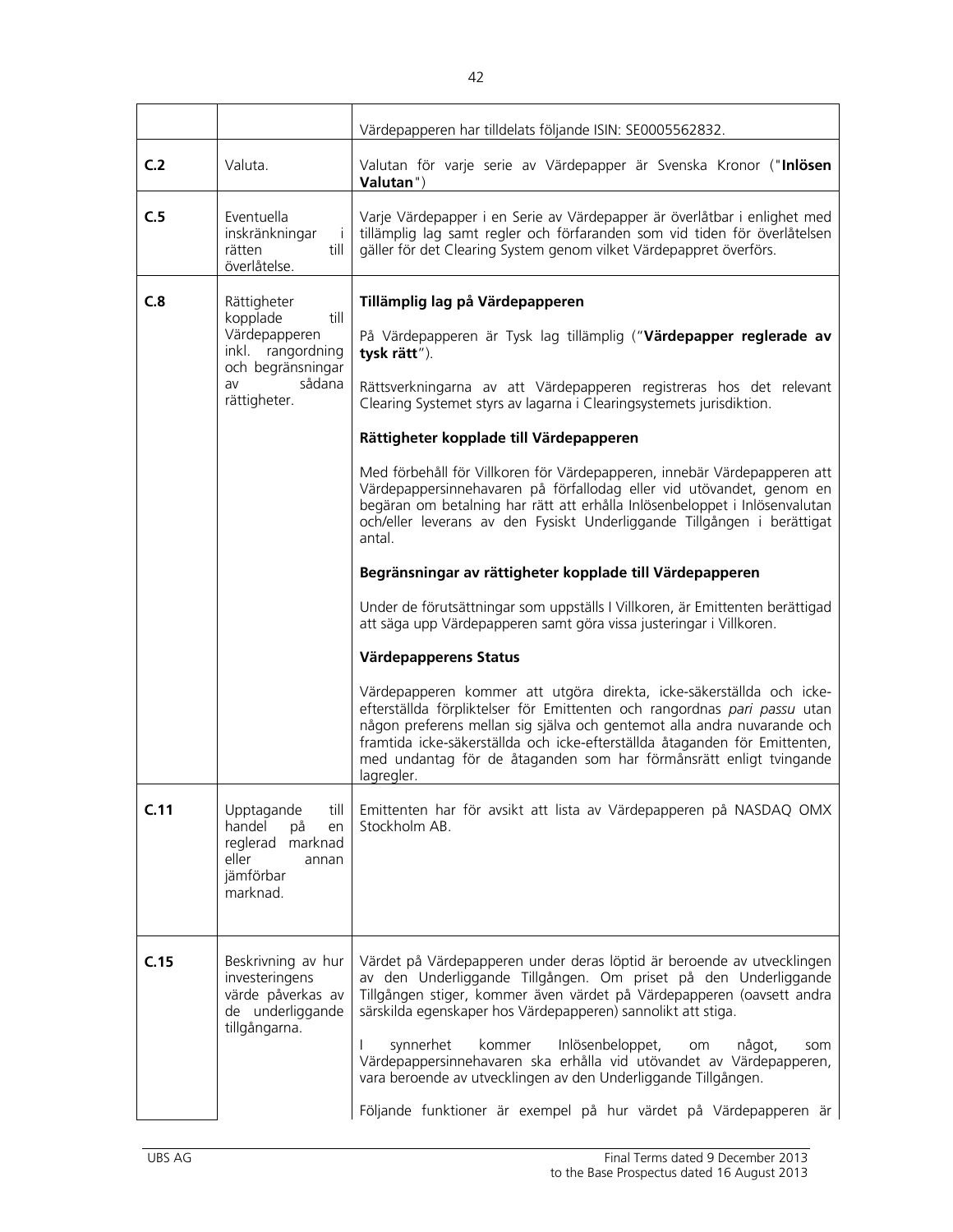| beroende av den Underliggande Tillgången:                                                                                                                                                                                                                                                                                                                                                                                                                                                                                                                                                                                                                                                                                           |
|-------------------------------------------------------------------------------------------------------------------------------------------------------------------------------------------------------------------------------------------------------------------------------------------------------------------------------------------------------------------------------------------------------------------------------------------------------------------------------------------------------------------------------------------------------------------------------------------------------------------------------------------------------------------------------------------------------------------------------------|
| Autocallable / Express Värdepapper<br>UBS Autocallable/Express Värdepapper är lämpliga för investerare som<br>förväntar sig att priset på den underliggande tillgången kommer nå en viss<br>nivå, som anges i Produktvillkoren, så att Värdepapperet kan inlösas i<br>förtid.                                                                                                                                                                                                                                                                                                                                                                                                                                                       |
| I de fall där den underliggande tillgången når en viss nivå på ett specifikt<br>Observationsdatum, kommer Värdepapperen att lösas in före Förfallodagen<br>i enlighet med gällande Produktvillkor.                                                                                                                                                                                                                                                                                                                                                                                                                                                                                                                                  |
| Om UBS Autcallable/Express Värdepapper inte upphörde att gälla i förtid på<br>något av de tidigare Observationsdatumen, kommer UBS Autocallable<br>/Express Värdepapper att lösas in på Förfallodagen i enlighet med vad som<br>anges i Produktvillkoren. Som angives i Produktvillkoren beror<br>Inlösenbeloppet i Inlösenvalutan på den enskilda produktens struktur.                                                                                                                                                                                                                                                                                                                                                             |
| Som angives i Produktvillkoren kan Inlösenbeloppet fastställas genom<br>hänvisning till värdeutvecklingen hos en eller flera underliggande tillgångar.                                                                                                                                                                                                                                                                                                                                                                                                                                                                                                                                                                              |
| Betalning av kupong eller andra intäkter kopplade till de underliggande                                                                                                                                                                                                                                                                                                                                                                                                                                                                                                                                                                                                                                                             |
| tillgångarna<br>Som anges i Produktvillkoren har investeraren dessutom rätt att under<br>löptiden av UBS Autcallable/Express Värdepapper erhålla betalning av en<br>kupong eller andra intäkter som i förekommande fall anges i<br>Produktvillkoren. Sådan ersättning kan vara ovillkorlig eller villkorlig i<br>förhållande till viss avkastning från den underliggande tillgången som<br>beskrivs i Produktvillkoren.                                                                                                                                                                                                                                                                                                             |
| Följande värdeutvecklingsstrukturer kan komma att användas för                                                                                                                                                                                                                                                                                                                                                                                                                                                                                                                                                                                                                                                                      |
| Värdepapper som beskrivs i avsnittet ovan                                                                                                                                                                                                                                                                                                                                                                                                                                                                                                                                                                                                                                                                                           |
| Underliggande Tillgångar<br>Värdepapper kan antingen vara beroende av en enda underliggande<br>tillgång, en korg av underliggande tillgångar, den bäst presterande<br>underliggande tillgången, den sämst presterande underliggande tillgången<br>eller en kombination av dessa. Korgvärdeökningar beräknas på det vägda<br>genomsnittet av värdeökningarna från de enskilda underliggande<br>tillgångarna.                                                                                                                                                                                                                                                                                                                         |
| Viktningen kan antingen vara förutbestämd eller kan bestämmas under<br>Värdepapperets löptid beroende på vissa villkor. Vikten kan till exempel<br>bero på den relativa värdeutvecklingen på underordnad eller realiserad<br>volatilitet i en underliggande tillgång.                                                                                                                                                                                                                                                                                                                                                                                                                                                               |
| Värdeutvecklingen<br>Värdeutvecklingen eller nivåer därav på den den underliggande tillgången<br>kan mätas på olika sätt.                                                                                                                                                                                                                                                                                                                                                                                                                                                                                                                                                                                                           |
| Vanligtvis mäts värdeutvecklingen som en slutliga nivån av på de<br>underliggande tillgångarna i procent av den ursprungliga nivån på de<br>underliggande tillgångarna. Den slutliga nivån och/eller den ursprungliga<br>nivån kan även definieras som den genomsnittliga/maximala/minimala<br>nivån på den underliggande tillgångarna observerade under viss tid. Den<br>initiala nivån behöver inte nödvändigtvis observeras vid löptidens utgång av<br>Värdepapperet, utan kan också observeras under Värdepapperets löptid.<br>Värdeutvecklingen kan även mätas som den relativa utvecklingen av en<br>eller flera underliggande tillgångar i förhållande till värdeutvecklingen av en<br>eller flera underliggande tillgångar. |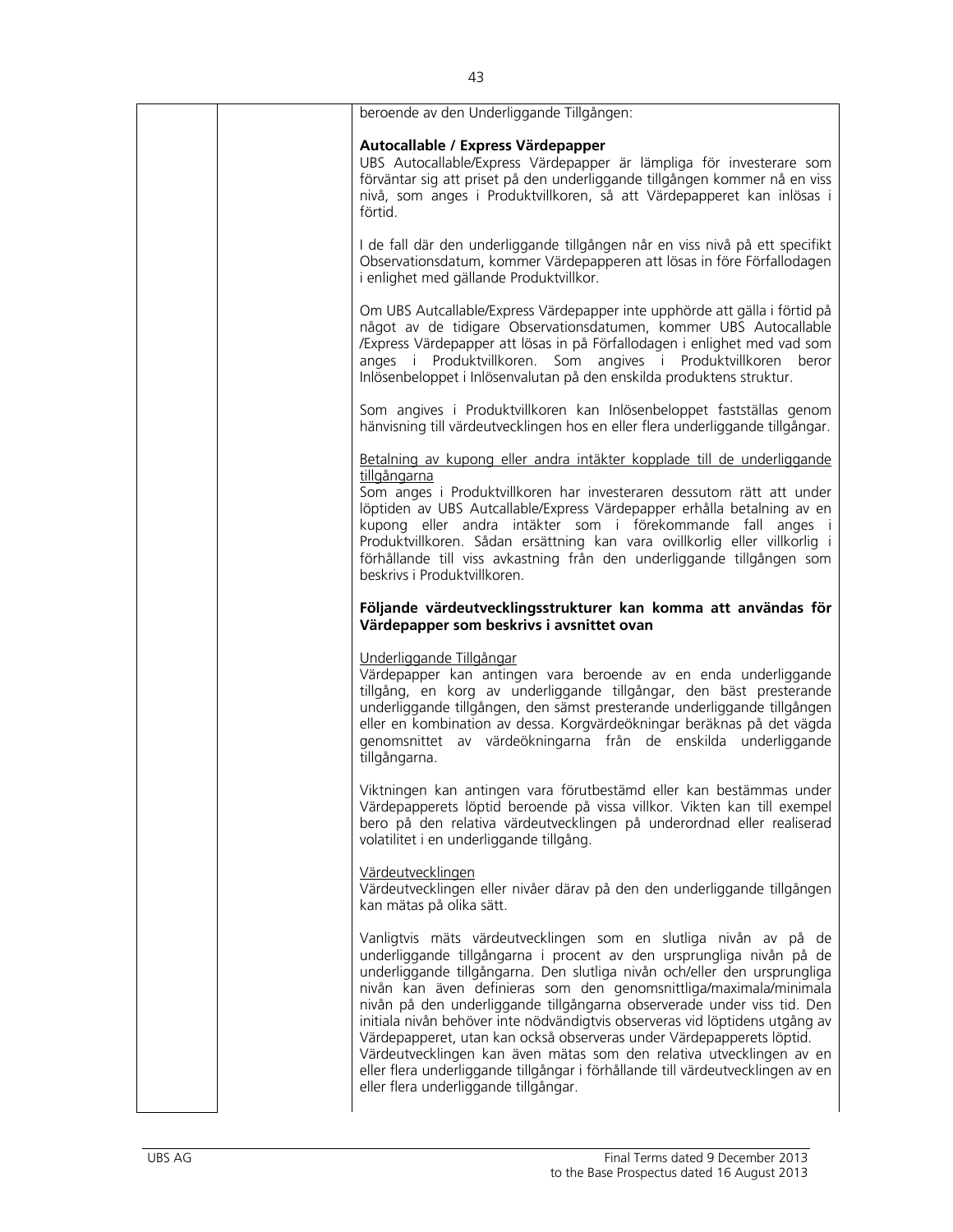| villkorad gräns. Detta innebär att Investeraren måste acceptera en<br>begräsning av vinsten och får endast delta i eventuella prisökningar (eller<br>minskningar) i de underliggande tillgångarna till en viss nivå har uppnåtts<br>och inte mer. Dessutom kan värdeutvecklingen också ha ett förutbestämt<br>eller ett rörligt och/eller villkorat golv. Detta innebär att investeraren<br>kommer att ha ett minimum för intjäningspotential (golv) och kommer<br>endast negativt att delta i eventuella prissänkningar (eller ökningar) i de<br>underliggande tillgångarna till en viss nivå har uppnåtts och inte mer.<br><b>Barriärer</b><br>Värdepapper kan ha barriärer som aktiveras så snart vissa villkor är<br>uppfyllda. Vanligtvis representerar dessa barriärer vissa nivåer som ska nås<br>av de underliggande tillgångarna vid vissa observationstidpunkter.<br>Barriärer kan observeras antingen kontinuerligt eller vid vissa datum.<br>Barriärer leder antingen till avlägsnande (Kick-out) eller tillägg (Kick-in) för<br>vissa funktioner i Värdepapperen. Funktioner som tillsätts eller tas bort är<br>exempelvis kuponger, andelar eller underliggande tillgångar.<br><u>Investeringsstrategier</u><br>Värdeutveckling kan definieras som den hypotetiska värdeutvecklingen<br>under en förutbestämd investeringsstrategi. Det kan till exempel vara en<br>strategi som investerar i de underliggande tillgångarna endast på vissa<br>förutbestämda datum. Ett annat exempel skulle kunna vara en strategi som<br>investerar i de underliggande tillgångarna beroende på realiserad volatilitet,<br>utveckling, drivkraft eller annat mått på underliggande tillgångarnas nivå<br>under Värdepapperets löptid.<br>Bearish/Bullish/Variable Participation Rate<br>Deltagandet är vanligen proportionerligt med en viss kurs (vilken i sig kan<br>vara beroende av vissa förutsättningar som exempelvis värdeutvecklingen<br>av en eller flera underliggande tillgångar) och kan vara antingen negativ<br>eller positiv.<br><u>Valutakonvertering</u><br>Utdelningen kan antingen vara i valutan för de underliggande tillgångarna<br>eller annan utdelningsvaluta. Valutakurserna som ska användas för att<br>bestämma den den slutliga utdelningen kan antingen vara förutbestämd<br>eller (quanto funktion) eller rörlig.<br>Kuponger/övriga intäkter<br>Om de relevanta produktvillkoren anger att ovillkorliga kuponger eller<br>andra intäkter är tillämpliga har Investeraren rätt att erhålla betalning från<br>kupongen eller andra intäkter.<br>Om de relevanta produktvillkoren anger att villkorliga kuponger eller andra<br>intäkter är tillämpliga, har Investeraren rätt att erhålla betalning från den<br>relevanta kupongen eller andra intäkter, förutsatt att alla relevanta villkor<br>är uppfyllda. Om kraven för en villkorlig kupong är eller andra intäkter inte<br>är uppfyllda betalas inte någon kupong eller annan intäkt.<br>Under Värdepapperets löptid kan de därför generera regelbunden inkomst.<br>De flesta Värdepapper genererar dock inte ovillkorliga intäkter som till<br>exempel utdelning eller ränta.<br><b>Kapitalskydd</b><br>Endast om Värdepapperet har funktionen "kapitalskydd", i enlighet med<br>vad som anges i Produktvillkoren, så motsvarar avräkningsbeloppet<br>åtminstone det kapitalskyddade beloppet. |  |                                                                             |
|---------------------------------------------------------------------------------------------------------------------------------------------------------------------------------------------------------------------------------------------------------------------------------------------------------------------------------------------------------------------------------------------------------------------------------------------------------------------------------------------------------------------------------------------------------------------------------------------------------------------------------------------------------------------------------------------------------------------------------------------------------------------------------------------------------------------------------------------------------------------------------------------------------------------------------------------------------------------------------------------------------------------------------------------------------------------------------------------------------------------------------------------------------------------------------------------------------------------------------------------------------------------------------------------------------------------------------------------------------------------------------------------------------------------------------------------------------------------------------------------------------------------------------------------------------------------------------------------------------------------------------------------------------------------------------------------------------------------------------------------------------------------------------------------------------------------------------------------------------------------------------------------------------------------------------------------------------------------------------------------------------------------------------------------------------------------------------------------------------------------------------------------------------------------------------------------------------------------------------------------------------------------------------------------------------------------------------------------------------------------------------------------------------------------------------------------------------------------------------------------------------------------------------------------------------------------------------------------------------------------------------------------------------------------------------------------------------------------------------------------------------------------------------------------------------------------------------------------------------------------------------------------------------------------------------------------------------------------------------------------------------------------------------------------------------------------------------------------------------------------------------------------------------------------------------------------------------------------------------------------------------------------------------------------------------------------------------------------------------------------------------------|--|-----------------------------------------------------------------------------|
|                                                                                                                                                                                                                                                                                                                                                                                                                                                                                                                                                                                                                                                                                                                                                                                                                                                                                                                                                                                                                                                                                                                                                                                                                                                                                                                                                                                                                                                                                                                                                                                                                                                                                                                                                                                                                                                                                                                                                                                                                                                                                                                                                                                                                                                                                                                                                                                                                                                                                                                                                                                                                                                                                                                                                                                                                                                                                                                                                                                                                                                                                                                                                                                                                                                                                                                                                                                       |  | Värdeutvecklingen kan också ha en förutbestämd eller en rörlig och/eller en |
|                                                                                                                                                                                                                                                                                                                                                                                                                                                                                                                                                                                                                                                                                                                                                                                                                                                                                                                                                                                                                                                                                                                                                                                                                                                                                                                                                                                                                                                                                                                                                                                                                                                                                                                                                                                                                                                                                                                                                                                                                                                                                                                                                                                                                                                                                                                                                                                                                                                                                                                                                                                                                                                                                                                                                                                                                                                                                                                                                                                                                                                                                                                                                                                                                                                                                                                                                                                       |  |                                                                             |
|                                                                                                                                                                                                                                                                                                                                                                                                                                                                                                                                                                                                                                                                                                                                                                                                                                                                                                                                                                                                                                                                                                                                                                                                                                                                                                                                                                                                                                                                                                                                                                                                                                                                                                                                                                                                                                                                                                                                                                                                                                                                                                                                                                                                                                                                                                                                                                                                                                                                                                                                                                                                                                                                                                                                                                                                                                                                                                                                                                                                                                                                                                                                                                                                                                                                                                                                                                                       |  |                                                                             |
|                                                                                                                                                                                                                                                                                                                                                                                                                                                                                                                                                                                                                                                                                                                                                                                                                                                                                                                                                                                                                                                                                                                                                                                                                                                                                                                                                                                                                                                                                                                                                                                                                                                                                                                                                                                                                                                                                                                                                                                                                                                                                                                                                                                                                                                                                                                                                                                                                                                                                                                                                                                                                                                                                                                                                                                                                                                                                                                                                                                                                                                                                                                                                                                                                                                                                                                                                                                       |  |                                                                             |
|                                                                                                                                                                                                                                                                                                                                                                                                                                                                                                                                                                                                                                                                                                                                                                                                                                                                                                                                                                                                                                                                                                                                                                                                                                                                                                                                                                                                                                                                                                                                                                                                                                                                                                                                                                                                                                                                                                                                                                                                                                                                                                                                                                                                                                                                                                                                                                                                                                                                                                                                                                                                                                                                                                                                                                                                                                                                                                                                                                                                                                                                                                                                                                                                                                                                                                                                                                                       |  |                                                                             |
|                                                                                                                                                                                                                                                                                                                                                                                                                                                                                                                                                                                                                                                                                                                                                                                                                                                                                                                                                                                                                                                                                                                                                                                                                                                                                                                                                                                                                                                                                                                                                                                                                                                                                                                                                                                                                                                                                                                                                                                                                                                                                                                                                                                                                                                                                                                                                                                                                                                                                                                                                                                                                                                                                                                                                                                                                                                                                                                                                                                                                                                                                                                                                                                                                                                                                                                                                                                       |  |                                                                             |
|                                                                                                                                                                                                                                                                                                                                                                                                                                                                                                                                                                                                                                                                                                                                                                                                                                                                                                                                                                                                                                                                                                                                                                                                                                                                                                                                                                                                                                                                                                                                                                                                                                                                                                                                                                                                                                                                                                                                                                                                                                                                                                                                                                                                                                                                                                                                                                                                                                                                                                                                                                                                                                                                                                                                                                                                                                                                                                                                                                                                                                                                                                                                                                                                                                                                                                                                                                                       |  |                                                                             |
|                                                                                                                                                                                                                                                                                                                                                                                                                                                                                                                                                                                                                                                                                                                                                                                                                                                                                                                                                                                                                                                                                                                                                                                                                                                                                                                                                                                                                                                                                                                                                                                                                                                                                                                                                                                                                                                                                                                                                                                                                                                                                                                                                                                                                                                                                                                                                                                                                                                                                                                                                                                                                                                                                                                                                                                                                                                                                                                                                                                                                                                                                                                                                                                                                                                                                                                                                                                       |  |                                                                             |
|                                                                                                                                                                                                                                                                                                                                                                                                                                                                                                                                                                                                                                                                                                                                                                                                                                                                                                                                                                                                                                                                                                                                                                                                                                                                                                                                                                                                                                                                                                                                                                                                                                                                                                                                                                                                                                                                                                                                                                                                                                                                                                                                                                                                                                                                                                                                                                                                                                                                                                                                                                                                                                                                                                                                                                                                                                                                                                                                                                                                                                                                                                                                                                                                                                                                                                                                                                                       |  |                                                                             |
|                                                                                                                                                                                                                                                                                                                                                                                                                                                                                                                                                                                                                                                                                                                                                                                                                                                                                                                                                                                                                                                                                                                                                                                                                                                                                                                                                                                                                                                                                                                                                                                                                                                                                                                                                                                                                                                                                                                                                                                                                                                                                                                                                                                                                                                                                                                                                                                                                                                                                                                                                                                                                                                                                                                                                                                                                                                                                                                                                                                                                                                                                                                                                                                                                                                                                                                                                                                       |  |                                                                             |
|                                                                                                                                                                                                                                                                                                                                                                                                                                                                                                                                                                                                                                                                                                                                                                                                                                                                                                                                                                                                                                                                                                                                                                                                                                                                                                                                                                                                                                                                                                                                                                                                                                                                                                                                                                                                                                                                                                                                                                                                                                                                                                                                                                                                                                                                                                                                                                                                                                                                                                                                                                                                                                                                                                                                                                                                                                                                                                                                                                                                                                                                                                                                                                                                                                                                                                                                                                                       |  |                                                                             |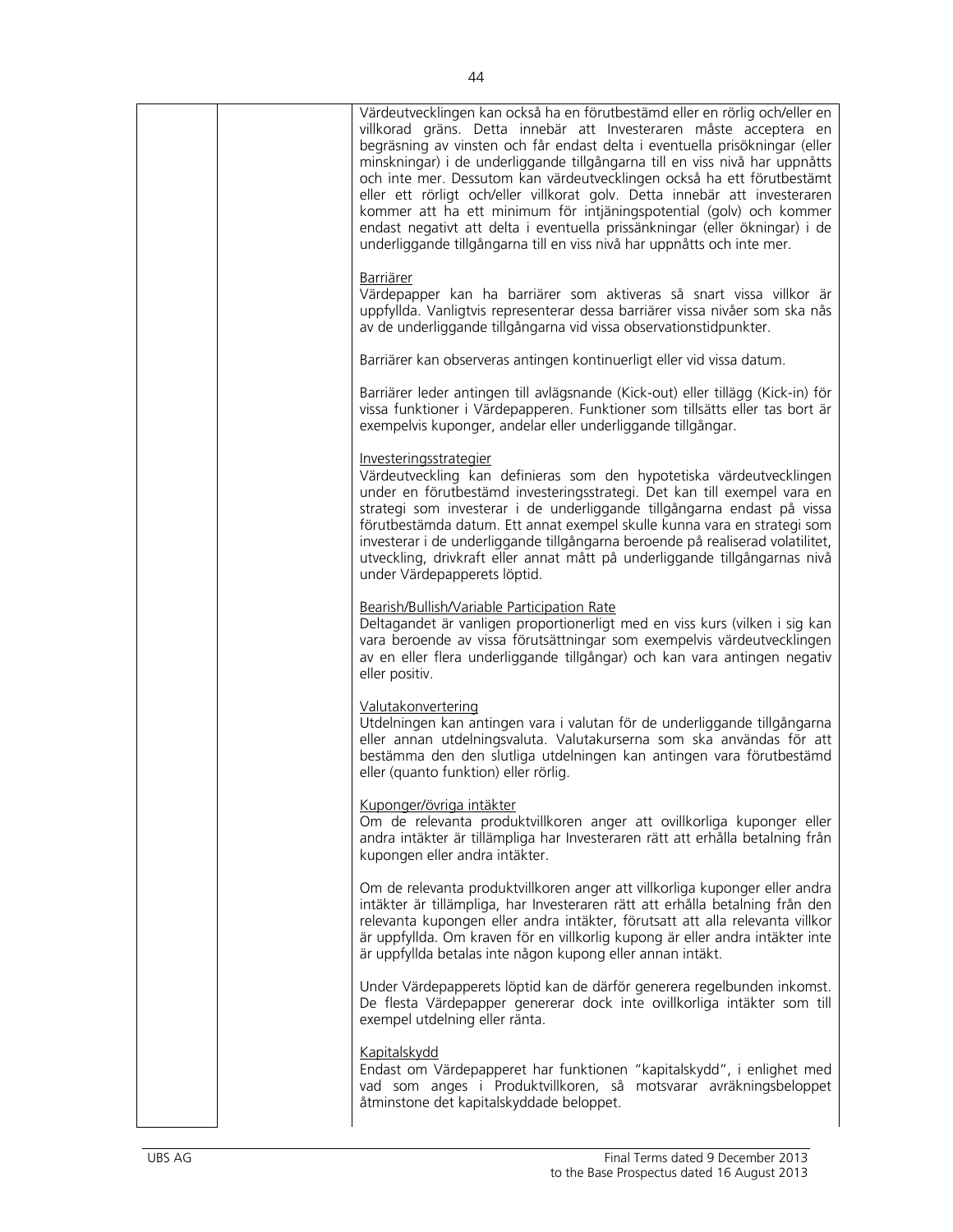|      |                                                                                                                  | Fysisk eller Kontantavräkning<br>Endast om Värdepapperet har funktionen "Physical Settlement" i enlighet<br>med vad som anges i Produktvillkoren, är produkten möjlig att reglera<br>fysiskt. Annars sker avräkning kontant. Avräkningen kan bero på resultatet<br>av den Underliggande Tillgången.<br><b>Issuers Call Right</b><br>Om Värdepapperet har funktionen "Issuer's Call Right" i enlighet med vad<br>som anges i Produktvillkoren, har emittenten rätt att lösa in Värdepapperen<br>i förtid genom att meddela detta på vissa förutbestämda datum.<br>Inlösenvärdet kan antingen vara förutbestämt eller beroende av den<br>Underliggande Tillgångens nivå, vissa datum eller andra parametrar.<br>Investor's Put Right<br>Om Värdepapperet har funktionen "Investor's Put Right", har investeraren<br>rätt att lösa in Värdepapperen i förtid. Inlösenvärdet kan antingen vara<br>förutbestämt eller beroende av den Underliggande Tillgångens nivå, vissa<br>datum eller andra parametrar. |
|------|------------------------------------------------------------------------------------------------------------------|---------------------------------------------------------------------------------------------------------------------------------------------------------------------------------------------------------------------------------------------------------------------------------------------------------------------------------------------------------------------------------------------------------------------------------------------------------------------------------------------------------------------------------------------------------------------------------------------------------------------------------------------------------------------------------------------------------------------------------------------------------------------------------------------------------------------------------------------------------------------------------------------------------------------------------------------------------------------------------------------------------|
| C.16 | Stängnings-<br>eller<br>förfallodag,<br>lösendag eller dag<br>för sista notering.                                | Förfallodag: 8 februari 2019<br>Stängningsdag: 23 januari 2019                                                                                                                                                                                                                                                                                                                                                                                                                                                                                                                                                                                                                                                                                                                                                                                                                                                                                                                                          |
| C.17 | Förfarandet<br>för<br>avveckling<br>av<br>derivat-<br>instrumenten.                                              | Betalningar ska i samtliga fall med undantag för skatteregler eller andra<br>lagar och regleringar som gäller på platsen för betalningen eller andra lagar<br>och regleringar vilka Emittenten åtagit sig att följa, göras i enlighet med<br>tillämpliga CA Regler till det relevanta Clearing Systemet eller den relevanta<br>mellanhanden eller i enlighet med dennes instruktion till konton hos<br>relevanta kontoinnehavare hos Clearing Systemet eller den relevanta<br>mellanhanden.<br>Emittenten ska befrias från sina inlösenförpliktelser eller andra betalnings-<br>eller leverasförpliktelser enligt sådana bestämmelser i Villkoren för<br>Värdepapperen genom att fullgöra betalning eller leverans till Clearing<br>Systemet i enlighet med det förfarande som ovan nämnts.                                                                                                                                                                                                             |
| C.18 | Förfarandet<br>vid<br>avkastning<br>på<br>derivat-<br>instrumenten.                                              | Värdepappersinnehavare ska på den aktuella Förfallodagen erhålla<br>betalning av Inlösenbeloppet.-                                                                                                                                                                                                                                                                                                                                                                                                                                                                                                                                                                                                                                                                                                                                                                                                                                                                                                      |
| C.19 | Lösenpris eller sista<br>noterade pris för<br>det underliggande.                                                 | Lösenpris                                                                                                                                                                                                                                                                                                                                                                                                                                                                                                                                                                                                                                                                                                                                                                                                                                                                                                                                                                                               |
| C.20 | Typ<br>av<br>underliggande<br>tillgång och<br>var<br>information<br>om<br>den underliggande<br>tillgången finns. | Typ av Underliggande Tillgång:<br>Underliggande tillgångar kan utgöras av aktier (inklusive certifikat som<br>representerar aktier), index, växelkurser, äkta metaller, råvaror, räntor, icke-<br>aktierelaterade värdepapper, fonder, terminskontrakt (om tillämpligt,<br>inklusive fastställande av den relevanta upphörandtiden), referensräntor,<br>korg bestående av de nämnda tillgångarna och portfölj bestående av de<br>nämnda tillgångarna.<br>Typ av underliggande tillgångar är index och fonder.<br>Information om den tidigare och kommande värdeutvecklingen på de<br>Underliggande Tillgångarna och deras volatilitet kan erhållas på följande<br>hemsidor:                                                                                                                                                                                                                                                                                                                             |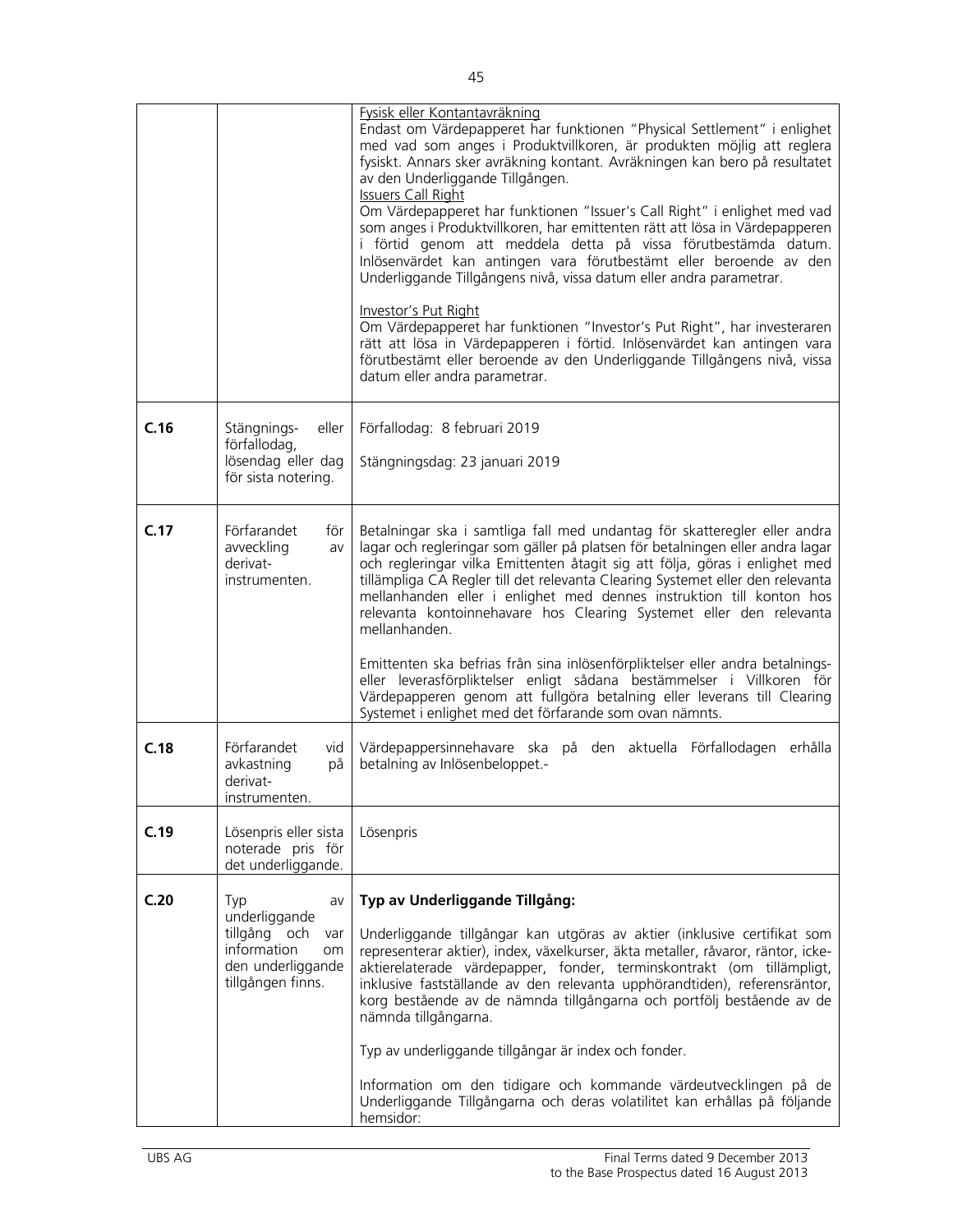|  | www.hsi.com.hk (Hang Seng China Enterprises Index)               |
|--|------------------------------------------------------------------|
|  | www.wienerborse.at (CECE® Index (CECE Composite Index®) och RDX® |
|  | - Russian Depositary Index (USD))                                |
|  | www.bloomberg.com (iShares MSCI Brazil Index Fund ETF).          |

| Avsnitt |                                     | <b>Avsnitt D - Risker</b>                                                                                                                                                                                                                                                                                                                                                                                                                                                                                                                                                                                                                                                                                                                                                                                            |
|---------|-------------------------------------|----------------------------------------------------------------------------------------------------------------------------------------------------------------------------------------------------------------------------------------------------------------------------------------------------------------------------------------------------------------------------------------------------------------------------------------------------------------------------------------------------------------------------------------------------------------------------------------------------------------------------------------------------------------------------------------------------------------------------------------------------------------------------------------------------------------------|
| D.2     | Risker specifika för<br>Emittenten. | Värdepapperen medför risker relaterade till Emittenten även kallade<br>kreditrisker för potentiella investerare. En risk relaterad till Emittenten är<br>risken att UBS AG tillfälligt eller varaktigt blir oförmögen att uppfylla sina<br>betalningsförpliktelser med avseende på Värdepapperen.                                                                                                                                                                                                                                                                                                                                                                                                                                                                                                                    |
|         |                                     | Generell risk för insolvens<br>Varje Värdepappersinnehavare bär den generella risken att den finansiella<br>situationen för Emittenten kan försämras. Värdepapperen utgör direkta,<br>icke säkerställda och icke efterställda åtaganden för Emittenten och<br>åtagandena kommer vid Emittentens insolvens att rankas i likhet med<br>samtliga andra nuvarande och framtida icke säkerställda och icke<br>efterställda åtaganden för Emittenten, med undantag för de åtaganden<br>som har förmånsrätt enligt tvingande lagregler. Emittentens åtaganden<br>under Värdepapperen garanteras inte av<br>något<br>system<br>av<br>insättningsgarantier eller kompensationsplaner. Om Emittenten blir<br>insolvent kan följaktligen Värdepappersinnehavare lida en total<br>förlust av sina investeringar i Värdepapperen. |
|         |                                     | UBS påverkas som Emittent av olika riskfaktorer i sin affärsverksamhet.<br>Sådana risker består i synnerhet av följande typer av risker, där alla av dessa<br>risker kan ha en negativ värdepåverkan på Värdepapperen:                                                                                                                                                                                                                                                                                                                                                                                                                                                                                                                                                                                               |
|         |                                     | Effekter av nedgradering av Emittentens rating<br>$\bullet$                                                                                                                                                                                                                                                                                                                                                                                                                                                                                                                                                                                                                                                                                                                                                          |
|         |                                     | Förändringar i föreskrifter och lagstiftning kan ha negativ påverkan på<br>$\bullet$<br>UBS:s verksamhet och förmåga att implementera verksamhetsstrategier                                                                                                                                                                                                                                                                                                                                                                                                                                                                                                                                                                                                                                                          |
|         |                                     | UBS:s kapitalstyrka är viktig för<br>UBS:s<br>att<br>kunna<br>stödja<br>$\bullet$<br>verksamhetsstrategi, franchisetagare och konkurrenssituation                                                                                                                                                                                                                                                                                                                                                                                                                                                                                                                                                                                                                                                                    |
|         |                                     | UBS kan komma att misslyckas i genomförandet av sina tillkännagivna<br>$\bullet$<br>strategier                                                                                                                                                                                                                                                                                                                                                                                                                                                                                                                                                                                                                                                                                                                       |
|         |                                     | UBS:s anseende är av avgörande betydelse för framgång i<br>$\bullet$<br>affärsverksamheten                                                                                                                                                                                                                                                                                                                                                                                                                                                                                                                                                                                                                                                                                                                           |
|         |                                     | Väsentliga juridiska och rättsliga risker uppstår vid genomförandet av<br>$\bullet$<br>UBS:s affärsverksamhet                                                                                                                                                                                                                                                                                                                                                                                                                                                                                                                                                                                                                                                                                                        |
|         |                                     | Utvecklingen av den finansiella marknaden påverkas av rådande<br>$\bullet$<br>marknadssituation och det makroekonomiska klimatet                                                                                                                                                                                                                                                                                                                                                                                                                                                                                                                                                                                                                                                                                     |
|         |                                     | UBS innehar legat och andra risk positioner som kan påverkas negativ<br>$\bullet$<br>av vilkoren på finansmarknaderna; legatrisker kan vara svåra att<br>likvidera                                                                                                                                                                                                                                                                                                                                                                                                                                                                                                                                                                                                                                                   |
|         |                                     | Som global tillhandahållare av finansiella tjänster utsätts UBS för risk för<br>$\bullet$<br>valutafluktuationer                                                                                                                                                                                                                                                                                                                                                                                                                                                                                                                                                                                                                                                                                                     |
|         |                                     | UBS är beroende av UBS:s riskhantering och kontrollprocesser för att<br>٠<br>undvika eller begränsa potentiella förluster i UBS:s tradingverksamhet<br>och kreditgivningsverksamhet                                                                                                                                                                                                                                                                                                                                                                                                                                                                                                                                                                                                                                  |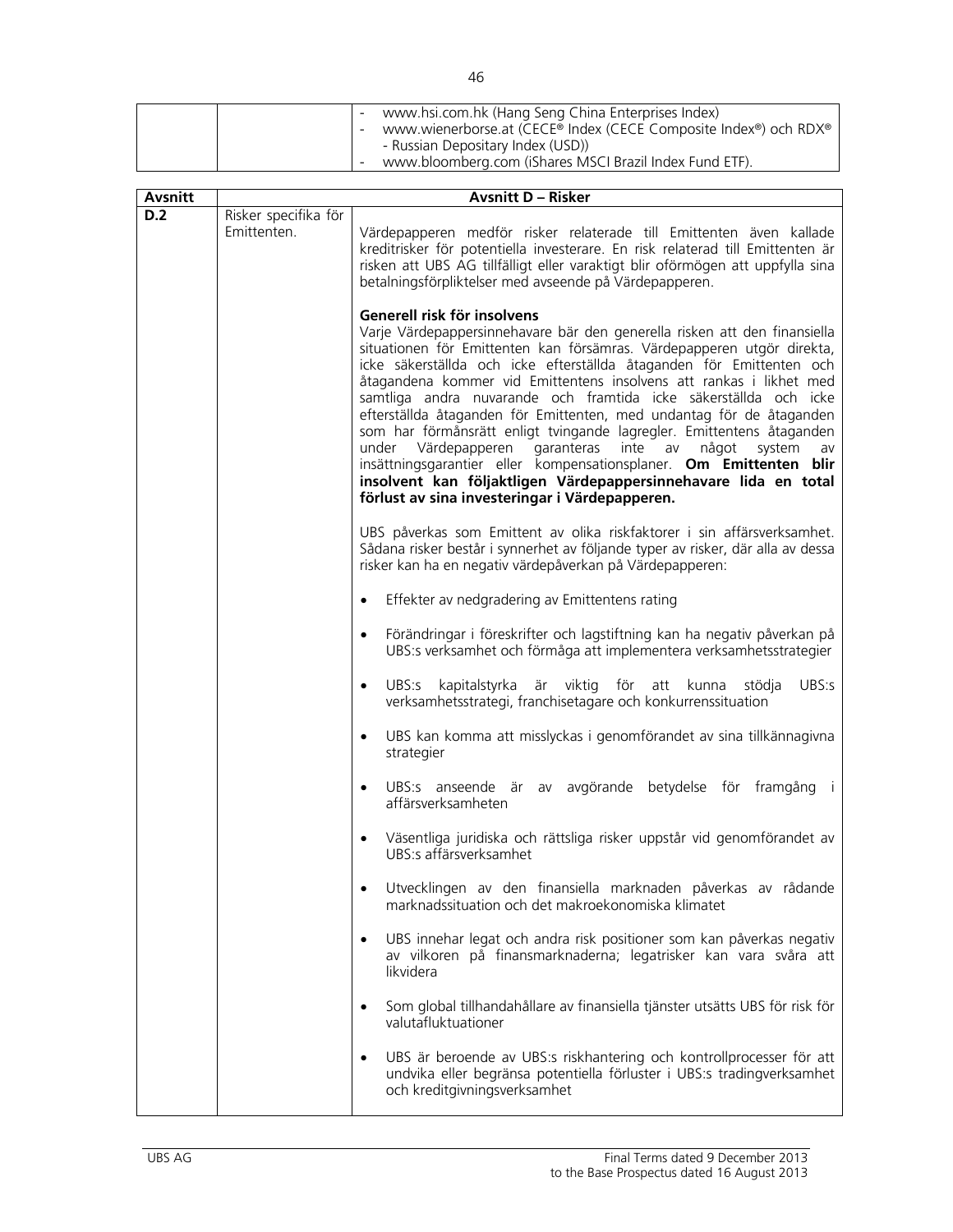|     |                                        | Värderingen av visa tillgångar bygger på modeller; modeller har<br>inneboende begränsningar och kan bygga på ingångsvärden som inte<br>har någon kontrollerbar källa                                                                                                                                                                                                                                                                                                                                                                                                                                                                                                                                                                                                                                                                                                                                                                                                                       |
|-----|----------------------------------------|--------------------------------------------------------------------------------------------------------------------------------------------------------------------------------------------------------------------------------------------------------------------------------------------------------------------------------------------------------------------------------------------------------------------------------------------------------------------------------------------------------------------------------------------------------------------------------------------------------------------------------------------------------------------------------------------------------------------------------------------------------------------------------------------------------------------------------------------------------------------------------------------------------------------------------------------------------------------------------------------|
|     |                                        | UBS är utsatt för en risk bestående i kapitalutflöde av klienttillgångar i<br>$\bullet$<br>sin inlåningsverksamhet och förändringar som påverkar lönsamheten av<br>affärsområdet Wealth Management.                                                                                                                                                                                                                                                                                                                                                                                                                                                                                                                                                                                                                                                                                                                                                                                        |
|     |                                        | UBS:s likviditets- och finansieringsverksamhet är avgörande för UBS:s<br>$\bullet$<br>fortsatta prestationer                                                                                                                                                                                                                                                                                                                                                                                                                                                                                                                                                                                                                                                                                                                                                                                                                                                                               |
|     |                                        | Operationella risker kan påverka UBS:s verksamhet<br>$\bullet$                                                                                                                                                                                                                                                                                                                                                                                                                                                                                                                                                                                                                                                                                                                                                                                                                                                                                                                             |
|     |                                        | UBS kan vara oförmöget att identifiera eller erhålla intäkter eller<br>$\bullet$<br>eller behålla<br>konkurrensfördelar,<br>och<br>attrahera<br>kvalificerade<br>arbetstagare                                                                                                                                                                                                                                                                                                                                                                                                                                                                                                                                                                                                                                                                                                                                                                                                              |
|     |                                        | UBS:s finansiella resultat kan påverkas negativt av förändringar i<br>$\bullet$<br>redovisningsstandarder                                                                                                                                                                                                                                                                                                                                                                                                                                                                                                                                                                                                                                                                                                                                                                                                                                                                                  |
|     |                                        | UBS:s finansiella resultat kan påverkas negativt av förändringar<br>$\bullet$<br>beträffande antaganden som stödjer värdet på UBS:s goodwill                                                                                                                                                                                                                                                                                                                                                                                                                                                                                                                                                                                                                                                                                                                                                                                                                                               |
|     |                                        | Skatteeffekterna på UBS:s finansiella resultat påverkas i hög grad av<br>$\bullet$<br>förändringar i UBS:s obeskattade tillgångar och skattemyndigheters<br>slutliga ställningstaganden vid granskning av bolagets redovisning                                                                                                                                                                                                                                                                                                                                                                                                                                                                                                                                                                                                                                                                                                                                                             |
|     |                                        | Potentiella intressekonflikter<br>$\bullet$                                                                                                                                                                                                                                                                                                                                                                                                                                                                                                                                                                                                                                                                                                                                                                                                                                                                                                                                                |
| D.3 | Risker specifika för<br>Värdepapperen. | En investering i Värdepapperen är förknippad med vissa produktspecifika<br>risker. Emittenten erinrar uttryckligen om att beskrivningen av de<br>risker som är förknippade med en investering i Värdepapperen<br>endast beskriver de främsta riskerna som Emittenten känner till vid<br>tidpunkten för Grundprospektet.                                                                                                                                                                                                                                                                                                                                                                                                                                                                                                                                                                                                                                                                    |
|     |                                        | Potentiella investerare i Värdepapperen ska vara medvetna om att<br>Värdepapperen utgör en riskinvestering som kan leda till en total förlust av<br>deras investering i Värdepapperen. Värdepappersinnehavare kommer att<br>vidkännas en förlust, om det belopp som erhålls i enlighet med Villkoren för<br>Värdepapperen är lägre än förvärvspriset (inklusive transaktionskostnader).<br>Samtliga investerare bär risken för att Emittentens finansiella situation<br>försämras och potentiellt medför oförmåga för Emittenten att betala enligt<br>sina åtaganden under Värdepapperen. Potentiella investerare måste därför<br>vara förberedda och i stånd med att klara av en partiell eller till och med en<br>total förlust av investerat kapital. Investerare som är intresserade av att köpa<br>Värdepapper måste bedöma sin finansiella situation, för att tillförsäkra sig<br>om att de är i en situation där de klarar av de risker för förluster som<br>Värdepapperen innebär. |
|     |                                        | Det finns risker med de Värdepapper som erbjuds under Grundprospektet,<br>vilka potentiella investerare noga skall beakta så att de är införstådda i<br>dessa risker innan ett investeringsbeslut fattas med avseende på<br>Värdepapperen, bland annat följande:                                                                                                                                                                                                                                                                                                                                                                                                                                                                                                                                                                                                                                                                                                                           |
|     |                                        | · Värdepapperens komplexitet - Avkastningsstrukturen för Värdepapper är<br>ibland komplex och kan innehålla matematiska formler eller samband som,                                                                                                                                                                                                                                                                                                                                                                                                                                                                                                                                                                                                                                                                                                                                                                                                                                         |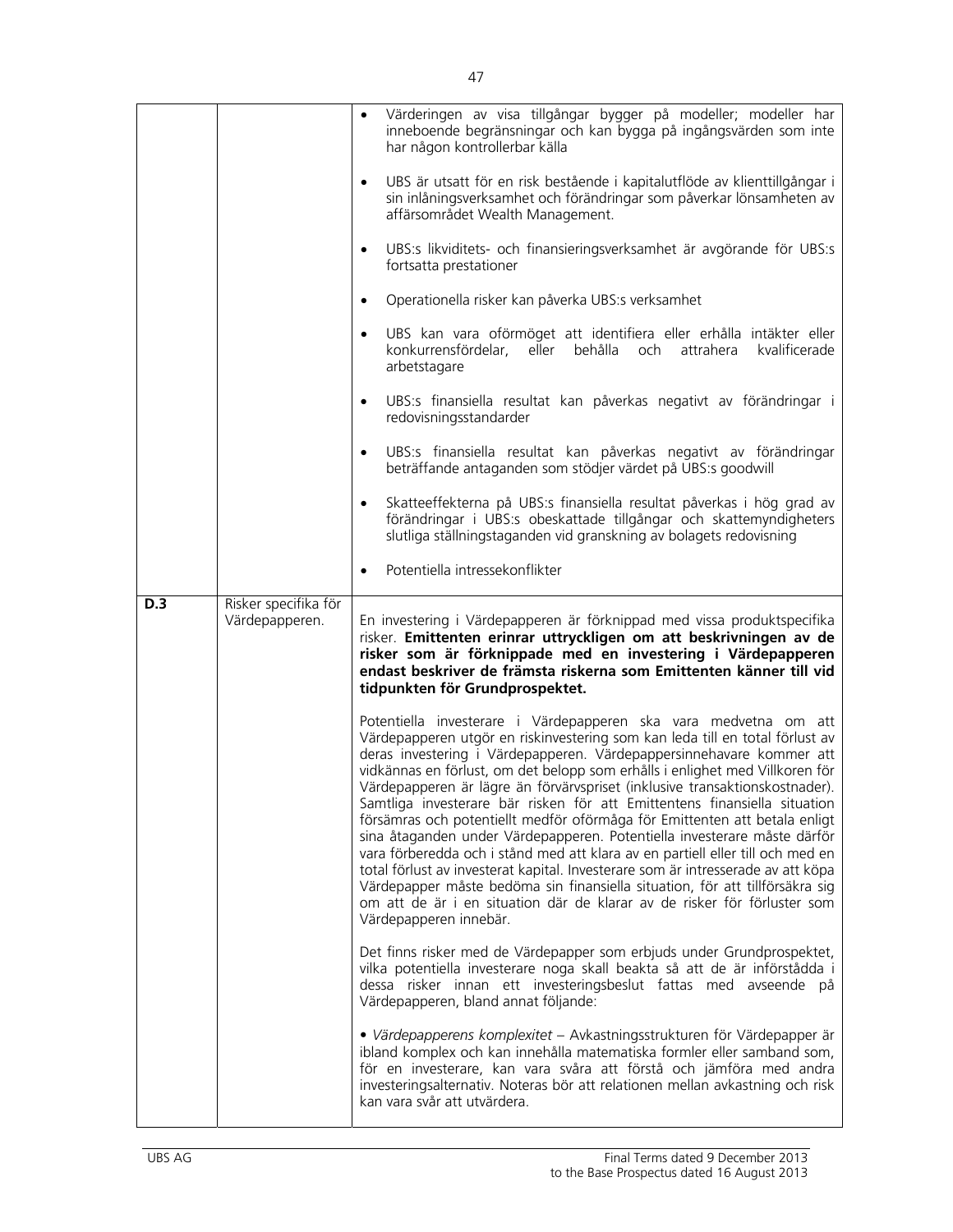| · Värdepapper vars kapitalbelopp inte är garanterat - Kapitalbeloppet för<br>vissa av de Instrument som erbjuds under Grundprospektet är inte<br>garanterat, enligt vad som anges i de tillämpliga Slutliga Villkoren. Det finns<br>därmed för dessa Instrument ingen garanti för att det belopp som en<br>investerare får tillbaka vid inlösen av Instrument kommer att överstiga eller<br>vara lika med kapitalbeloppet.                                                                                                                                                                                                                                                                                                                                                                                                                                                                                          |
|---------------------------------------------------------------------------------------------------------------------------------------------------------------------------------------------------------------------------------------------------------------------------------------------------------------------------------------------------------------------------------------------------------------------------------------------------------------------------------------------------------------------------------------------------------------------------------------------------------------------------------------------------------------------------------------------------------------------------------------------------------------------------------------------------------------------------------------------------------------------------------------------------------------------|
| Prissättning av strukturerade Värdepapper – Prissättningen<br>av<br>strukturerade Värdepapper bestäms vanligen av Emittenten, och inte utifrån<br>förhandlade villkor.                                                                                                                                                                                                                                                                                                                                                                                                                                                                                                                                                                                                                                                                                                                                              |
| · Aktier som underliggande tillgångar – Värdepapper med aktier som<br>underliggande tillgångar är inte sponsrade eller främjade av emittenten av<br>aktierna. Emittenten av aktierna har därför inte någon skyldighet att beakta<br>intresset för dem som investerat i Värdepapper varför åtgärder tagna av en<br>sådan emittent av aktier skulle kunna negativt påverka Värdepapperens<br>marknadsvärde. Den som investerat i Värdepapper har inte rätt att få några<br>utbetalningar eller andra utdelningar till vilka en direkt ägare av de<br>underliggande aktierna annars skulle ha rätt.                                                                                                                                                                                                                                                                                                                    |
| · Index som underliggande tillgångar - Värdepapper som baserar sig på<br>index som underliggande tillgångar kan få lägre betalning vid inlösen av<br>sådana Värdepapper än om hen hade investerat direkt i de aktier/tillgångar<br>som utgör indexet. Sponsorn av ett index kan lägga till, ta bort eller ersätta<br>komponenter eller göra metodändringar som kan påverka nivån på sådant<br>index och därmed den avkastning som skall betalas till investerare i<br>Värdepapper.                                                                                                                                                                                                                                                                                                                                                                                                                                  |
| · Råvaror som underliggande tillgång - Att handla i råvaror är spekulativt<br>och kan vara extremt volatilt eftersom råvarupriser påverkas av faktorer som<br>är oförutsägbara, såsom ändringar i relationerna mellan tillgång och<br>efterfrågan, vädermönster och regeringars politik. Råvarukontrakt kan även<br>marknadsaktörer "over-the-counter"<br>handlas<br>direkt<br>mellan<br>på<br>handelsplatser som är föremål för minimal eller ingen substantiell reglering.<br>Detta ökar riskerna som sammanhänger med likviditets- och prishistorik för<br>de relevanta kontrakten. Värdepapper som är länkade till terminskontrakt<br>för råvaror kan ge en annan avkastning än Värdepapper som är länkade till<br>den relevanta fysiska råvaran, eftersom priset på ett terminskontrakt för en<br>råvara allmänt innefattar en premie eller en rabatt jämfört med dagspriset<br>för den underliggande råvaran. |
| · Exponering mot en korg av underliggande tillgångar - För Värdepapper<br>där det underliggande är en korg av underliggande tillgångar, bär<br>investerarna risken för värdeutvecklingen för var och en av delarna som<br>korgen innehåller. Där det är en hög nivå av ömsesidigt beroende mellan de<br>individuella delarna av korgens innehåll kan en ändring i värdeutvecklingen<br>hos korgens delar överdriva<br>värdeutvecklingen i Värdepapper. Dessutom kan en liten korg eller en                                                                                                                                                                                                                                                                                                                                                                                                                          |
| olikartat viktad korg göra korgen sårbar för ändringar i värdet hos vilken<br>som helst av de specifika korgkomponenterna. Varje beräkning eller värde<br>som berör en korg med "bästa av" eller "sämsta av"-inslag kan producera<br>resultat som skiljer sig mycket från dem som tar hänsyn till korgens<br>värdeutveckling i dess helhet.                                                                                                                                                                                                                                                                                                                                                                                                                                                                                                                                                                         |
| · Automatisk förtida återbetalning – Vissa typer av Värdepapper kan<br>automatiskt återbetalas innan deras planerade förfallodatum om vissa<br>villkor är uppfyllda. I en del fall kan detta resultera i en förlust av en del eller<br>hela investerarens investering.                                                                                                                                                                                                                                                                                                                                                                                                                                                                                                                                                                                                                                              |
| • Warranter – Konstruktionen av Warranter gör att prisutvecklingen på den<br>underliggande tillgången får genomslag i kursen på Warranter och kan leda                                                                                                                                                                                                                                                                                                                                                                                                                                                                                                                                                                                                                                                                                                                                                              |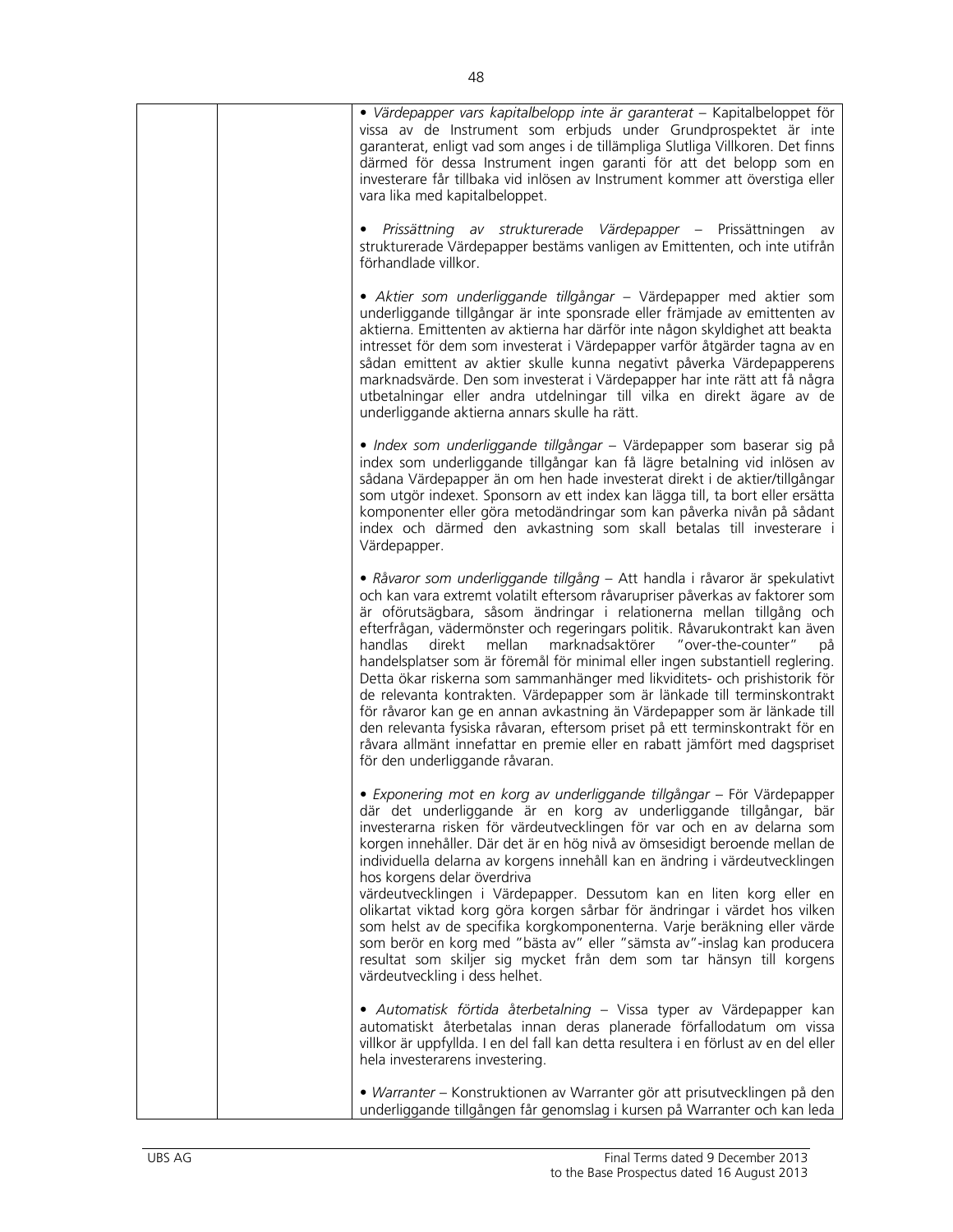|  | till större vinst eller förlust på insatt kapital än om placeringen hade gjorts<br>direkt i den underliggande tillgången. Detta brukar uttryckas så att<br>Warranter har en hävstångseffekt jämfört med en investering i<br>underliggande tillgång, dvs. en kursförändring för underliggande tillgång<br>medför en procentuellt sett större förändring av värdet på Warranten. Detta<br>medför att risken att investera i Warranter är större än att investera i<br>underliggande tillgång. Warrant kan förfalla värdelös. Vissa Warranter kan<br>även innehålla värdeutvecklingsstrukturer som är mer komplicerade än<br>sedvanliga Warranter och motsvarar de som anges vara tillämpliga<br>avseende Certifikat. De risker som är relevanta för Certifikat enligt nedan<br>kan således även vara tillämpliga på dessa Warranter.                                                                                                                                                                                                                                                                                                                                                                                                                                 |
|--|--------------------------------------------------------------------------------------------------------------------------------------------------------------------------------------------------------------------------------------------------------------------------------------------------------------------------------------------------------------------------------------------------------------------------------------------------------------------------------------------------------------------------------------------------------------------------------------------------------------------------------------------------------------------------------------------------------------------------------------------------------------------------------------------------------------------------------------------------------------------------------------------------------------------------------------------------------------------------------------------------------------------------------------------------------------------------------------------------------------------------------------------------------------------------------------------------------------------------------------------------------------------|
|  | · Risker förenade med Certifikat – Om den underliggande tillgången blir<br>värdelös (exempelvis genom att bolaget som ger ut underliggande aktie går<br>i konkurs) blir Certifikatet också värdelöst. Värdet på ett Certifikat kan<br>också påverkas av valutakursförändringar – om den underliggande<br>tillgången är denominerad i en annan valuta än Certifikatets<br>denomineringsvaluta. En investerare i ett Certifikat bör notera att hela det<br>investerade beloppet kan gå förlorat. För det fall Certifikatet är konstruerat<br>för att ge avkastning i en nedåtgående marknad (sälj eller short) ger en<br>värdeutveckling i den underliggande tillgången en värdeminskning i<br>Certifikatet. Under löptiden påverkas certifikatets värde av förändringar i<br>volatilitet, prisutveckling och utdelningar i den underliggande tillgången<br>samt marknadsränteförändringar. Om Certifikatet innehåller en barriärnivå<br>kan detta innebära att det belopp som en investerare har rätt att erhålla på<br>återbetalningsdagen understiger det investerade beloppet eller att rätten till<br>eventuell särskild avkastning bortfaller.                                                                                                                 |
|  | · De underliggande tillgångarnas värdeutveckling - Med strukturerade<br>Värdepapper är innehavarnas rätt till avkastning och ibland återbetalningen<br>av kapitalbeloppet, beroende av hur bra värdeutvecklingen är för en eller<br>flera underliggande tillgångar och den gällande avkastningsstrukturen.<br>Värdet på Värdepapperen påverkas av värdet på de underliggande<br>tillgångarna vid vissa tidpunkter under värdepapprens löptid, hur starkt<br>priserna hos de underliggande tillgångarna varierar, förväntningarna<br>angående den framtida volatiliteten, marknadsräntorna och förväntade<br>utdelningar på de underliggande tillgångarna.                                                                                                                                                                                                                                                                                                                                                                                                                                                                                                                                                                                                          |
|  | • Valutafluktuationer – I de fall den underliggande tillgången noteras i<br>annan valuta än Värdepapperets, kan valutakursförändringar påverka<br>avkastningen på Värdepapperet. Växelkurserna för utländska valutor kan<br>påverkas av komplexa politiska och ekonomiska faktorer, inklusive relativa<br>inflationstakter, betalningsbalansen mellan länder, storleken på regeringars<br>budgetöverskott eller budgetunderskott och den monetära, skatte-<br>och/eller handelspolitiska policy som följs av de relevanta valutornas<br>regeringar. Valutafluktuationer kan påverka värdet eller nivån hos de<br>underliggande<br>tillgångarna<br>komplexa<br>sätt.<br>sådana<br>Om<br>på<br>valutafluktuationer får värdet eller nivån hos de underliggande tillgångarna<br>att variera, så kan värdet eller nivån på Värdepapperen falla. Om värdet eller<br>nivån hos en eller flera underliggande tillgång(ar) är utfärdad(e) i en valuta<br>som är annan än valutan i vilken Värdepapper är utfärdade, så kan<br>investerarna vara utsatta för en ökad risk som kommer från växelkurser för<br>främmande valutor. Tidigare växelkurser för utländska valutor är inte<br>nödvändigtvis indikationer beträffande framtida växelkurser för utländska<br>valutor. |
|  | Övriga risker förenade med Värdepapper kan ha att göra med bland annat<br>ränteförändringar, valutaförändringar, om Banken har rätt att inlösa<br>Värdepapperen i förtid, komplexiteten av de finansiella instrumenten,<br>svängningar hos relevanta index, andra underliggande tillgångar eller den<br>finansiella marknaden och om återbetalning av återbetalningsbeloppet är                                                                                                                                                                                                                                                                                                                                                                                                                                                                                                                                                                                                                                                                                                                                                                                                                                                                                    |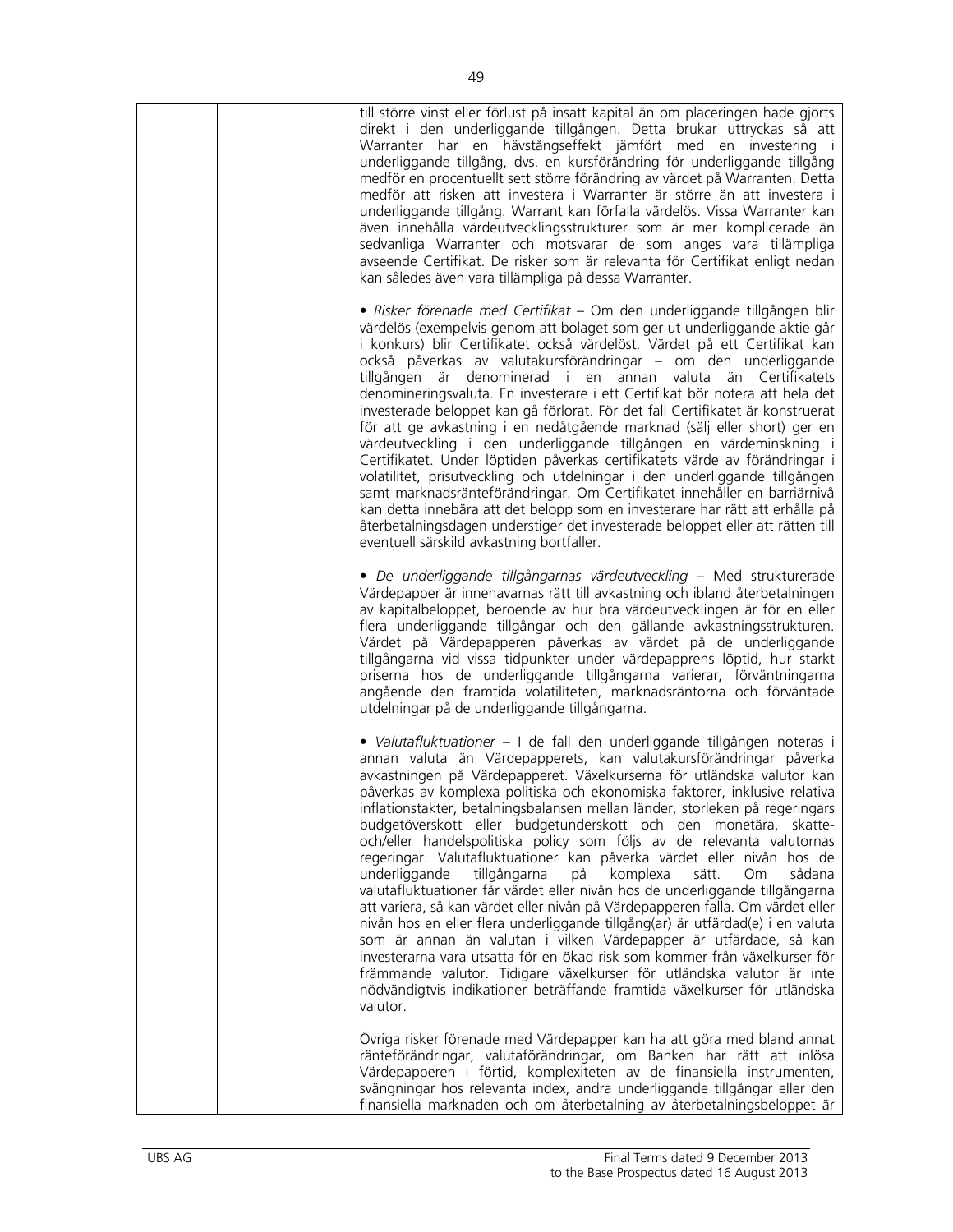| beroende av andra förhållanden än Bankens kreditvärdighet.                                                                                                                                                                                                                                                                                                                                                                                                                                                                                                                                                                                                                                                                                                                                                                                                                                                                                                                                                                                                                     |
|--------------------------------------------------------------------------------------------------------------------------------------------------------------------------------------------------------------------------------------------------------------------------------------------------------------------------------------------------------------------------------------------------------------------------------------------------------------------------------------------------------------------------------------------------------------------------------------------------------------------------------------------------------------------------------------------------------------------------------------------------------------------------------------------------------------------------------------------------------------------------------------------------------------------------------------------------------------------------------------------------------------------------------------------------------------------------------|
| Det finns också vissa risker rörande Värdepapper i allmänhet, såsom<br>modifikationer och undantag och lagändringar.                                                                                                                                                                                                                                                                                                                                                                                                                                                                                                                                                                                                                                                                                                                                                                                                                                                                                                                                                           |
| Vissa av de förekommande riskerna är hänförliga till omständigheter<br>utanför Emittentens kontroll såsom förekomsten av<br>en effektiv<br>sekundärmarknad, stabiliteten i det aktuella systemet för clearing och<br>avveckling samt den ekonomiska situationen och utvecklingen i omvärlden.                                                                                                                                                                                                                                                                                                                                                                                                                                                                                                                                                                                                                                                                                                                                                                                  |
| Denna sammanfattning av vissa risker är endast en kortfattad redogörelse<br>för vissa viktiga risker och utgör inte en fullständig redogörelse för<br>riskfaktorer som är hänförliga till Värdepapper. Investeraren bör noggrant<br>granska och överväga de risker liksom övrig information som beskrivs i<br>Grundprospektet. En investering i relativt komplexa Värdepapper för med<br>sig en högre risk än att investera i mindre komplexa värdepapper. Speciellt,<br>i en del fall, kan investerare förlora värdet av hela sin investering eller delar<br>därav.                                                                                                                                                                                                                                                                                                                                                                                                                                                                                                           |
| Risker avseende Värdepapperen generellt                                                                                                                                                                                                                                                                                                                                                                                                                                                                                                                                                                                                                                                                                                                                                                                                                                                                                                                                                                                                                                        |
| Potentiella Intressekonflikter                                                                                                                                                                                                                                                                                                                                                                                                                                                                                                                                                                                                                                                                                                                                                                                                                                                                                                                                                                                                                                                 |
| Emittenten och dess närstående bolag kan ingå transaktioner som relaterar<br>till Värdepapperen på ett eller annat sätt, antingen för egen räkning eller på<br>uppdrag av en kund. Sådana transaktioner behöver inte vara gynnsamma<br>för Värdepappersinnehavare och kan få positiv eller negativ effekt på värdet<br>av den Underliggande tillgången, och följaktligen på värdet av<br>Värdepapperen. Vidare kan bolag som är närstående till Emittenten vara<br>motparter i hedgningtransaktioner som relaterar till Emittentens<br>skyldigheter som följer av Värdepapperen. Som ett resultat kan<br>intressekonflikter uppstå mellan bolag som är närstående till Emittenten, så<br>väl som mellan dessa bolag och investerare, med avseende på skyldigheter<br>beträffande beräkningen av priset för Värdepapperen och andra<br>förknippade fastställande. Dessutom kan Emittenten och dess närstående<br>bolag agera i andra egenskaper med avseende på Värdepapperen, så som<br>Beräkningsombud, Betalningsombud och Administrativt Ombud och/eller<br>Referensperson. |
| Avslutande och Förtida Inlösen efter Emittentens val                                                                                                                                                                                                                                                                                                                                                                                                                                                                                                                                                                                                                                                                                                                                                                                                                                                                                                                                                                                                                           |
| Potentiella investerare i Värdepapperen ska vidare vara medvetna om att<br>Emittenten är, enligt Villkoren för Värdepapperen, berättigad att avsluta<br>och lösa in Värdepapperen i dess helhet före Förfallodagen. Om Emittenten<br>löser<br>Värdepapperen<br>före Förfallodagen<br>avslutar<br>och<br>in<br>är<br>Värdepappersinnehavaren berättigad att begära betalning av ett belopp i<br>enlighet med det förtida inlösandet. Dock är Värdepappersinnehavaren inte<br>berättigad att begära ytterligare betalningar för Värdepapperen efter den<br>relevanta dagen för upphörande.                                                                                                                                                                                                                                                                                                                                                                                                                                                                                       |
| Värdepappersinnehavaren bär därför risken att inte ta del av utveckling av<br>den Underliggande Tillgången i förväntad omfattning och under den<br>förväntade perioden.                                                                                                                                                                                                                                                                                                                                                                                                                                                                                                                                                                                                                                                                                                                                                                                                                                                                                                        |
| Om Emittenten löser in Värdepapperen bär Värdepappersinnehavaren en<br>återinvesteringsrisk, dvs. investeraren bär risken att investeraren måste<br>återinvestera det belopp, om något, som utbetalas av Emittenten vid<br>inlösen, till rådande marknadsförhållanden som kan vara mindre förmånliga<br>än de som rådde vid tidpunkten då Värdepapperen förvärvades.                                                                                                                                                                                                                                                                                                                                                                                                                                                                                                                                                                                                                                                                                                           |
| Negativa effekter av justering av Värdepappersrättigheter                                                                                                                                                                                                                                                                                                                                                                                                                                                                                                                                                                                                                                                                                                                                                                                                                                                                                                                                                                                                                      |
| Det kan inte uteslutas att vissa omständigheter inträffar eller särskilda                                                                                                                                                                                                                                                                                                                                                                                                                                                                                                                                                                                                                                                                                                                                                                                                                                                                                                                                                                                                      |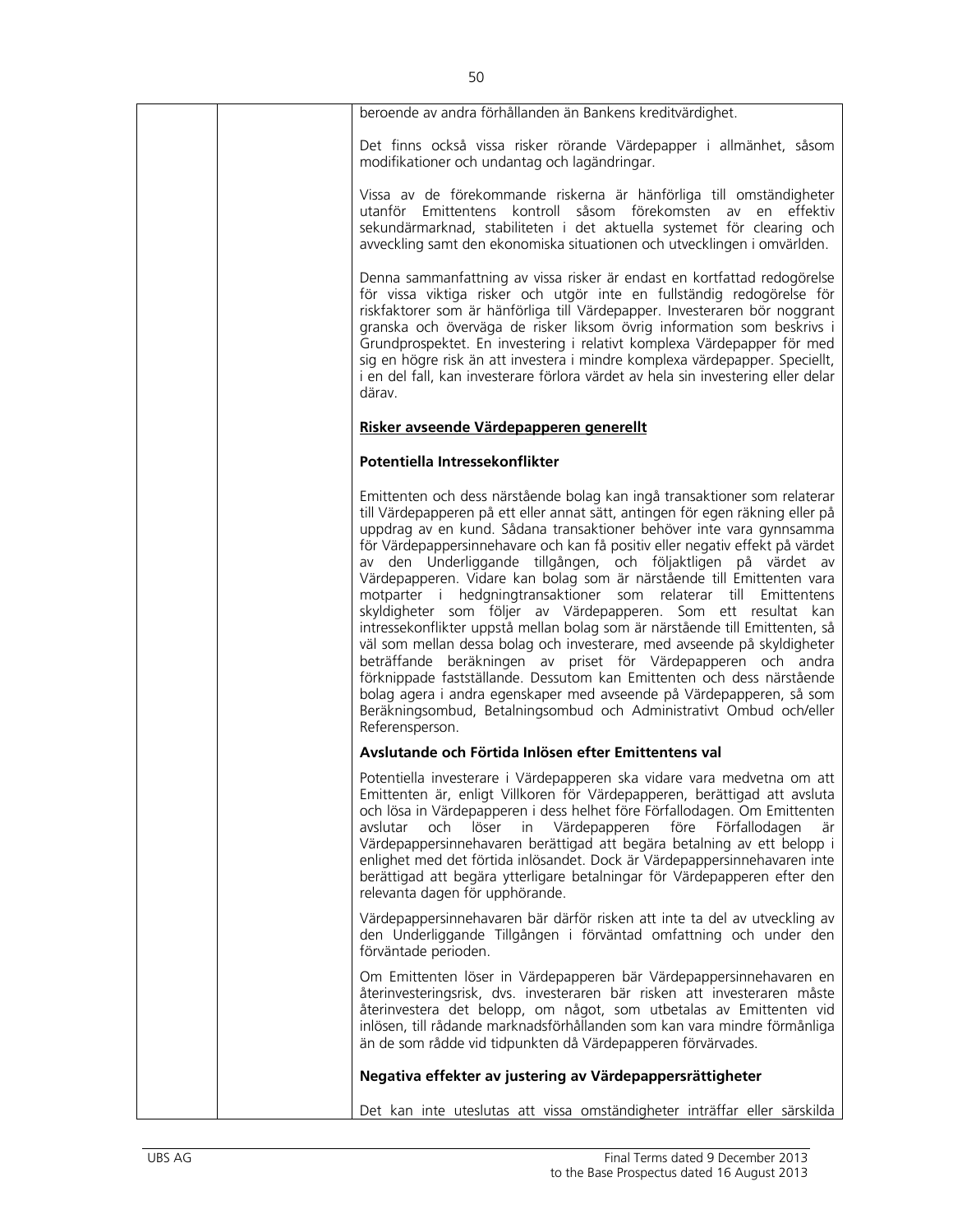| åtgärder vidtas (av annan part än Emittenten) i förhållande till<br>Underliggande Tillgång, vilket potentiellt kan medföra förändringar av<br>Underliggande Tillgång, ("Potentiella Justeringshändelser"). För det fall<br>en Potentiell Justeringshändelse inträffar, ska Emittenten vara berättigad att<br>vida justeringar i enlighet med Villkoren för Värdepapperen som svarar mot<br>dessa händelser eller åtgärder. Dessa justeringar kan medföra en negativ<br>effekt på Värdepapperens värde.                                                                                                                                                                                                                                                                                                                                                                                                                                                                                                                                                                                                                           |
|----------------------------------------------------------------------------------------------------------------------------------------------------------------------------------------------------------------------------------------------------------------------------------------------------------------------------------------------------------------------------------------------------------------------------------------------------------------------------------------------------------------------------------------------------------------------------------------------------------------------------------------------------------------------------------------------------------------------------------------------------------------------------------------------------------------------------------------------------------------------------------------------------------------------------------------------------------------------------------------------------------------------------------------------------------------------------------------------------------------------------------|
| Handel med Värdepapperen/ Illikviditet                                                                                                                                                                                                                                                                                                                                                                                                                                                                                                                                                                                                                                                                                                                                                                                                                                                                                                                                                                                                                                                                                           |
| Det är inte möjligt att förutse om och till vilken utsträckning en<br>andrahandsmarknad för Värdepapperen kan komma att utvecklas eller till<br>pris Värdepapperen kommer<br>att<br>handlas<br>vilket<br>för<br>рå<br>andrahandsmarknaden eller om sådan marknad är likvid eller illikvid.                                                                                                                                                                                                                                                                                                                                                                                                                                                                                                                                                                                                                                                                                                                                                                                                                                       |
| till<br>Ansökningar kommer att lämnas in eller har lämnats<br>- in<br>Värdepappersbörs(er) angivna för<br>upptagande eller listning<br>av<br>Värdepapperen. Om Värdepapperen är upptagna eller listade, ges ingen<br>försäkran om att sådant upptagande eller listning kommer att<br>upprätthållas. Det faktum att Värdepapperen är upptagna till handel eller<br>listade, betecknar inte nödvändigtvis högre likviditet än om så inte är fallet.<br>Om Värdepapperen inte är listade eller upptagna till handel på någon börs,<br>kan prisinformation om Värdepapperen vara svårare att erhålla och<br>Värdepapperens likviditet kan påverkas negativt. Värdepapperens likviditet<br>kan också påverkas av restriktioner för köp och försäljning av<br>Värdepapperen i någon jurisdiktion. Dessutom är Emittenten berättigad<br>(men inte förpliktigad) att förvärva Värdepapper när som helst och till vilket<br>pris som helst på den öppna marknaden eller genom erbjudande eller<br>genom privat överenskommelse. Värdepapper förvärvade på detta sätt kan<br>innehas eller säljas vidare eller överlämnas för annullering. |
| Tilläggsvis, kan det inte uteslutas att antalet Värdepapper som faktiskt<br>emitteras och förvärvas av investerare är färre än den avsedda<br>Aggregerande Nominella Antalet av Värdepapperen. Följaktligen finns det<br>en risk att, på grund av den låga volymen av Värdepapper som faktiskt<br>emitteras, likviditeten för Värdepapperen är lägre än om alla Värdepapper<br>emitteras och förvärvas av investerare.                                                                                                                                                                                                                                                                                                                                                                                                                                                                                                                                                                                                                                                                                                           |
| Managern avser att, under normala marknadsförhållanden, ge köp- och<br>säljkurser för emitterade Värdepapper regelbundet. Managern har dock<br>inget bindande åtagande mot Emittenten att tillföra likviditet genom köp-<br>och säljkurser för Värdepapperen, och åtar sig inget juridiskt ansvar att<br>ange sådana priser eller avseende nivån eller fastställandet av sådana priser.<br>Potentiella investerare ska därför inte förlita sig på möjligheterna att sälja<br>Värdepapper vid någon tidpunkt till något särskilt pris.                                                                                                                                                                                                                                                                                                                                                                                                                                                                                                                                                                                            |
| Lånefinansiering                                                                                                                                                                                                                                                                                                                                                                                                                                                                                                                                                                                                                                                                                                                                                                                                                                                                                                                                                                                                                                                                                                                 |
| Om köp av Värdepapper lånefinansieras och om investerarens förväntningar<br>inte uppfylls kommer sådan investerare inte enbart lida förlust under<br>Värdepapperen utan även vara tvungen att erlägga ränta samt återbetala<br>lånet. Detta skapar en betydligt högre risk för investerare. Investerare i<br>Värdepapperen ska aldrig förlita sig till att kunna återbetala lån och erlägga<br>ränta för lån genom intäkter från en Värdepapperstransaktion. Snarare ska<br>innan lånefinansiering av Värdepapperen företas investerarens finansiella<br>situation utvärderas utifrån dennes förmåga att erlägga ränta för lånet och<br>omedelbart lösa in lånet även om investeraren lider förlust istället för<br>förväntade vinster.                                                                                                                                                                                                                                                                                                                                                                                          |
| Beskattning avseende Värdepapperen<br>Potentiella investerare ska vara medvetna om att de kan vara ålagda att                                                                                                                                                                                                                                                                                                                                                                                                                                                                                                                                                                                                                                                                                                                                                                                                                                                                                                                                                                                                                    |
| betala skatter eller andra dokumentationsavgifter eller avgifter i enlighet<br>med lagar och praxis i det land till vilket Värdepapperen överförs eller andra                                                                                                                                                                                                                                                                                                                                                                                                                                                                                                                                                                                                                                                                                                                                                                                                                                                                                                                                                                    |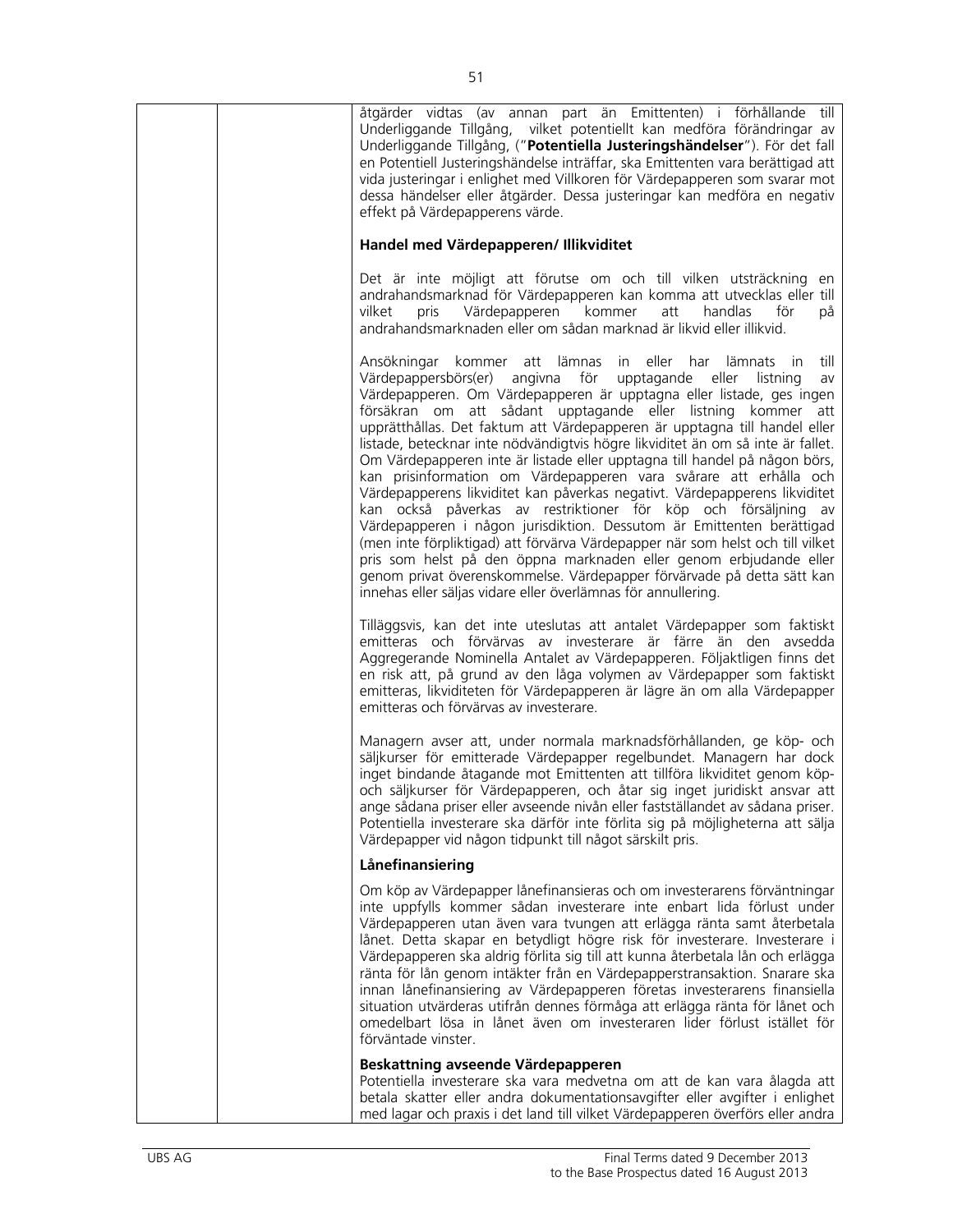|     |                                                                                                             | jurisdiktioner. I vissa jurisdiktioner kan det saknas officiella uttalanden från<br>skattemyndigheter eller domstolsbeslut vad gäller innovativa finansiella<br>instrument så som Värdepapperen. Potentiella investerare uppmanas att<br>inte förlita sig till någon skattesammanfattning i detta Grundprospekt<br>och/eller de Slutliga Villkoren utan uppmanas istället att efterfråga sina<br>egna skatterådgivare avseende sin individuella beskattning vad gäller<br>förvärv, försäljning eller inlösen av Värdepapperen. Endast dessa rådgivare<br>är i position att vederbörligen bedöma den specifika positionen för den<br>potentiella investeraren.<br>Betalningar för Värdepapperen kan vara föremål för amerikansk<br>källskatt under FATCA<br>Emittenten samt andra finansiella institutioner genom vilka betalningar för<br>Värdepapperen görs kan åläggas att innehålla upptill 30 procent av<br>samtliga, eller delar av, betalningar företagna efter den 31 december 2016<br>avseende Värdepapper som emitterats (eller betydande förändrats) efter<br>den 1 januari 2014 eller som behandlas som aktier under amerikanska<br>skatteregler, oavsett när Värdepapperen emitterats, i enlighet med Sections<br>1471 till 1474 i U.S. Internal Revenue Code (vanligtvis refererad till som<br>"FATCA", Foreign Account Tax Compliance Act).                                                                                                                                                                           |
|-----|-------------------------------------------------------------------------------------------------------------|-------------------------------------------------------------------------------------------------------------------------------------------------------------------------------------------------------------------------------------------------------------------------------------------------------------------------------------------------------------------------------------------------------------------------------------------------------------------------------------------------------------------------------------------------------------------------------------------------------------------------------------------------------------------------------------------------------------------------------------------------------------------------------------------------------------------------------------------------------------------------------------------------------------------------------------------------------------------------------------------------------------------------------------------------------------------------------------------------------------------------------------------------------------------------------------------------------------------------------------------------------------------------------------------------------------------------------------------------------------------------------------------------------------------------------------------------------------------------------------------------------------------------------------|
|     |                                                                                                             | Emittenten är en utländsk finansiell institution ("FFI") vad gäller FATCA. Om<br>åläggs<br>att tillhandahålla viss information<br>Emittenten<br>om<br>dess<br>kontoinnehavare i enlighet med FATCA-avtalet mellan det amerikanska<br>skatteverket (Internal Revenue Service ("IRS") (dvs Emittenten är en<br>"Deltagande FFI" (Participating FFI)) så kan innehållande av källskatt utlösas<br>om: (i) en investerare inte tillhandahåller tillräcklig information så att den<br>relevanta Deltagande FFI kan fastställa om investeraren är en amerikansk<br>person eller inte eller av annat skäl, enligt Emittentens bedömning, ska<br>anses inneha ett "Amerikanskt Konto", (ii) en investerare inte samtycker till,<br>där nödvändigt, att dess information tillhandahålls till IRS eller (iii) någon FFI<br>som är en investerare, eller genom vilken betalningar för Värdepapperen<br>görs, inte är en Deltagande FFI. En investerare som är föremål för<br>innehållande av källskatt kommer i allmänhet endast erhålla utbetalning av<br>sådana medel i den omfattning som det tillämpliga skatteavtalet med USA<br>berättigar sådan institution att reducera skattesatsen på betalningar som<br>var föremål för källskatt under dessa regler, förutsatt att den nödvändiga<br>informationen inges inom rätt tidsram till IRS. Värdepappersinnehavare ska<br>följdaktligen vara medvetna om att betalningar under Värdepapperen kan<br>under vissa omständighetervara vara föremål för amerikansk källskatt enligt<br>FATCA. |
|     |                                                                                                             | Förändrad Beskattning av Värdepapperen                                                                                                                                                                                                                                                                                                                                                                                                                                                                                                                                                                                                                                                                                                                                                                                                                                                                                                                                                                                                                                                                                                                                                                                                                                                                                                                                                                                                                                                                                              |
|     |                                                                                                             | Bedömning gällande Beskattning av Värdepapperen i detta Prospekt<br>reflekterar Emittentens uppfattning på basis av den juridiska situationen vid<br>dagen för Prospektet. Dock kan inte en annan skattebehandling av<br>skattemyndigheter eller skattedomstolar uteslutas. Varje investerare<br>uppmanas att rådfråga sin egen skatterådgivare innan beslut om att<br>investera i Värdepapperen fattas.<br>Varken Emittenten eller Managern tar något ansvar i förhållande till<br>Värdepappersinnehavare vad gäller skattekonsekvenser av en investering i<br>Värdepapperen.                                                                                                                                                                                                                                                                                                                                                                                                                                                                                                                                                                                                                                                                                                                                                                                                                                                                                                                                                      |
| D.6 | Riskvarnig för att<br>investerare<br>kan<br>förlora hela värdet<br>investeringen<br>av<br>eller del av den. | Även då Värdepapperen är kapitalskyddade vid förfallodagen till ett Lägsta<br>Belopp och, risken således inledningsvis är begränsad, bär varje investerare i<br>Värdepapperen risken att Emittentens finansiella situation försämras.<br>Potentiella investerare måste därför vara förberedda på att förlora hela eller<br>delar av sin totala investering.                                                                                                                                                                                                                                                                                                                                                                                                                                                                                                                                                                                                                                                                                                                                                                                                                                                                                                                                                                                                                                                                                                                                                                         |